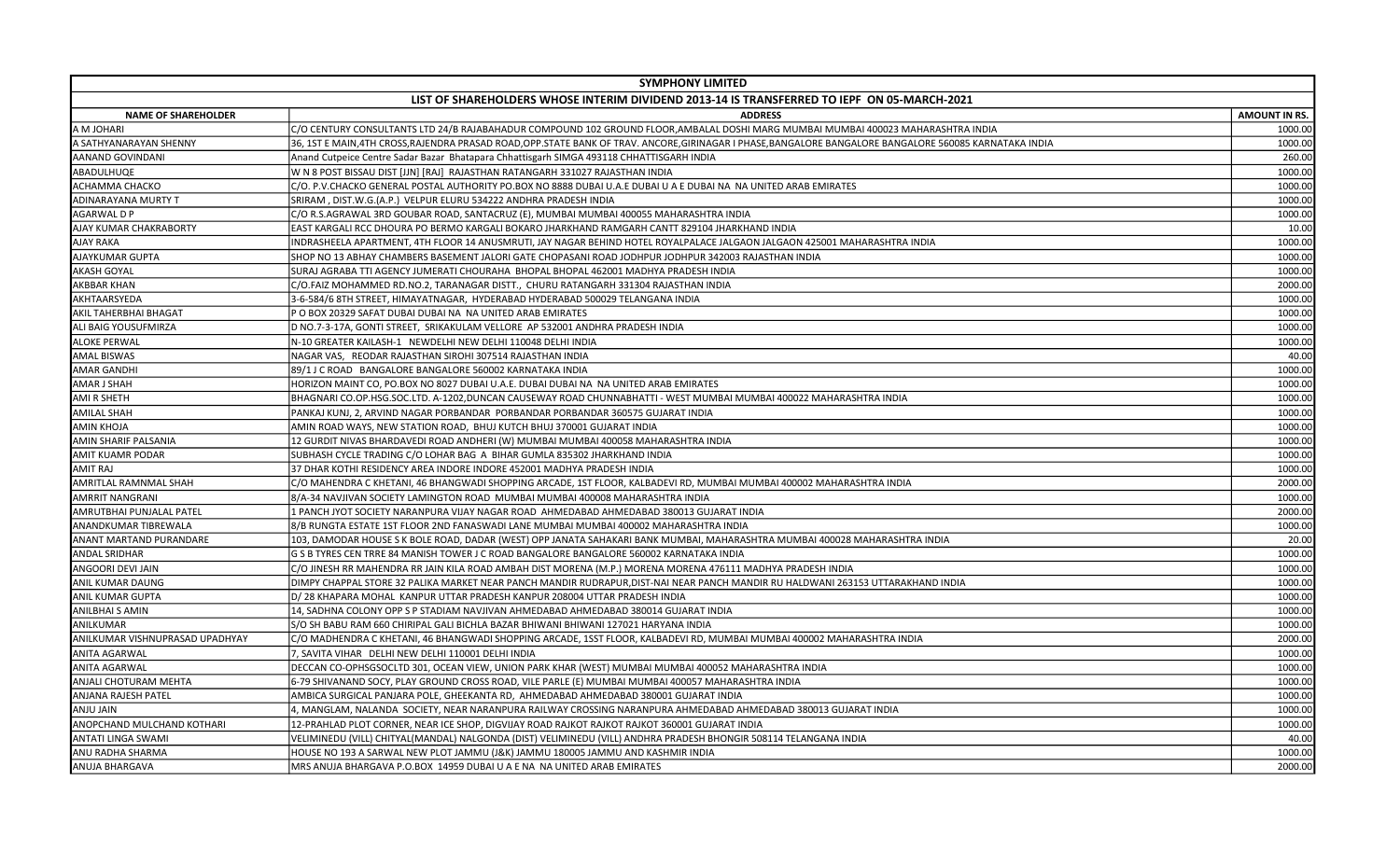| <b>ANUP KUMAR</b>               | J-145 PEOPLES COOPERATIVE COLONY KANKARBAG PATNA PATNA 800020 BIHAR INDIA                                                                     | 1000.00  |
|---------------------------------|-----------------------------------------------------------------------------------------------------------------------------------------------|----------|
| ANWAR AHMED GESAWAT             | NR.BHARAT PRINTERS, PEERZADON KA MOHALLA NAGAUR RAJ NAGAUR 341001 RAJASTHAN INDIA                                                             | 1000.00  |
| APARNA KUMAR SINGH              | 95 X-1 KRISHNA PURAM NEAR S T MARY ORTHODOX SCHOOL KANPUR KANPUR 208007 UTTAR PRADESH INDIA                                                   | 1000.00  |
| ARCHANA GOEL                    | 194-A LUKERGANJ ALLAHABAD ALLAHABAD 211001 UTTAR PRADESH INDIA                                                                                | 1000.00  |
| <b>ARCHNA AGRAWAL</b>           | DH - 84, SCHEME NO. 74-C VIJAY NAGAR, A B ROAD INDORE INDORE 452010 MADHYA PRADESH INDIA                                                      | 1000.00  |
| ARINDAM SEN GUPTA               | J-1894 CHITTARANJAN PARK NEWDELHI NEW DELHI 110019 DELHI INDIA                                                                                | 1000.00  |
| ARUN KUMAR                      | UMA SHANKAR PRASAD CLOTH MERCHANTS NAWADA AT&PO RAJAULI NAWADA NAWADAH 805125 BIHAR INDIA                                                     | 1000.00  |
| ARUN KUMAR KHANDELWAL           | 1 KA 21 SECTOR ONE JAWAHAR NAGAR JAIPUR JAIPUR 302004 RAJASTHAN INDIA                                                                         | 1000.00  |
| ARVIND GUPTA                    | 7 DWARKESH BLDG RANI SATI MARG MALAD W BOMBAY MUMBAI MUMBAI 400097 MAHARASHTRA INDIA                                                          | 1000.00  |
| ASHA BANDA                      | V.M.FINANCIERS GANGANAMMA STREET, GUDIVADA MACHILIPATNAM 521000 ANDHRA PRADESH INDIA                                                          | 1000.00  |
| ASHA GUPTA                      | C/O NITESH JAIN 202 KRISHNA KUNJ S B MARG MATUNGA WEST MUMBAI MUMBAI 400016 MAHARASHTRA INDIA                                                 | 1000.00  |
| <b>ASHA GUPTA</b>               | C/O.VIKAS SINGHI ,210 CHETAK VIHAR. 7,DR.R.S.BHANDARI MARG INDORE INDORE INDORE 452001 MADHYA PRADESH INDIA                                   | 1000.00  |
| ASHA SHAH                       | A-502 NAVKAR KRIPA NAVROJILANE GHATKOPAR (WEST) MUMBAI 400086 MAHARASHTRA INDIA                                                               | 1000.00  |
| <b>ASHISH NANDA</b>             | C/O IMAGE GENERAL TRADING P O BOX 14021 DUBAI DUBAI NA NA UNITED ARAB EMIRATES                                                                | 2000.00  |
| ASHISH VIJAY MAHBUBANI          | 51 SHANGRILLA OPP COLABA POST OFFICE COLABA MUMBAI MUMBAI 400005 MAHARASHTRA INDIA                                                            | 1000.00  |
| ASHISHKUMAR AGARWAL             | 539 PANCHRATNA OPERA HOUSE MUMBAI MUMBAI 400004 MAHARASHTRA INDIA                                                                             | 1000.00  |
| ASHOK KUMAR BHARGAVA            | C-35, SERNESHWAR NAGAR, AJMER AJMER 305006 RAJASTHAN INDIA                                                                                    | 1000.00  |
| ASHOK KUMAR GARG                | S/O SHRI TARA CHAND MOHALLA CHATTA GANGON DISTRICT SAHARANPUR SAHARANPUR 247347 UTTARAKHAND INDIA                                             | 1000.00  |
| <b>ASHWIN BANDA</b>             | V.M.FINANCIERS GANGANAMMA STREET, GUDIVADA GUDIVADA 521301 ANDHRA PRADESH INDIA                                                               | 1000.00  |
| ASHWIN BHIMJI MANSETA           | 103 SEANYMPH GREENFIELDS A B NAIR ROAD JUHU MUMBAI MUMBAI 400049 MAHARASHTRA INDIA                                                            | 1000.00  |
| <b>ASHWIN VORA</b>              | C/O N B MISTRY D/7 RAMAN KALA COMPLEX NR SANGHVI HIGH SCHOOL CROSSIN AHME AHMEDABAD AHMEDABAD 380013 GUJARAT INDIA                            | 2000.00  |
| ASHWINBHAI APTEL                | 12/67 PRABHNAGAR SOCIETY ASARWA AHMEDABAD AHMEDABAD 380016 GUJARAT INDIA                                                                      | 1000.00  |
| ASHWINKUMAR P SHAH              | FLAT NO.13, SHANKAR SHIVAJI PARK, ROAD NO.5, NEAR BANK OF BARODA, MAHIM, MUMBAI MUMBAI 400016 MAHARASHTRA INDIA                               | 1000.00  |
| ASIT NATWARLAL                  | 7 BANDHUSAMAJ SOCIETY NR. PANCHSHIL SOCIETY USHMANPURA AHMEDABAD AHMEDABAD 380013 GUJARAT INDIA                                               | 1000.00  |
| ATMARAM R LUHAR                 | 12, ATMANIVAS LUHAR NAGAR MENDI KUWA DUDHESWER ROAD AHMEDABAD AHMEDABAD 380004 GUJARAT INDIA                                                  | 1000.00  |
| <b>B NATARAJ CHATRA</b>         | SHREE SHAKTHI KRIPA NAVADA KERI VADERAHOBLI KUNDAPURA KARNATAKA KUNDAPUR 576201 KARNATAKA INDIA                                               | 2.00     |
| <b>B PEDDAIAH</b>               | D NO 1 / 1559 GANDHI NAGAR STREET YEMMIGANUR KURNOOL DIST ADONI 518360 ANDHRA PRADESH INDIA                                                   | 1000.00  |
| <b>B R CHANDRASHEKAR</b>        | MANAGER RET. VIJAYA BANK 601/1, RESERVOIR STREET BASAVANGUDI, BANGALORE BANGALORE 560004 KARNATAKA INDIA                                      | 1000.00  |
| BABULAL LAXMICHAND CHAWDA       | C/O PUNIT TAILORS NEW KHODIDAS CHAWL ASARWA AHMEDABAD AHMEDABAD 380016 GUJARAT INDIA                                                          | 1000.00  |
| BAJAJ GIRDHARI                  | NO:37, DHAR KOTHI RESIDENCY AREA INDORE MADHYA PRADESH INDORE 452001 MADHYA PRADESH INDIA                                                     | 1000.00  |
| <b>BAJRANG KARWA</b>            | C/O KALIRAM PAWAN KUMAR P.O.NOHAR P O NOHAR HANUMANGARH 335523 RAJASTHAN INDIA                                                                | 1000.00  |
| BALAKRISHNA S KOTIAN            | HOTEL RAMANJANEYA GANDHI NAGAR, VIKHROLI MUMBAI MUMBAI 400083 MAHARASHTRA INDIA                                                               | 1000.00  |
| <b>BALKRISHNA R PATEL</b>       | 10 SHIVSHAKTI FLAT B/H GODASAR POLICE CHOWK MANINAGAR AHMEDABAD AHMEDABAD 380050 GUJARAT INDIA                                                | 1000.00  |
| BANSI LAL KHILWANI              | PUJA PHOTO COPY 5 GURU GOVIND INDORE INDORE 452007 MADHYA PRADESH INDIA                                                                       | 1000.00  |
| <b>BANWARILAL GUPTA</b>         | C/O SUNIL GOYAL SUNDER NIWAS 6 NEW COLONY ADARSH NAGAR AJMER AJMER 305001 RAJASTHAN INDIA                                                     | 1000.00  |
| BASU DEO AGRAWAL                | C/O DULICHAND AGRAWAL KEHTRAJPUR SAMBALPUR SAMBALPUR 768003 ORISSA INDIA                                                                      | 1000.00  |
| <b>BEENA SHAH</b>               | 31 CHABILA BHERU MARG UDAIPUR RAJ UDAIPUR 313001 RAJASTHAN INDIA                                                                              | 1000.00  |
| <b>BELA SARAF</b>               | D-206, SECTOR - 55, NOIDA, GHAZIABAD NOIDA 201301 UTTAR PRADESH INDIA                                                                         | 1000.00  |
| <b>BELA SHARDA</b>              | N 5 BAJRANG HOUSE SOUTH EXTENTION I NEWDELHI NEW DELHI 110049 DELHI INDIA                                                                     | 10000.00 |
| <b>BHAGWANDAI CHETAPAR</b>      | BLOCK NO.7B FLAT NO.13 4TH FLOOR NAVJIVAN COLONY LAMINGTON ROAD MUMBAI MUMBAI 400028 MAHARASHTRA INDIA                                        | 1000.00  |
| <b>BHARAT C SHAH</b>            | 905/906,YOGI RESIDENCY, YOGI NAGAR, EKSAR ROAD BORIVALI-WEST MUMBAI MUMBAI 400092 MAHARASHTRA INDIA                                           | 3000.00  |
| <b>BHARAT MEHTA</b>             | 75 DINANATH APT., M.G.RD., OPP.UCO BANK, KANDIVALI (E) MUMBAI MUMBAI 400067 MAHARASHTRA INDIA                                                 | 1000.00  |
| <b>BHARAT PATIL</b>             | C/O JIVAN SOMAJI PATIL PLOT NO 51,VASANT NAGAR AT/POST/TAL-SHAHADA DIST DHOLE SHAHADA BHUSAWAL 425409 MAHARASHTRA INDIA                       | 1000.00  |
| BHARATBHAI JASHBHAI PATEL       | TA-LIMKHEDA DIST PANCHMAHAL AT&PO DUDHIA GODHRA 389140 GUJARAT INDIA                                                                          | 1000.00  |
| <b>BHARTI GORI</b>              | 54 DIG PLOT GOPAL NIVAS B/H VISRAM VADI JAMNAGAR JAMNAGAR 361005 GUJARAT INDIA                                                                | 1000.00  |
| <b>BHARTI MAKHIJA</b>           | GURU KRIPA BHAVAN OUTSIDE CHETAKPURI NR ASTHA DENTAL CLINIC A.G OFFICE LASHKAR GWALIOR GWALIOR 474001 MADHYA PRADESH INDIA                    | 1000.00  |
| <b>BHARTIBEN C SHAH</b>         | 134/3 K M SHARMA MARG, MUMBAI MUMBAI 400002 MAHARASHTRA INDIA                                                                                 | 1000.00  |
| <b>BHATTACHARJEE ANUP KUMAR</b> | L, BUILDING FLAT NO 102, 1ST FLOOR CELESTIAL CITY PHASE 1 RAVET NEAR NEW EXPRESSWAY PUNE MAHARASHTRA DEHU ROAD CANTT 412101 MAHARASHTRA INDIA | 50.00    |
| <b>BHAVANA H JAIN</b>           | 14/1, SHANTI SADAN, SNEHLATAGANJ, INDORE INDORE 452003 MADHYA PRADESH INDIA                                                                   | 1000.00  |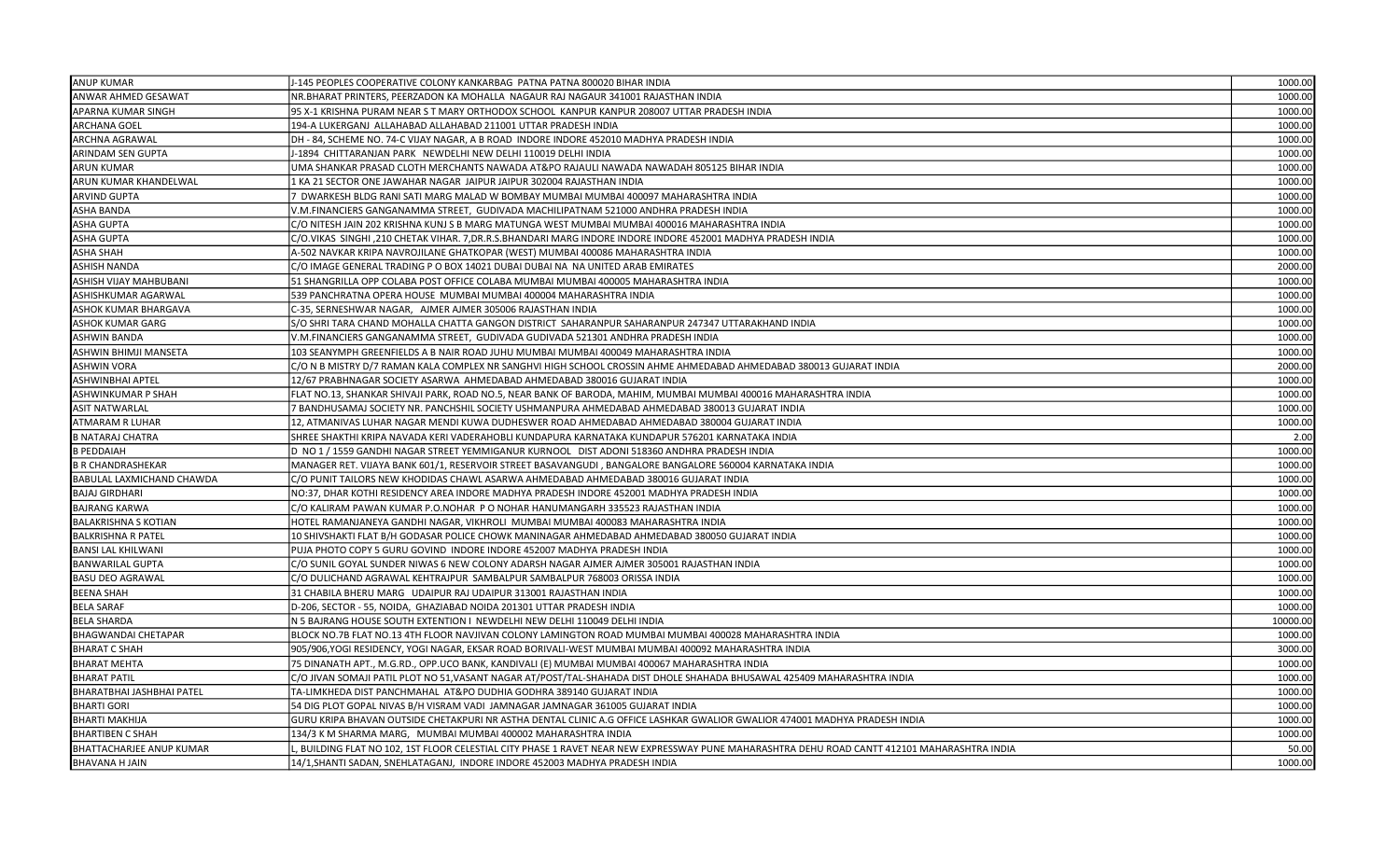| <b>BHAVESH PATTANI</b>          | 61-601 PONGAM, VASANT VIHAR COMPLEX POKHRAN ROAD NO 2 MUMBAI THANE 400601 MAHARASHTRA INDIA                                    | 1000.00 |
|---------------------------------|--------------------------------------------------------------------------------------------------------------------------------|---------|
| <b>BHAVI BIPIN MEHTA</b>        | 4 KRISHANA KRUPA JAGDUSHA NAGAR, GOLIBAR ROAD GHATKOPAR (W) MUMBAI MUMBAI 400086 MAHARASHTRA INDIA                             | 1000.00 |
| <b>BHAVNA K PATEL</b>           | B-3/9 PANCHRATNA APARTMENT,B/H AMALTASH BUNGLOWS OPP.ASHIMA TOWER BODAKDEV,VASTRAPUR, AHMEDABAD AHMEDABAD 380054 GUJARAT INDIA | 1000.00 |
| <b>BHAVNA PORWAL</b>            | 591/1B RASTA PETH MOURYA CHAMBERS PUNE PUNE 411011 MAHARASHTRA INDIA                                                           | 1000.00 |
| BHERU LAL DADHICH               | H NO:111, MALVIYE NAGAR NEAR GOLF COURSE SCHEME AIRFORCE AREA, JODHPUR RAJASTHAN JODHPUR 342011 RAJASTHAN INDIA                | 1000.00 |
| <b>BHUPENDER SINGH KHAITAN</b>  | A/G/4 RAJVI COMPLEX, SONAL CHAR RASTA, GURUKUL AHMEDABAD AHMEDABAD 380052 GUJARAT INDIA                                        | 1000.00 |
| <b>BHUPENDRA PATEL</b>          | GANGADAS HOUSES, NEW HOUSES KARAMASHD ANAND 388325 GUJARAT INDIA                                                               | 1000.00 |
| <b>BIJAY KUMAR JENA</b>         | B K COMMUNICATION MAIN ROAD, JAIPUR ROAD, JAIPUR JAJPUR 755019 ORISSA INDIA                                                    | 2000.00 |
| <b>BIJAY KUMAR SONTHALIA</b>    | C/O BHARAT TRADERS DIST.MADHUBANI BIHAR PO. : JAYNAGAR MADHUBANI 847226 BIHAR INDIA                                            | 1000.00 |
| <b>BIJENDRA KUMAR SINHA</b>     | JAGAT NARAIN ADVOCAT KADAM KUAN,LAL ROAD PATNA PATNA 800003 BIHAR INDIA                                                        | 1000.00 |
| BIMALKUMAR MEHTA                | ANIL VILLA 36 NEW JAGNATH RAJKOT RAJKOT 360001 GUJARAT INDIA                                                                   | 1000.00 |
| <b>BINA NARESH SHAH</b>         | C/O MAHENDRA C KHETANI, 46, BHANGWADI SHOPPING ARCADE, 1ST FLOOR, KALBADEVI RD, MUMBAI MUMBAI 400002 MAHARASHTRA INDIA         | 2000.00 |
| <b>BINDU KUMARI</b>             | C/O DR. KIRTYANDND SINGH L-19 BIHAR UNIVERSITY CAMPUS MUZAFFARPUR MUZAFFARPUR 842001 BIHAR INDIA                               | 1000.00 |
| <b>BINOD KUMAR SINGH</b>        | C-6, NEW OFFICERS COLONY KATHARA BOKARO BIHAR BIHAR RAMGARH CANTT 829116 JHARKHAND INDIA                                       | 1000.00 |
| BIPINKUMAR PURUSHOTTAM PATEL    | C/O MAHENDRA C KHETANI, 46 BHANGWADI SHOPPING ARCADE, 1ST FLOOR , KALBADEVI RD, MUMBAI MUMBAI 400002 MAHARASHTRA INDIA         | 2000.00 |
| BIRENDRA KUMAR GUPTA            | GUPTA MILL & MACH STORES NEW MARKET LAHERIASARAI, BIHAR DARBHANGA (BIHAR BIHAR LAHERIASARAI 846001 BIHAR INDIA                 | 1000.00 |
| <b>BIRJESH NATHWANI</b>         | 6 PATEL COLONY GIRIRAJ JAMNAGAR JAMNAGAR 361008 GUJARAT INDIA                                                                  | 1000.00 |
| <b>BISHAN DEVI</b>              | 39 U.I.T. COMPLEX, AGRASEN MARG, ALWAR ALWAR 301001 RAJASTHAN INDIA                                                            | 1000.00 |
| BOMMASANI TIRUMALA RAO          | P NO-1-7 GOLLAPUDI VIJAYAWADA KRISHNA DIST NUZVID 521225 ANDHRA PRADESH INDIA                                                  | 100.00  |
| CAVALE MOHAN RAO                | 19 VENKATA RATHNAM RD, TEYNAMET, CHENNAI CHENNAI 600018 TAMIL NADU INDIA                                                       | 2000.00 |
| <b>CHAGANI DEVI</b>             | SHA MOHANLAL GANAPATRAJ K V R SWAMY ROAD RAJAHMUNDRY RAJAHMUNDRY 533101 ANDHRA PRADESH INDIA                                   | 1000.00 |
| <b>CHAMPABEN SHAH</b>           | B/22, JAI GAYATRI CO-OP. HSG SOCIETY VALLABHBAUG LANE GHATKOPER EAST MUMBAI MUMBAI 400077 MAHARASHTRA INDIA                    | 1000.00 |
| <b>CHANCHAL NAGDA</b>           | P O BOX 14021 C/O IMAGE GENRAL TRADING DUBAI DUBAI NA NA UNITED ARAB EMIRATES                                                  | 1000.00 |
| <b>CHANDAK MAMTA</b>            | C/O.V.S.FINANCIAL CONSULTANT 59, M.T.CLOTH MARKET IIND FLOOR INDORE INDORE 452002 MADHYA PRADESH INDIA                         | 1000.00 |
| CHANDER KANTA CHOPRA            | 627 DR MUKHERJEE NAGAR DELHI NEW DELHI 110009 DELHI INDIA                                                                      | 1000.00 |
| CHANDRA A SHAH                  | FLAT NO.13, SHANKAR SHIVAJI PARK, ROAD NO.5, NEAR BANK OF BARODA, MAHIM, MUMBAI MUMBAI 400016 MAHARASHTRA INDIA                | 1000.00 |
| <b>CHANDRA KANT OZA</b>         | 7 CHANDRAMAULI S.B.B.J. SOCIETY NARAYAN NAGAR, AHMEDABAD AHMEDABAD 380007 GUJARAT INDIA                                        | 1000.00 |
| CHANDRA PRAKASH VEERWANI        | H.NO. 2908, MOHAN KI BASTI MHOW. M.P. BETMA 453441 MADHYA PRADESH INDIA                                                        | 2000.00 |
| CHANDRA SHEKHAR MISHRA          | MATRUCHHAYA, NR. AKAR APARTMENT LAXMINAGAR JUNAGADH JUNAGADH 362001 GUJARAT INDIA                                              | 1000.00 |
| CHANDRADHAN RAI                 | MANI NIWAS, GOURAKSHANI GAJRARH, SASARAM BIHAR ROHTAS SASARAM 821115 BIHAR INDIA                                               | 1000.00 |
| CHANDRAKANT HARSHET VANKAR      | 599 E SHAHPURI 2ND LANE KOLHAPUR KOLHAPUR KOLHAPUR 416001 MAHARASHTRA INDIA                                                    | 1000.00 |
| CHANDRAKANT NAIK                | C/O 11 BRD, AF AIR FORCE STATION NASIK NASIK 422221 MAHARASHTRA INDIA                                                          | 1000.00 |
| CHANDRAKANT P SHAH              | THE BOOK SYNDICAATE DEVAKA MAHAL BANK HYDER HYDERABAD HYDERABAD 500195 TELANGANA INDIA                                         | 1000.00 |
| <b>CHANDRAKANT SINHA</b>        | 5/5 ANANDPURI WEST OF BORING CANAL ROAD PATNA PATNA 800001 BIHAR INDIA                                                         | 1000.00 |
| <b>CHANDRAKANTA PATEL</b>       | B/ SHRENIK PARK OPP FOOTBALL GROUND PRODUCTIVITY ROAD AKOTA , VADODATA VADODARA 390020 GUJARAT INDIA                           | 1000.00 |
| CHANDRAMOHAN M GOPALAN          | P.B.5231, SHARJAH U.A.E. U A E NA NA UNITED ARAB EMIRATES                                                                      | 1000.00 |
| CHANDRESHKUMAR NATVARBHAI PATEL | C/O MAHENDRA C KHETANI, 46, BHANGWADI SHOPPING ARCADE, 1ST FLOOR), KALBADEVI RD, MUMBAI MUMBAI 400002 MAHARASHTRA INDIA        | 2000.00 |
| CHANDRIKA JOSHI                 | 29 HIMALAYA SOCIETY 41-A,S N MARG ANDHERI (E) MUMBAI MUMBAI 400069 MAHARASHTRA INDIA                                           | 1000.00 |
| CHANDULAL RASHI SHAH            | C/O MAHENDRA C KHETANI, 46, BHANGWADI SHOPPING ARCADE, 1ST FLOOR , KALBADEVI RD, MUMBAI MUMBAI 400002 MAHARASHTRA INDIA        | 2000.00 |
| CHETAN BABULAL SHANGHARAJKA     | C/O MAHENDRA C KHETANI, 46 BHANGWADI SHOPPING ARCADE, 1ST FLOOR, KALBADEVI RD, MUMBAI MUMBAI 400002 MAHARASHTRA INDIA          | 2000.00 |
| CHHAGAN LAL BAGARIA             | 204 DHARA BUILDING 2 BHATAR ROAD ATOP NAGAR SURAT SURAT 395007 GUJARAT INDIA                                                   | 1000.00 |
| <b>CHIMAN RAO</b>               | 81, MAZGAON ROAD OPP.ELLY KADURI SCHOOL 2ND LANE MUMBAI MUMBAI 400010 MAHARASHTRA INDIA                                        | 1000.00 |
| CHINNA NARASA RANIN             | CARE OF FIELD OFFICER A P OIL FED KOLLAPUR GADWAL 509102 TELANGANA INDIA                                                       | 1000.00 |
| CHINNAMMA KURIAKOSE             | C/O.M.O.KURIAKOSE, ETISALAT, P.O.BOX.980, SHARJAH, U.A.E. U A E NA NA UNITED ARAB EMIRATES                                     | 1000.00 |
| CHITRA JAIN                     | SARASWATI SADAN, KISHAN POLE BAZAR, JAIPUR JAIPUR 302001 RAJASTHAN INDIA                                                       | 1000.00 |
| CHOUDAPPA PAPPURU               | DARA SATYANARAYANA BUILDING 3-49, 1ST FLR.,VIJAYNAGARAM STREET PRODDATUR KADAPA(DT) PRODDATUR 516360 ANDHRA PRADESH INDIA      | 1000.00 |
| CHUNILAL S SHAH                 | 15/24, NAVJEEVAN SOCIETY, 6TH FLOOR, LAMINGTON ROAD MUMBAI MUMBAI 400008 MAHARASHTRA INDIA                                     | 1000.00 |
| <b>D D SINGLA</b>               | GH/13, FLAT NO.17, PASCHIM VIHAR, NEWDELHI NEW DELHI 110041 DELHI INDIA                                                        | 1000.00 |
| <b>D N DALALHUF</b>             | 7/34 JOOTHICA 22, SLEATER ROAD MUMBAI MUMBAI 400007 MAHARASHTRA INDIA                                                          | 1000.00 |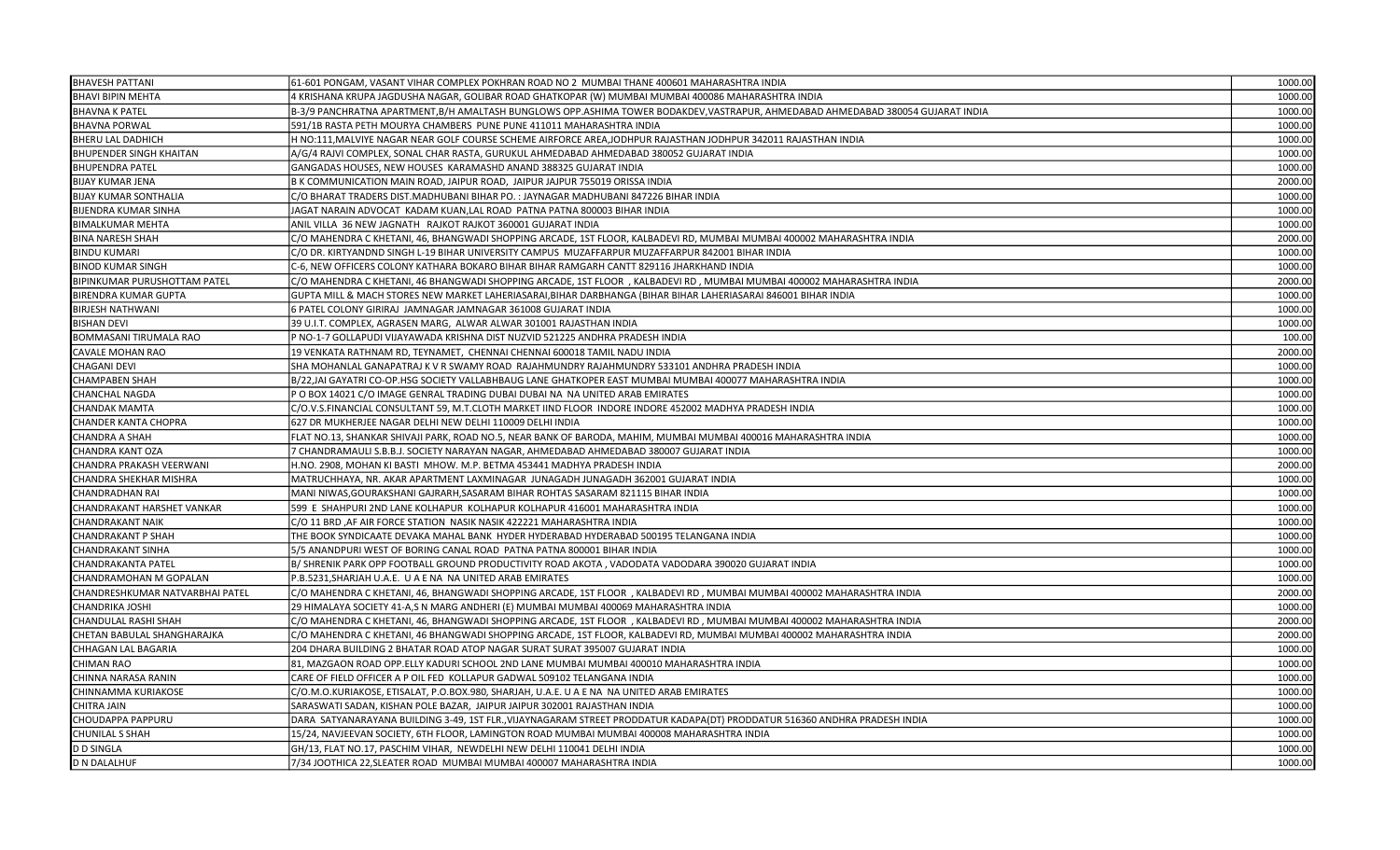| D S ANNAPURNAMMA              | C/O D.NAAGA RAJU 1-10-249/4 ASHOK NAGAR EXTN HYDERABAD HYDERABAD 500020 TELANGANA INDIA                                                  | 1000.00 |
|-------------------------------|------------------------------------------------------------------------------------------------------------------------------------------|---------|
| <b>D S SHOBHADEVI</b>         | NO 12 I MAIN SANJAYA NAGAR BANGALORE BANGALORE 560094 KARNATAKA INDIA                                                                    | 1000.00 |
| <b>DAJYABHAI G PATAL</b>      | 28/B,MARWADI BIDG,SHANTA WADI, ANDHERI (W)  MUMBAI MUMBAI 400058 MAHARASHTRA INDIA                                                       | 1000.00 |
| <b>DARSHANA PARIKH</b>        | 11, BIJAL BUNGLOWS, NR. GOKUL ROW HOUSES B/H HIMALI TOWER, NEAR SHYAMAL CROSS ROADS, SATELLITE, AHMEDABAD AHMEDABAD 380015 GUJARAT INDIA | 1000.00 |
| <b>DATTATRAY BHAVSAR</b>      | C/O VANDANA PANDIT 103 VIDYA VILLA OLD NAGARDAS ROAD ANDHERI (E) MUMBAI MUMBAI 400069 MAHARASHTRA INDIA                                  | 2000.00 |
| DAVINDERKUMAR SHETH           | 16 FRUIT MARKET OPP JEWEL CINEMA JAMMU JAMMU 180000 JAMMU AND KASHMIR INDIA                                                              | 1000.00 |
| <b>DAXESH SEVANTILAL SHAH</b> | 109/6 ARDESHIR DADY STREEET PATEL BLDG. 1ST FLOOR C P TANK MUMBAI MUMBAI 400004 MAHARASHTRA INDIA                                        | 1000.00 |
| <b>DEEPAK AMRATLAL GOPANI</b> | 339/13, DERAWALO KHANCHO PANJARA POLE KALUPUR AHMEDABAD AHMEDABAD 380001 GUJARAT INDIA                                                   | 1160.00 |
| DEEPAK N KHANNA               | 1/21 ROOP NAGAR NEWDELHI NEW DELHI 110007 DELHI INDIA                                                                                    | 1000.00 |
| DEEPAK N PANDYA               | O/6 SECTOR 7/A NIRNAY NAGAR AHMEDABAD GANDHI NAGAR 382481 GUJARAT INDIA                                                                  | 1000.00 |
| DEEPAK SHRIWASTAWA            | C/O DR.K.D.MAHAJAN HARDOL BABA HARDA(M.P.) DIST-HOSHANGABAD HARDA HOSHANGABAD 461331 MADHYA PRADESH INDIA                                | 1000.00 |
| <b>DEEPAK VASANDANI</b>       | B-841 NEW SUBZI MANDI AZADPUR NEWDELHI NEW DELHI 110033 DELHI INDIA                                                                      | 1000.00 |
| <b>DEO KANT SHARMA</b>        | 1B 112 HILL TOP COLONY P O SUNDAY BAZAR BOKARU RAMGARH CANTT 829127 JHARKHAND INDIA                                                      | 1000.00 |
| <b>DEPAK DEVNANI</b>          | ENGINEERING PRODUCTS INDIA 101, SYDENLUNAS ROAD CHENNAI CHENNAI 600003 TAMIL NADU INDIA                                                  | 1000.00 |
| DESRAJ AHUJA                  | 80/39-A, MALUIYA NAGAR, NEWDELHI NEW DELHI 110017 DELHI INDIA                                                                            | 1000.00 |
| <b>DEVENDRA BHANDARI</b>      | 7 ARUMUGAM STREET NEAR SELECT THEATER CHENNAI CHENNAI 600001 TAMIL NADU INDIA                                                            | 1000.00 |
| <b>DEVENDRA PRASAD</b>        | 1B 112 HILL TOP COLONY P O SUNDAY BAZAR BOKARO RAMGARH CANTT 829127 JHARKHAND INDIA                                                      | 1000.00 |
| DEVKI NANDAN CHOUDHARY        | C/O CHANDAN AGENCY AGUNA BAZAR P.O RATANGARH RATANGARH RAJASTHAN RATANGARH 331022 RAJASTHAN INDIA                                        | 1000.00 |
| <b>DEVKIBEN D BHANSHALI</b>   | A B 22-23 HIRA MOTI NAGAR 2ND FLOOR MUMBAI THANE 400604 MAHARASHTRA INDIA                                                                | 1000.00 |
| DHAMU R SHAH                  | 25 FANCY CHAMBERS 3RD FLOOR,SURAT STREET CARNAC BUNDER MUMBAI MUMBAI 400009 MAHARASHTRA INDIA                                            | 1000.0  |
| <b>DHANJIBHAI K PATEL</b>     | 11 MANGALAM SOCIETY JINTAN ROAD SURENDRANAGAR SURENDRANAGAR 363001 GUJARAT INDIA                                                         | 1000.00 |
| <b>DHERAJ VERMA</b>           | C/O.MADHYA PRADESH TEXTILE AGENCIES 59,M.T.CLOTH MARKET,2ND FLOOR INDORE INDORE 452002 MADHYA PRADESH INDIA                              | 1000.0  |
| <b>DHIRESH LOONKER</b>        | RAJUMANI TRANSPORT CO., BHERU BAL JAIN MANDIR JODHPUR JODHPUR 342001 RAJASTHAN INDIA                                                     | 1000.00 |
| <b>DILIP BOTHRA</b>           | C/O DILIP JAIN,545, 7TH MAIN 9TH CROSS, SADASHIVANGAR,2ND FLOOR BANGALORE BANGALORE 560080 KARNATAKA INDIA                               | 1000.00 |
| <b>DILIP KUMAR GUPTA</b>      | 64 NEW HUKUMCHAND COLONY NEAR RAMCHANDRA NAGAR INDORE M P PANDHARPUR 413377 MAHARASHTRA INDIA                                            | 1000.00 |
| <b>DILIP KUMAR JAIN</b>       | CO MANOJ SHASTRI, 139, SUBHASH MARG, INDORE INDORE 452006 MADHYA PRADESH INDIA                                                           | 1000.00 |
| <b>DILIP PATEL</b>            | C/O 28 DIVYALOK SOCIETY G I D C ROAD MAJALPUR VADODARA VADODARA 390011 GUJARAT INDIA                                                     | 1000.00 |
| DILIPKUMAR PARSOTTAMDAS PATEL | C/O MAHENDRA C KHETANI, 46 BHANGWADI SHOPPING ARCADE, 1ST FLOOR, KALBADEVI RD, MUMBAI MUMBAI 400002 MAHARASHTRA INDIA                    | 2000.00 |
| <b>DILIPSINGH P PARADESHI</b> | 2245 GANGADARWAJA ROAD YEOLA DIST NASIK MALEGAON AHMEDNAGAR 423401 MAHARASHTRA INDIA                                                     | 100.00  |
| DIMPAL AMIN                   | C/O KAILASHCHANDRA M MEHTA D/3/9 JULLY APPARTMENT NR RAJMIN GAS CO GIRDHAR NAGAR SHAH AHMEDABAD AHMEDABAD 380000 GUJARAT INDIA           | 1000.00 |
| <b>DINESH A CHHAYA</b>        | A-80, AALAP HERITAGE AALAP HERITAGE SATYA SAI HEART HOSPITAL RD RAJKOT RAJKOT 360005 GUJARAT INDIA                                       | 1000.00 |
| DINESH GARG                   | 14 NIYA GANJ GHAZIABAD GHAZIABAD 201001 UTTAR PRADESH INDIA                                                                              | 1000.00 |
| DINESH MAGANLALA DHANAK       | P.O.BOX 281, SHARJAH, U A E U A E NA NA UNITED ARAB EMIRATES                                                                             | 1000.00 |
| <b>DINESH SHAH</b>            | TRANS INDIA CAPITAL,6 BHOSALE HIGHTS,1195 F C ROAD  PUNE PUNE 411005 MAHARASHTRA INDIA                                                   | 1000.00 |
| DINESHKUMAR M DHOKAI          | AD-98 BHAGYODAY SOCY B/H KRISHAN CINEMA NARODA AHMEDABAD GANDHI NAGAR 382325 GUJARAT INDIA                                               | 1000.00 |
| DIPABEN MAHENDRAKUMAR PATEL   | C/O MAHENDRA C KHETANI, 46 BHANGWADFI SHOPPING ARCADE, 1ST FLOOR , KALBADEVI RD , MUMBAI MUMBAI 400002 MAHARASHTRA INDIA                 | 2000.00 |
| <b>DIPEN K KOTAK</b>          | C 15 VANDANA SOCIETY RAMDASPETH NAGPUR MAHARASHTRA NAGPUR 440010 MAHARASHTRA INDIA                                                       | 50.00   |
| <b>DIPTI T SHAH</b>           | 22/3 SHREE NIKETAN CHOWPATTY BAND STAND MUMBAI MUMBAI 400006 MAHARASHTRA INDIA                                                           | 1000.00 |
| DIVYESH SHANTILAL ZATAKIA     | C/O MAHENDRA C KHETANI, 46 BHANGWADI SHOPPING ARCADE, 1ST FLOOR, KALBADEVI RD, MUMBAI MUMBAI 400002 MAHARASHTRA INDIA                    | 2000.00 |
| <b>DROPATI DAVI</b>           | VD-15-3B JANTA FLATS PITAM PURA NEWDELHI NEW DELHI 110034 DELHI INDIA                                                                    | 1000.00 |
| <b>DURGA MEKA</b>             | FLAT-405, PELICAN-B REHAJAWOODS KALYANI NAGAR PUNE, MAHARASHTRA PUNE 411006 MAHARASHTRA INDIA                                            | 1000.0  |
| DURGAPRASAD AGARWAL           | C/O.R.S.AGRAWAL, A/2 HARINIWAS, 3RD ROAD, GOLIBAR, SANTACRUZ (E), MUMBAI MUMBAI 400055 MAHARASHTRA INDIA                                 | 1000.00 |
| DURGAPRASAD AGARWAI           | F/O R S AGRAWAL A/2 HARI NIWAS 3RD GOLIBAR RD SANTACRUZ EAST MUMBAI MAHARASHTRA MUMBAI 400055 MAHARASHTRA INDIA                          | 1000.00 |
| <b>ESWARPRASAD GAJULA</b>     | H NO 50 746 5 B ENDOWMENTS COLONY NEAR SILVER JUBILEE COLLEGE HOSTEL KURNOOL KURNOOL 518002 ANDHRA PRADESH INDIA                         | 1000.00 |
| <b>FARSHEED PATEL</b>         | C/O DORABJEE & CO 1-B MOLIDENA ROAD PUNE PUNE 411001 MAHARASHTRA INDIA                                                                   | 1000.00 |
| <b>FIDAHUSEN MOMIN</b>        | 2508 PARABDIS POLE, TAJPUR, JAMALPUR, AHMEDABAD AHMEDABAD 380001 GUJARAT INDIA                                                           | 1000.00 |
| <b>G NARAYAN REDDY</b>        | AGRICULTURIEST TIMMASANDRA VILLAGE KONAPALLI CHINTAMANI KOLAR 563125 KARNATAKA INDIA                                                     | 1000.00 |
| <b>G RADHADEVI</b>            | NO.117, 28TH CROSS, 12TH MAIN, BANASHANKARI II STAGE. BANGALORE BANGALORE 560070 KARNATAKA INDIA                                         | 1000.00 |
| <b>G VANAJASHI</b>            | NO 716 10TH A MAIN ROAD 4TH BLOCK JAYANAGAR BANGALORE BANGALORE BANGALORE 560011 KARNATAKA INDIA                                         | 1000.00 |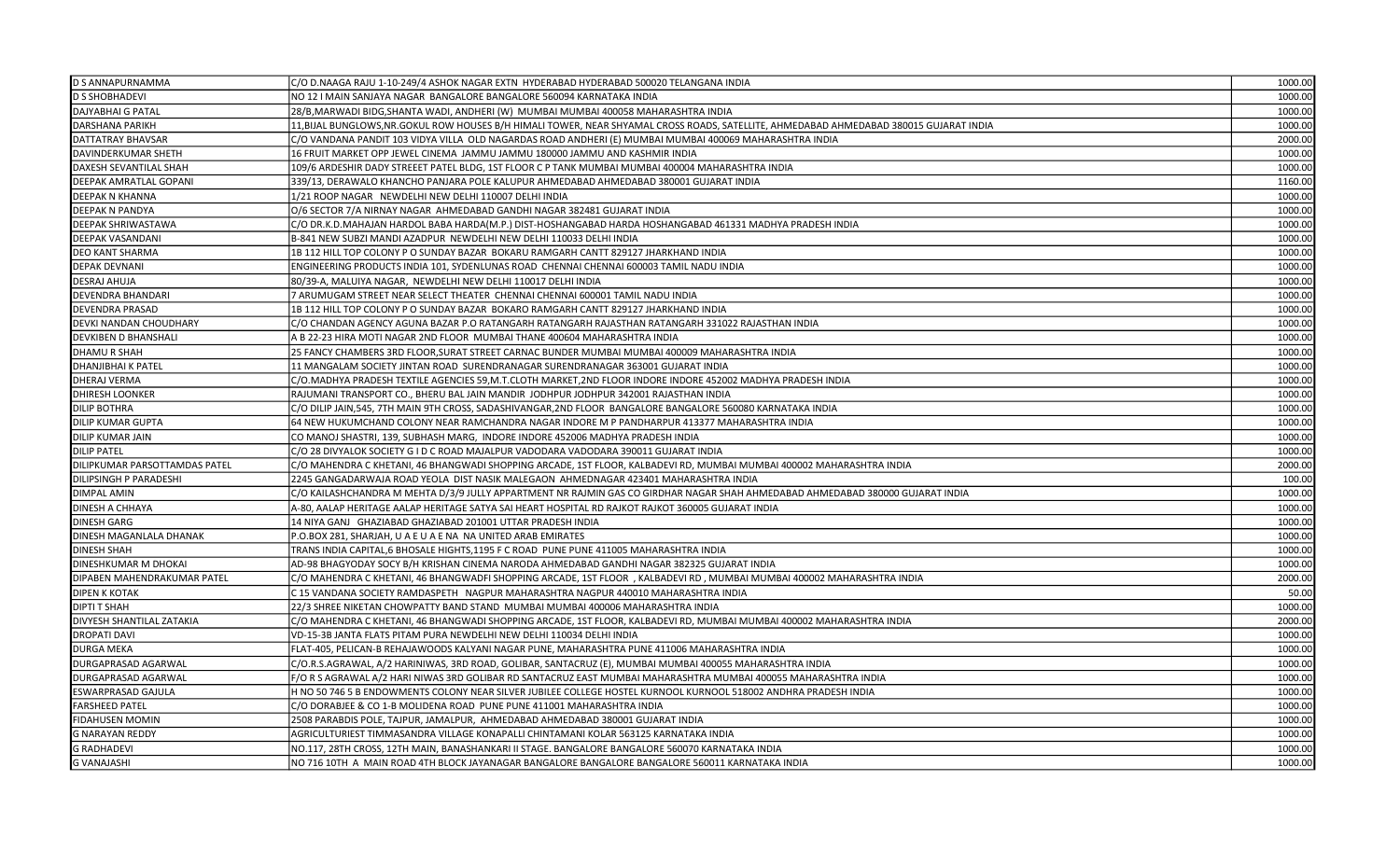| <b>GADHABHAI MANSURI</b>     | 555 GIRDHARNAGAR SOCIETY SHAHIBAUG AHMEDABAD AHMEDABAD 380004 GUJARAT INDIA                                         | 1000.00 |
|------------------------------|---------------------------------------------------------------------------------------------------------------------|---------|
| <b>GAJENDRA KUMAR</b>        | SHA DEVICHAND & SONS MATTAMLANE SIVALAYAM STREET VIJAYWADA VIJAYAWADA 520001 ANDHRA PRADESH INDIA                   | 1000.00 |
| <b>GANDALAL PATEL</b>        | 69/598 PUSHPAK APPARTMENT SOLA ROAD NARANPURA AHMEDABAD AHMEDABAD 380013 GUJARAT INDIA                              | 1000.00 |
| <b>GANGA SINGH</b>           | NO:11-A, GOVIND NAGAR WEST TILAK MARG WARD NO:74, AMER ROAD JAIPUR, RAJASTHAN JAIPUR 302002 RAJASTHAN INDIA         | 1000.00 |
| <b>GARGI PARESH SHAH</b>     | C/O ACME INVESTMENT 301 JANKI CHAMBER MAHURAT POLE MANEKCHOWK AHMEDABAD AHMEDABAD 380001 GUJARAT INDIA              | 1000.00 |
| <b>GAURAV JAIN</b>           | A-97, SECTOR -36 NOIDA NOIDA 201303 UTTAR PRADESH INDIA                                                             | 1000.00 |
| <b>GAURAV SETHIA</b>         | C/O.KIRAN SINGHI 209,CHETAK VIHAR,7 DR.R.S. BHANDARI MARG INDORE INDORE 452001 MADHYA PRADESH INDIA                 | 1000.00 |
| <b>GAYATHRI PATEL</b>        | NEO MEDICAL & GENERAL STORES ADARSH NURSING HOME GANDHINAGAR,KARNATAKA STATE BELLARY BELLARY 583103 KARNATAKA INDIA | 1000.00 |
| <b>GEETA J GALA</b>          | 239 A 1ST FLOOR ROOM NO 2 J S ROAD MUMBAI MAHARASHTRA MUMBAI 400004 MAHARASHTRA INDIA                               | 50.00   |
| <b>GEETA MASAND</b>          | A/4 SINDHI COLONY GARAM SADAK MORAR  GWALIOR MADHYA PRADESH GWALIOR 474006 MADHYA PRADESH INDIA                     | 20.00   |
| <b>GEETHA GANDESHIRI</b>     | HNO 5-2-68 PARIPALLY STREET SIDDIPET DIST MEDAK MEDAK SIDDIPET 502103 TELANGANA INDIA                               | 1000.00 |
| <b>GEORGE VARGHESE</b>       | 1-J, ORCHARD GREEN VILLAMENTS OFF INTERMEDIAT RING ROAD BANGLORE BANGALORE 560071 KARNATAKA INDIA                   | 1000.00 |
| GIRIJA NARAYANAN             | 115 TV SWAMY ROAD WEST R S PURAM COIMBATORE COIMBATORE 641002 TAMIL NADU INDIA                                      | 1000.00 |
| <b>GIRISHCHANDRA AGARWAL</b> | 201-B, GUJRAL APARTMENT, PREM NAGAR MAC NAIR ROAD BAREILLY BAREILLY 243001 UTTAR PRADESH INDIA                      | 2000.00 |
| <b>GOMATHI</b>               | A5/4 PAPER MILL COLONY NISHANT GANJ LUKHNOW LUCKNOW 226006 UTTAR PRADESH INDIA                                      | 1000.00 |
| <b>GOPAL F LAKHOTIA</b>      | 2703, SHREEPATI ARCADE AUGUST KRANTI MARG, NANA CHOWK MUMBAI MUMBAI 400026 MAHARASHTRA INDIA                        | 1000.00 |
| <b>GOVIND RAM SARAF</b>      | D-206, SECTOR - 55, NOIDA, GHAZIABAD NOIDA 201301 UTTAR PRADESH INDIA                                               | 1000.00 |
| <b>GOVINDBHAI S SINDHAV</b>  | 6/125 MUNICIPAL QUARTERS AMRAIWADI  AHMEDABAD AHMEDABAD 380026 GUJARAT INDIA                                        | 1000.00 |
| <b>GUPTA BALKISHAN</b>       | C/O.JEEVRAJ SINGHI 209, CHETAK VIHAR NEW PALASIA INDORE INDORE 452001 MADHYA PRADESH INDIA                          | 1000.00 |
| <b>GUPTA PANNALAL</b>        | C/O.JEEVRAJ SINGHI 209, CHETAK VIHAR NEW PALASIA INDORE INDORE 452001 MADHYA PRADESH INDIA                          | 1000.00 |
| <b>GUPTA RAMGOPAL</b>        | C\O VIKAS SINGHI 210,,CHETAK VIHAR 7  DR.R.S.BHANDARI MARG INDORE INDORE 452001 MADHYA PRADESH INDIA                | 1000.00 |
| <b>GUPTA SHRINATH</b>        | HOUSE NO:379 INDRAPURI COLONY INDORE MADHYA PRADESH INDORE 452001 MADHYA PRADESH INDIA                              | 1000.00 |
| <b>GUPTA VIRENDRA</b>        | C/O. JEEVRAJ SINGHI 209, CHETAK VIHAR NEW PALASIA INDORE INDORE 452001 MADHYA PRADESH INDIA                         | 1000.00 |
| <b>GURMUKH K LULLA</b>       | C/6 SHYAMAL APPARTMENT NEAR RLY CROSS AWARD KUBER NAGAR AHMEDABAD GANDHI NAGAR 382345 GUJARAT INDIA                 | 1000.00 |
| <b>GURUBACHAN SINGH</b>      | R B 20 PHASE I SECTOR 6 R K PURAM NEWDELHI NEW DELHI 110022 DELHI INDIA                                             | 1000.00 |
| <b>GURUSHARAN MUCHHAL</b>    | 5 ABHISHEK 9 GOPAL BAG INDORE INDORE 452004 MADHYA PRADESH INDIA                                                    | 1000.00 |
| <b>H P GIRJESWARA</b>        | 772/4 59TH CROSS 5THH BLOCK RAJAJINAGAR BANGALORE BANGALORE 560010 KARNATAKA INDIA                                  | 1000.00 |
| HAMOOD AHMED SIDDIQUI        | FLAT NO.505 KESHAV ESTATE FLAT, DURGAM CHERUVU, LAKE MADHAPUR HYDERABAD TELANGANA HYDERABAD 500083 TELANGANA INDIA  | 1000.00 |
| HANSABEN V VAGHELA           | 70, SANKALCHAND MUKHI S CHALI B/H BEHRAMPURA  AHMEDABAD AHMEDABAD 380022 GUJARAT INDIA                              | 1000.00 |
| <b>HAPPY KAPOOR</b>          | KRISHNA STORES 13 NOORMAL LOHIA LANE  CALCUTTA KOLKATA 700007 WEST BENGAL INDIA                                     | 1000.00 |
| <b>HARDIK A JAIN</b>         | MAHAVIR METAL HOUSE 137 BORA BAZAR STREET FORT MUMBAI MUMBAI 400001 MAHARASHTRA INDIA                               | 1000.00 |
| HARI NARAIN GURTU            | HARI NARAIN GURTU FLAT NO 4233, SECTOR-D-POCKET-4 VASANT KUNJ NEWDELHI NEW DELHI 110070 DELHI INDIA                 | 1000.00 |
| <b>HARI PRASAD</b>           | SECTOR 3 A - 467, BOKARO STEEL CITY JHARKHAND BOKARO BOKARO 827001 JHARKHAND INDIA                                  | 1000.00 |
| HARICHARAN PRASAD            | M/S DHANPAT RAM NACHAN ROAD BENACHITY DURGAPUR BURDWAN 713213 WEST BENGAL INDIA                                     | 1000.00 |
| <b>HARISH BHALLA</b>         | MAEGABYTE SARAN CHAMBERS 5 PARK ROAD LUKHNOW LUCKNOW 226000 UTTAR PRADESH INDIA                                     | 1000.00 |
| HARISH CHANDRA JANGIR        | C-B-10,MAHAVEER NAGAR, BARMER. (RAJ.) BARMER 344001 RAJASTHAN INDIA                                                 | 2000.00 |
| <b>HARISH N GADHVI</b>       | 5/3 MINICIPAL STAFF QUARTER, B/H.LAL BUNGLOW, ELLISBRIDGE, AHMEDABAD AHMEDABAD 380006 GUJARAT INDIA                 | 1000.00 |
| HARKABAI CHORDIYA            | 1102A/2B SHIVAJI NAGAR PUNE PUNE 411016 MAHARASHTRA INDIA                                                           | 1000.00 |
| HARPREET GANDHI              | NARAIN MARKET BALRAMPUR GONDA GONDA 271201 UTTAR PRADESH INDIA                                                      | 1000.00 |
| HARSHAD AMBALAL PATEL        | A-93 SATELITE CENTRE VASTRAPUR  AHMEDABAD AHMEDABAD 380015 GUJARAT INDIA                                            | 2000.00 |
| HARVINDER SINH               | S-358 GREAT KALIASH -1 NEWDELHI NEW DELHI 110049 DELHI INDIA                                                        | 1000.00 |
| <b>HAWAHARLAL BHAN</b>       | 44 ANAND VIHAR PITAMPURA NEWDELHI NEW DELHI 110034 DELHI INDIA                                                      | 1000.00 |
| <b>HEELAM GOABA</b>          | 2226 RAJPURA RAJPURA 140401 PUNJAB INDIA                                                                            | 1000.00 |
| <b>HEENA KUMARI</b>          | NO 15 2NDFLOOR KUMBARPET BANGALORE BANGALORE 560002 KARNATAKA INDIA                                                 | 400.00  |
| <b>IEERALAL ZAMBANI</b>      | 63 AMBIKA NAGAR WARD NO 19 AMRAVATI M S AMRAVATHI 444601 MAHARASHTRA INDIA                                          | 2000.00 |
| <b>HEM LATA AGRAWAL</b>      | C/O R S KHATORE, QTR NO. STS-3 P O BRAJRAJ NAGAR  DT SHANLPUR SAMBALPUR 768216 ORISSA INDIA                         | 1000.00 |
| HEMANT BALA JAIN             | 1,RUSWI PARK, NEAR RANNA PARK, GHATLODIA, AHMEDABAD AHMEDABAD 380061 GUJARAT INDIA                                  | 1000.00 |
| <b>HEMLATA JAIN</b>          | KILA ROAD, AMBAH, DIST. MORENA (M.P.) MORENA 476111 MADHYA PRADESH INDIA                                            | 1000.00 |
| <b>HETAL DESAI</b>           | BLOCK NO.2, SHIV SOCIETY-1 T.B.ROAD MEHSANA MEHSANA 384002 GUJARAT INDIA                                            | 1000.00 |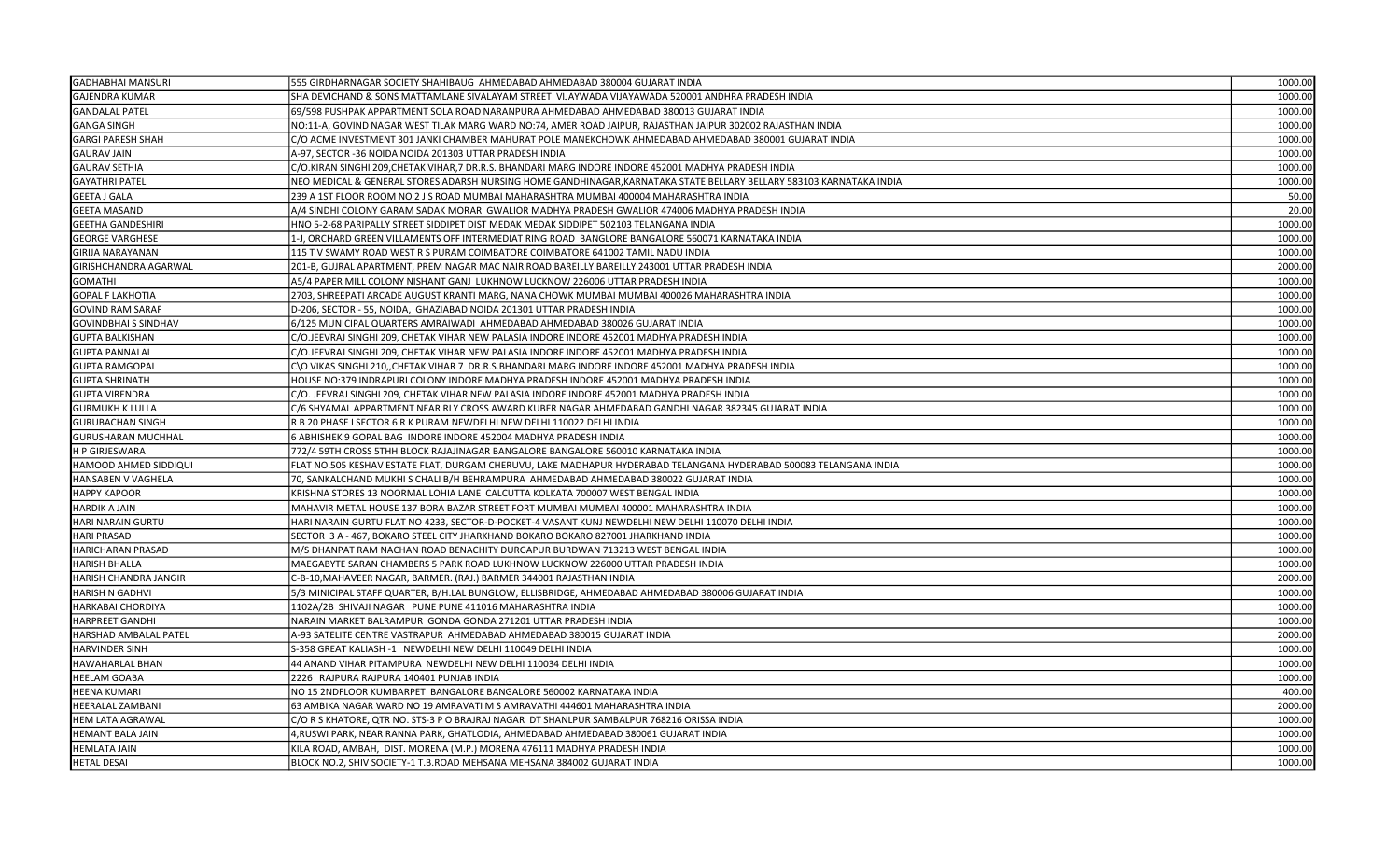| <b>HIMANSHU B PAREKH</b>    | C/O. PLATING  PAREKH COMPOUND, 2ND FLOOR, 187,C.S.T.ROAD, KALINA, BOMBAY MUMBAI MUMBAI 400098 MAHARASHTRA INDIA                  | 1000.00  |
|-----------------------------|----------------------------------------------------------------------------------------------------------------------------------|----------|
| HIMANSHU MEHTA              | 701 SHARDA CHAMBERS 15 NEW MARINE LINES MUMBAI MUMBAI 400020 MAHARASHTRA INDIA                                                   | 2000.00  |
| HIMANSHU RASTOGI            | C/O VIVEK RASTOGI 4-CIVIL LINES MEERUT MEERUT 250001 UTTAR PRADESH INDIA                                                         | 1000.00  |
| <b>HIRA PRASAD</b>          | C/O VINOD KUMAR SINGH JAGDEO PATH BAILEY ROAD PATNA PATNA 800019 BIHAR INDIA                                                     | 1000.00  |
| HITAXI D MUJANI             | KRISHNA 48 C AMAR SANG JATHIJI PLOT LEUVA PATEL BORDING ROAD RAJKOT RAJKOT 360004 GUJARAT INDIA                                  | 1000.00  |
| HITEN CHANDRAKANT JOSHI     | .<br>2-006, SUKOMAL SOCIETY SUJAL APPARTMENT,OPP.RAMDEVPIR SATELLITE ROAD,VEJALPUR AHMEDABAD AHMEDABAD 380013 GUJARAT INDIA      | 1000.00  |
| HITENKUMAR AMRITLAL RAJA    | C/O MAHENDRA C KHETANI, 46,BHANGWADI SHOPPING ARCADE, 1ST FLOOR, KALBADEVI RD, MUMBAI MUMBAI 400002 MAHARASHTRA INDIA            | 2000.00  |
| HOSDURG RAMESH KAMATH       | GANESH PRASAD ,NO.6,SBI COLONY 7 A MAIN, III BLOCK, KORAMANGALA BANGALORE BANGALORE 560034 KARNATAKA INDIA                       | 1000.00  |
| HULASIBEN B JAIN            | SHOP NO.29 MUMBADEVI ROAD MUMBAI MUMBAI 400002 MAHARASHTRA INDIA                                                                 | 1000.00  |
| HUTHEESING SHREEVAN         | OPP. VIJAYA BANK, NR. VANDANA SCHOOL, AMBAWADI AHMEDABAD AHMEDABAD 380006 GUJARAT INDIA                                          | 1000.00  |
| K SUBBARAYUDU               | NO. 20-57,FLOWER BAZAR PETA KARNOOL KURNOOL 518001 ANDHRA PRADESH INDIA                                                          | 1000.00  |
| <b>INDRA DEVI JAIN</b>      | C/O JAINEX SALES CORPORATION MAIN ROAD RAMGARH CANTT BIHAR BIHAR RAMGARH CANTT 829122 JHARKHAND INDIA                            | 1000.00  |
| NDRAVATHI POLA              | 1OUSE NO 19 WARD NO 21 1 ST CROSS GANDHI NAGAR BELLARY KARNATAKA BELLARY 583101 KARNATAKA INDIA                                  | 1000.00  |
| <b>INDU GUPTA</b>           | B/206, MAHEK APPARTMENT, SECTOR NO.4, CHARKOP, KANDIVALI0WEST MUMBAI MUMBAI 400067 MAHARASHTRA INDIA                             | 1000.00  |
| INDUMATI RATILAL PATELVAMJA | 63-B VAKHAR BHAG HIGH SCHOOL ROAD SANGLI SANGLI SANGLI 416416 MAHARASHTRA INDIA                                                  | 1000.00  |
| ISHWAR CHAND JAIN           | L I G B/42 BANDHAV GARH COLONY SATNA SATNA 485005 MADHYA PRADESH INDIA                                                           | 1000.00  |
| <b>ISHWARI KUMARI</b>       | THIKANA BADER, DIS-JODHPUR BILARA BILARA JODHPUR 342602 RAJASTHAN INDIA                                                          | 1000.00  |
| <b>ISPAT FINANCE LTD</b>    | ISPAT FINANCE LTD,B G KHER MARG ISPAT HOUSE,WORLI MUMBAI MUMBAI 400018 MAHARASHTRA INDIA                                         | 10000.00 |
| J DILIP                     | 12,SIVAPRAKASAM ROAD PONDY BAZAAR, T. NAGAR,CHENNAI CHENNAI CHENNAI 600017 TAMIL NADU INDIA                                      | 1000.00  |
| J P SHARMA                  | CENTRAL BANK OF INDIA RAMGANJ MANDI DIST KOTA RAJASTHAN JHALAWAR 326519 RAJASTHAN INDIA                                          | 1000.00  |
| <b>JAGDISH GOYAL</b>        | 361 NITHARIYON KA VAS CHHAWANI SHEOGANJ RAJASTHAN SIROHI 307027 RAJASTHAN INDIA                                                  | 100.00   |
| <b>JAGDISH PIPARIA</b>      | 222-JK 2ND FLOOR, DR.VIEGAS STREET, CAVEL X LANE NO.10, MUMBAI MUMBAI 400002 MAHARASHTRA INDIA                                   | 1000.00  |
| JAGDISH PRASAD DADHICH      | 111 MALVIYA NAGAR NEAR GOLF COURSE SCHEME AIRFORCE AREA;JODHPUR RESIDENCE JODHPUR; RAJASTHAN JODHPUR 342011 RAJASTHAN INDIA      | 1000.00  |
| JAIN ASHA                   | C/O.RAJENDRA JAIN 202, KRISHNA KUNJ S.B.MARG MATUNGA WEST MUMBAI MUMBAI 400016 MAHARASHTRA INDIA                                 | 1000.00  |
| <b>JAIN DILIP</b>           | C/O.NITESH JAIN 201, KRISHNA KUNJ, S.B.MARG MATUNGA WEST MUMBAI MUMBAI 400016 MAHARASHTRA INDIA                                  | 1000.00  |
| <b>JAIN GYAIN</b>           | C/O.RAJENDRA JAIN 202, KRISHNA KUNJ S.B.MARG MATUNGA WEST MUMBAI MUMBAI 400016 MAHARASHTRA INDIA                                 | 1000.00  |
| <b>JAIN LAXMI</b>           | C/O.V.S.FINANCIAL CONSULTANCY 59, M.T.CLOTH MARKET IIND FLOOR  INDORE INDORE 452002 MADHYA PRADESH INDIA                         | 1000.00  |
| <b>JAIN LEENA</b>           | C/O.MANOJ JAIN 907, ARCADIA NARIMAN POINT MUMBAI MUMBAI 400021 MAHARASHTRA INDIA                                                 | 1000.00  |
| <b>JAIN MANORAMA</b>        | C/O. MANOJ JAIN 907, ARCADIA NARIMAN POINT MUMBAI MUMBAI 400021 MAHARASHTRA INDIA                                                | 1000.00  |
| <b>JAIN NIRMALA</b>         | C/O.V.S.FINANCIAL CONSULTANCY 59, M.T.CLOTH MARKET IIND FLOOR  INDORE INDORE 452002 MADHYA PRADESH INDIA                         | 1000.00  |
| <b>JAIN NITIN</b>           | C/O.NITESH JAIN 201, KRISHNA KUNJ S.B.MARG MATUNGA WEST MUMBAI MUMBAI 400016 MAHARASHTRA INDIA                                   | 1000.00  |
| <b>JAIN PRIYANKA</b>        | C/O.NITESH JAIN 201, KRISHNA KUNJ, S.B.MARG MATUNGA WEST MUMBAI MUMBAI 400016 MAHARASHTRA INDIA                                  | 1000.00  |
| <b>JAIN RAJENDRA</b>        | C/O.V.S.FINANCIAL CONSULTANCY 59, M.T.CLOTH MARKET IIND FLOOR  INDORE INDORE 452002 MADHYA PRADESH INDIA                         | 1000.00  |
| JAIN RAJNISH                | C/O.V.S.FINANCIAL CONSULTANCY 59, M.T.CLOTH MARKET IIND FLOOR  INDORE INDORE 452002 MADHYA PRADESH INDIA                         | 1000.00  |
| JAIN RITU                   | C/O.MANOJ JAIN 907, ARCADIA NARIMAN POINT MUMBAI MUMBAI 400021 MAHARASHTRA INDIA                                                 | 1000.00  |
| JAIN SUBHASH                | C/O.RAJENDRA JAIN 202, KRISHNA KUNJ S.B.MARG MATUNGA WEST MUMBAI MUMBAI 400016 MAHARASHTRA INDIA                                 | 1000.00  |
| <b>JAIN SURENDRA</b>        | C/O.NITESH JAIN 201, KRISHNA KUNJ, S.B.MARG MATUNGA WEST MUMBAI MUMBAI 400016 MAHARASHTRA INDIA                                  | 1000.00  |
| JAIRAM RAJANI               | PLOTNO.90 WARD 2B, PO ADIPUR, KACHCHH GUJARAT ADIPUR BHUJ 370205 GUJARAT INDIA                                                   | 1000.00  |
| JAKESH PRAVINCHANDRA BAROT  | 4-5-101, BAROT VAS NEW HOUSES, HOLI CHAKLA, KALOL GANDHINAGAR GUJARAT GANDHI NAGAR 382721 GUJARAT INDIA                          | 1000.00  |
| JANAKBHAI NANUBHAI PATEL    | WADI FALIYA BEHIND PATEL FALIYU NANA VARACHHA SURAT SURAT 395006 GUJARAT INDIA                                                   | 1000.00  |
| <b>JANARDAN G RAUT</b>      | E.G.P.C. EMOJET 9400 DUBAI-U A E DUBAI U A E NA NA UNITED ARAB EMIRATES                                                          | 1000.00  |
| JANET MANUEL ALMEDIA        | ALMEDIA HOUSE,BIG CARPENTRY TAMTLAO, P.O.VASAI THANE MAHARSTRA THANE THANE THANE 401201 MAHARASHTRA INDIA                        | 1000.00  |
| <b>JANKI SAVJI PADALIA</b>  | "ASTHA " RAJNAGAR SARU SECTION ROAD, JAMNAGAR JAMNAGAR JAMNAGAR 361006 GUJARAT INDIA                                             | 1000.00  |
| JASHODA VIRUMAL JASHNANI    | JITU MATEL OFFICE NO 16 JAMNAGAR JAMNAGAR 361001 GUJARAT INDIA                                                                   | 1000.00  |
| JASHWANT J SHAH             | GOLDMINE HOUSE " 4 NIRANJAN NIRAKAR SOCIETY NEAR SHREYAS RLY. CROSSING AHMEDABAD AHMEDABAD 380007 GUJARAT INDIA                  | 14000.0  |
| JASVEEN SACHDEV             | HOUSE NO 6 SECTOR 4 RANJIT AVENUE AMRITSAR AMRITSAR 143001 PUNJAB INDIA                                                          | 1000.00  |
| JAYA CHAKRABORTY            | DESHBANDHU ROAD PALPARA MADHYAMGRAM PARGANAS KOLKATA 700130 WEST BENGAL INDIA                                                    | 20.00    |
| JAYANT PARSOOBHAI GADA      | 5/446,GHANSHYAM BAUG, SHARADDHANAND ROAD, KINGSCIRCLE MUMBAI MUMBAI 400019 MAHARASHTRA INDIA                                     | 1000.00  |
| JAYESH SUTAR                | KAPASIA ENTYERPRISE 9/15MURARJI VEL AIBLAG 1ST FLOOR DR.M.B.VELAKAL STREET KALBADEVI ROAD MUMBAI MUMBAI 400002 MAHARASHTRA INDIA | 1000.00  |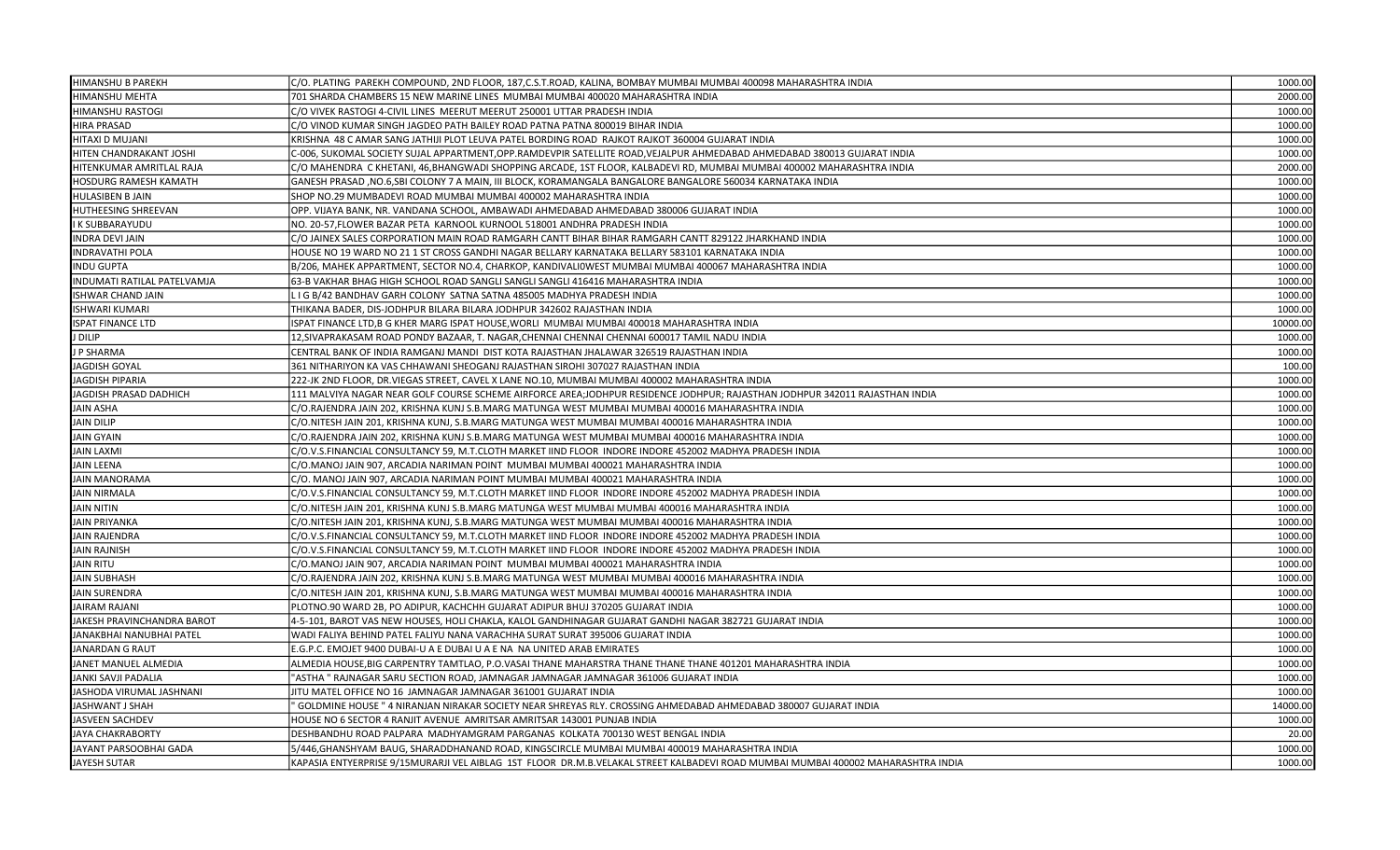| JAYESHREE SHAH                  | 7, USHA MANDIR 38 NATHPAI NAGAR GHATKOPAR(E) MUMBAI MUMBAI 400077 MAHARASHTRA INDIA                                            | 1000.00 |
|---------------------------------|--------------------------------------------------------------------------------------------------------------------------------|---------|
| JAYPRAKASH SHAH                 | PO.BOX NO 8027 DUBAI U.A.E. DUBAI DUBAI NA NA UNITED ARAB EMIRATES                                                             | 1000.00 |
| JAYSHANKER VAID                 | 8/ SANJAY SOCIETY - 2 SHAHIBAUG ROAD AHMEDABAD AHMEDABAD 380004 GUJARAT INDIA                                                  | 1000.00 |
| JAYSHREE CHANDRESHKUMAR PATEL   | C/O MAHENDRA C KHETANI, 46 BHANGWADI SHOPPING ARCADE, 1ST FLOOR, KALBADEVI RD, MUMBAI MUMBAI 400002 MAHARASHTRA INDIA          | 2000.00 |
| JEEVAN GARG                     | M/S ARJAN DASS GHANSHAM DASS MALOUT FEROZPUR 152107 PUNJAB INDIA                                                               | 1000.00 |
| JIGNA C MEHTA                   | 303, VORA CASTLE, OPP. BOBBY SHOPPING CENTRE, JN.OF M.G.ROAD & LINKING RD KANDIWALI (W) MUMBAI MUMBAI 400067 MAHARASHTRA INDIA | 1000.00 |
| JIGNEY ABHACHECH                | KUNDAN VILLA MUKTI MAIDAN MANINAGAR AHMEDABAD AHMEDABAD 380008 GUJARAT INDIA                                                   | 1000.00 |
| JITENDRA PRAVEENCHANDRA JATAKIA | C/O MAHENDRA C KHETANI, 46 BHANGWADI SHOPPING ARCADE, 1ST FLOOR, KALBADEVI RD, MUMBAI MUMBAI 400002 MAHARASHTRA INDIA          | 2000.00 |
| <b>JITENDRA TALWAR</b>          | 40/68 PARADE KANPUR KANPUR 208001 UTTAR PRADESH INDIA                                                                          | 1000.00 |
| JITU S JAIN                     | MAHAVIR METAL HOUSE 137 BORA BAZAR STREET FORT MUMBAI MUMBAI 400001 MAHARASHTRA INDIA                                          | 1000.00 |
| JOGINDER SINGH                  | NO 60 HSAMB COLONY SECTOR 14 PANCHKULA SEC 8 HARIYANA PANCHKULA HARYANA INDIA AMBALA CITY 134109 HARYANA INDIA                 | 106.00  |
| JOHN D SOUZA                    | 6, CHAYA APARTMENTS, 19TH ROAD, KHAR (W), MUMBAI MUMBAI 400052 MAHARASHTRA INDIA                                               | 1000.00 |
| JOSHI C N                       | 29 HIMALAYA SOCIETY 41-A,S N MARG ANDHERI (E) MUMBAI MUMBAI 400069 MAHARASHTRA INDIA                                           | 1000.00 |
| JOSHI P C                       | 29 HIMALAYA SOCIETY 41-A,S N MARG ANDHERI (E) MUMBAI MUMBAI 400069 MAHARASHTRA INDIA                                           | 1000.00 |
| IOSHI V H                       | 29 HIMALAYA SOCIETY 41-A,S N MARG ANDHERI (E) MUMBAI MUMBAI 400069 MAHARASHTRA INDIA                                           | 1000.00 |
| <b>HIAL ITOYL</b>               | 89/1 J C ROAD BANGALORE BANGALORE 560002 KARNATAKA INDIA                                                                       | 1000.00 |
| JYOTI PARESH MEHTA              | BLK-7 VILE-PARLE (WEST) V P ROAD, SWEEKAR BLDG BLK ,2ND FLR, MUMBAI MUMBAI 400056 MAHARASHTRA INDIA                            | 1000.00 |
| JYOTIBEN R VADAVIYA             | B-21,SWAGAT BUNGALOW - II, KOTESHWAR ROAD, MOTERA , SABARMATI AHMEDABAD AHMEDABAD 380005 GUJARAT INDIA                         | 1000.00 |
| K B PAREKH                      | C/O.SUSHIL PAREKH RUBY MANSION, 2ND FLOOR, FORJET X LANE, MUMBAI MUMBAI 400036 MAHARASHTRA INDIA                               | 1000.00 |
| K ESWARAMOORTHY                 | OLD NO.10, NEW NO.11 CHINNATHI PALAYAM MANGALAPATTI, VELLAKOIL TIRUPUR, TAMILNADU ERODE 638105 TAMIL NADU INDIA                | 1000.00 |
| K KRISHNA KUMAR                 | 17, GENERAL MUTHIA MUDALI STREET SOWCARPET CHENNAI CHENNAI 600079 TAMIL NADU INDIA                                             | 1000.00 |
| K MITRAPRIYA                    | C/O V NAGESH 1307 DALAMAL TOWER 13TH FLOOR B WING, NARIMANPOINT MUMBAI MUMBAI 400021 MAHARASHTRA INDIA                         | 1000.00 |
| <b>K MOHANAN</b>                | BLOCK CZA, POCKET - 16 FLAT 92, JANAK PURI NEWDELHI NEW DELHI 110058 DELHI INDIA                                               | 1000.00 |
| K MOHANAN                       | BLOCK C 2 A POCKET-16 FLAT 92 JANAKPURI NEWDELHI NEW DELHI 110058 DELHI INDIA                                                  | 1000.00 |
| K P DAYANANDBABU                | 210, FIRST MAIN ROAD, PADMA STORES, J.C.NAGAR, BANGALORE BANGALORE 560006 KARNATAKA INDIA                                      | 1000.00 |
| K P PRABHAKARAN                 | 95/H MES COLONY KONANA AGRARA HAL BANGALORE BANGALORE 560017 KARNATAKA INDIA                                                   | 1000.00 |
| <b>K RAJENDRA</b>               | P-1, CIT SCHEME NO 114A LAKE GARDENS CALCUTTA KOLKATA 700045 WEST BENGAL INDIA                                                 | 2000.00 |
| K S GOPALKRISHNA                | SHRI SHAKAMBARI, SHANKAR MATH RD. YALAKKI SHETTER COLONY, DHARWAD DHARWAD 580004 KARNATAKA INDIA                               | 1000.00 |
| <b>K SYED AMIRBASHA</b>         | P B NO 6538 SWCC JEDDAH 21453 SAUDI ARABIA SAUDI ARABIA NA NA SAUDI ARABIA                                                     | 1000.00 |
| KAILASBEN PATEL                 | D/2, UMA FLATS, B/H.VISHRAM NAGAR, GURUKUL ROAD, MEMNAGAR, AHMEDABAD AHMEDABAD 380052 GUJARAT INDIA                            | 1000.00 |
| KAILASH C JAIN                  | CHATONS PVT LTD PSOT MIRA THANE BOMBAY THANE THANE 401104 MAHARASHTRA INDIA                                                    | 1000.00 |
| KAILASH CHAND HIRAWAT           | 2106 PANCHRATNA OPERA HOUSE MUMBAI MM MUMBAI 400004 MAHARASHTRA INDIA                                                          | 1000.00 |
| KAILASHCHAND JAIN               | C/O MANOJ CHANDAK, J-162-H.I.G.COLONY,  INDORE INDORE 452008 MADHYA PRADESH INDIA                                              | 1000.00 |
| KAILSH BASOTIA                  | 133/325 T P NAGAR KANPUR KANPUR 208023 UTTAR PRADESH INDIA                                                                     | 1000.00 |
| <b>KALAWATI ROY</b>             | C/O SHRI ARJUN ROY B-10,KRISHI NAGAR SHEIKHPURA PATNA PATNA 800014 BIHAR INDIA                                                 | 1000.00 |
| KALPANA BUTALA                  | 31 A.R.STRAT MUMBAI MUMBAI 400003 MAHARASHTRA INDIA                                                                            | 1000.00 |
| KALPESH M MEHTA                 | 5/1031 RAMNATH MAHADEV NI SERI, HARIPURA, GAZZAR FALIYA, SURAT SURAT 395003 GUJARAT INDIA                                      | 1000.00 |
| KAMAKOTY KRISHNAMOORTHY         | F-117 ANSA INDUSTRIAL ESTATE, SAKI VIHAR ROAD, CHANDIVALI, MUMBAI MUMBAI 400072 MAHARASHTRA INDIA                              | 1000.00 |
| <b>KAMAL JAIN</b>               | KAMAL JAIN C/O MANOT PAINT WORKS NEW ROAD PATNA PATNA 800008 BIHAR INDIA                                                       | 1000.00 |
| KAMAL MATAI                     | 13/1043, MALVIYA NAGAR JAIPUR JAIPUR 302017 RAJASTHAN INDIA                                                                    | 1000.00 |
| KAMALKUMAR JAIN                 | C/O KAMALKUMAR P.JAIN, SADAR BAZAR BHATAPARA SIMGA 493118 CHHATTISGARH INDIA                                                   | 1000.00 |
| KAMALNAIN BAKSHI                | AMBASSADOR OF INDIA ROME (ITALY), C/O, MINISTRY OF EXTERNAL AFFA SOUT NEWDELHI NEW DELHI 110011 DELHI INDIA                    | 2000.00 |
| KAMINI MAHAJAN                  | D-12, DELHI CITIZEN PLOT NO 24, SECTOR - XII ROHINI, NEWDELHI NEW DELHI 110085 DELHI INDIA                                     | 1000.00 |
| KAMLA AGRAWAL                   | 20/A, NAYA GAON HOUSING SOCIETY RAMPUR JABALPUR JABALPUR 482001 MADHYA PRADESH INDIA                                           | 1000.00 |
| <b>KAMLA DEVI</b>               | C/O SHOP NO 5 CENTRAL MARKET KHETI NAGAR RAJ JHUNJHUNU 333504 RAJASTHAN INDIA                                                  | 1000.00 |
| <b>KAMLA DEVI</b>               | KAMLA DEVI W/O R.A. SINGH C/O SHOP NO.5 CENTRAL MARKET, KHETRINAGAR RAJ JHUNJHUNU 333504 RAJASTHAN INDIA                       | 1000.00 |
| KAMLESH KUMAR GUPTA             | 104, M G D MARKET JAIPUR JAIPUR 302002 RAJASTHAN INDIA                                                                         | 1000.00 |
| <b>KANAIYALAL PATEL</b>         | 93, GURUKRUPA SOCIETY, HIGH-WAY N-GUJ SIDHPUR N GUJ SIDHPUR MEHSANA 384151 GUJARAT INDIA                                       | 1000.00 |
| <b>KANCHAN AGARWAL</b>          | A-51, SAMARTH NAGAR, JALIM VILAS, PAOTA " B" ROAD, JODHPUR (RAJ) JODHPUR 342006 RAJASTHAN INDIA                                | 5000.00 |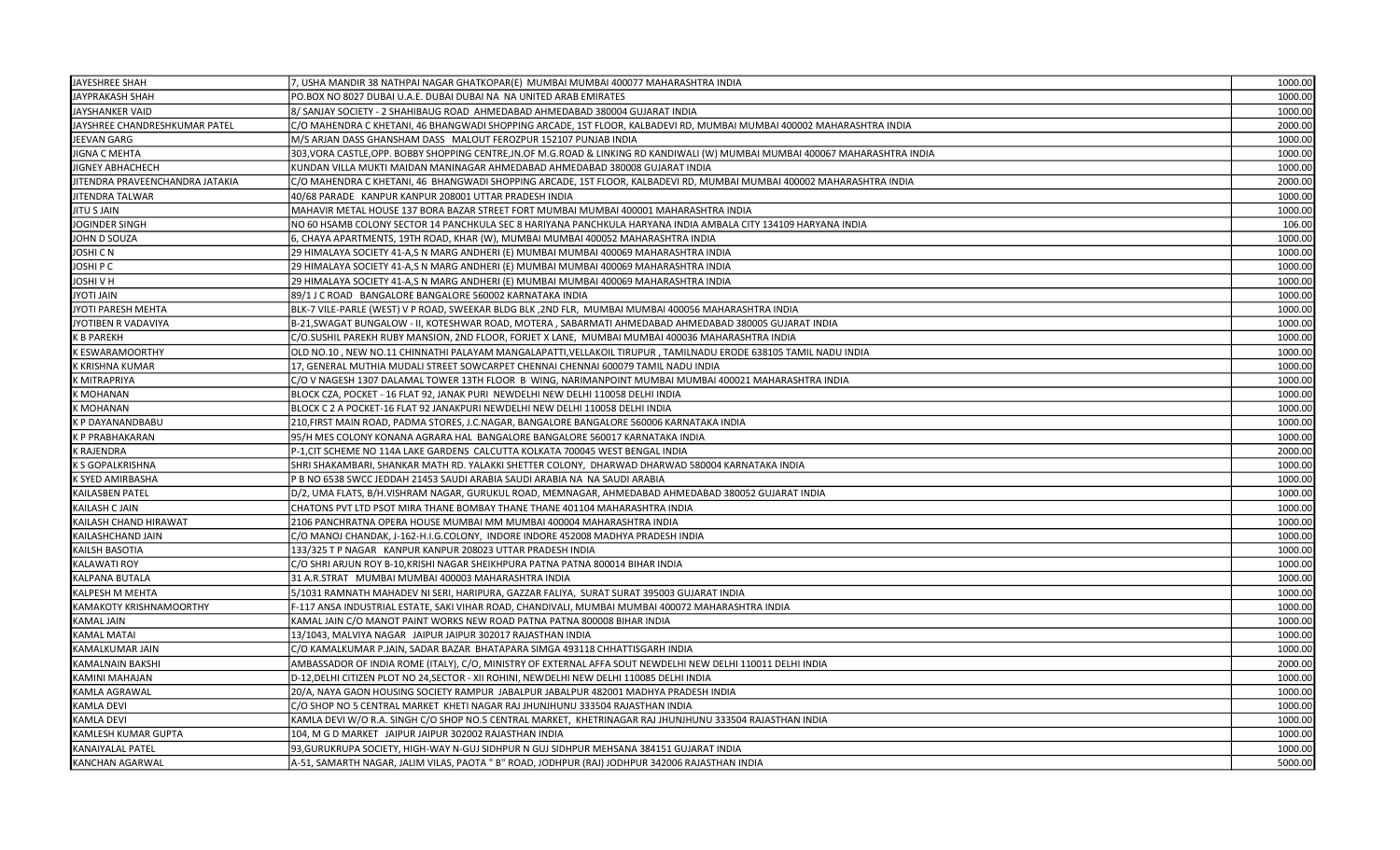| <b>KANCHAN SATIJA</b>         | H.NO.6, POCKET-G-26 SECTOR 3 ROHINI NEWDELHI NEW DELHI 110085 DELHI INDIA                                                                         | 1000.00 |
|-------------------------------|---------------------------------------------------------------------------------------------------------------------------------------------------|---------|
| KANHAIYALAL DAK               | C/O.MANJU ENTERPRISES, V.V.LIABRARY BLDG, JALGAON JALGAON 425001 MAHARASHTRA INDIA                                                                | 1000.00 |
| KANHYALAL SUTHAR              | RAJASTHAN TIMBER STORE HANUMANGARH TOWN  RAJASTHAN HANUMANGARH 335513 RAJASTHAN INDIA                                                             | 1000.00 |
| <b>KANTA KUNTE</b>            | 479, GOYAL NAGAR KANADIA ROAD INDORE INDORE 452001 MADHYA PRADESH INDIA                                                                           | 1000.00 |
| <b><i>KARTIK</i></b>          | C-10, BHAVNA TENAMENTS, BEREGE ROAD, PALDI AHMEDABAD AHMEDABAD 380007 GUJARAT INDIA                                                               | 1000.00 |
| KATTA SURAPPAGARI PENCHALAIAH | HOUSE NO 6-70 PEDDA KOTHAPALLY VONTIMETTA KADAPA RAJAMPET 516213 ANDHRA PRADESH INDIA                                                             | 1000.00 |
| KAVITHA S                     | C/O MR. R SHRIRAM, TDICI LIMITED IV FLOOR,RAHEJA PLAZA,17 COMMISSAR- IAT ROAD,D SOUZA CIRCLE,BANGALORE BANGALORE BANGALORE 560025 KARNATAKA INDIA | 1000.00 |
| <b>KEDAR NATH MULLICK</b>     | 31, MADAN CHATTERJEE LANE CIT HOUSING SCHEME BLOCK-E, FLAT-8 KOLKATA WEST BENGAL KOLKATA 700007 WEST BENGAL INDIA                                 | 50.00   |
| KHAMJIBHAI H KADIWAL          | B 1 ALI ABAD SOCIETY BEHRAM BAUG TOOESHWARI BOMBAY MUMBAI MUMBAI 400102 MAHARASHTRA INDIA                                                         | 1000.00 |
| KINJU JOBALIA                 | PARVATI NIVAS, PAI NAGAR, BLOCK NO.15, BORIVALI (W) MUMBAI MUMBAI 400092 MAHARASHTRA INDIA                                                        | 1000.00 |
| KIRANBALA JAIN                | C/O.MANOJ JAIN 907,ARCADIA NARIMAN POINT.  MUMBAI MUMBAI 400021 MAHARASHTRA INDIA                                                                 | 1000.00 |
| KIRITBHAI L PAREKH            | AMIVARSHA 1 / 3 VIMANAGAR RAIYA ROAD (GUJ) RAJKOT RAJKOT 360001 GUJARAT INDIA                                                                     | 1000.00 |
| KIRITBHAI P PATEL             | NO 4 NILKANTHNAGAR SOCIETY NEAR KRISHNANAGAR SOCIETY PIJ ROAD NADIAD NADIAD NADIAD 387001 GUJARAT INDIA                                           | 1000.00 |
| KIRTILAL SHAH                 | 503,HEERA-PANNA APT., KAZI NU MAIDAN, TEEN BATTI,GOPIPURA, SURAT SURAT 395000 GUJARAT INDIA                                                       | 1000.00 |
| KISHOR BHUVA                  | 68/1 VASANT APPERMENT GARDIA NAGAR GHATKOPAR (E) MUMBAI MUMBAI 400077 MAHARASHTRA INDIA                                                           | 1000.00 |
| <b>KISHOR KESHAV PATIL</b>    | 467/7A/19 B/H JANATA SAHAKARI BANK SADAR BAZAR SATARA SATARA SATARA 415001 MAHARASHTRA INDIA                                                      | 1000.00 |
| KISHOR SATYANARAYAN LAHOTI    | 1098 SHANIWAR PETH FLAT NO GF-1 A WING ANANDNAGAR SATARA SATARA 415002 MAHARASHTRA INDIA                                                          | 6.00    |
| KISHORE GOVIND DEVRE          | C/O KAILASH CHANDRA M MEHTA D-3/9 JULLY APPT NR RAJMIN GAS CO GIRDHAR NAGAR AHMEDABAD AHMEDABAD 380000 GUJARAT INDIA                              | 2000.00 |
| KISHORE S WAGHMARE            | C/O ICICI LIMITED SCINDIA HOUSE BALLORD PIER, MUMBAI MUMBAI 400038 MAHARASHTRA INDIA                                                              | 1000.00 |
| KISHORE VASWANI               | 48, CONNUUGHT HOUSE, 12 SADU VASWANI ROAD, PUNE PUNE 411001 MAHARASHTRA INDIA                                                                     | 1000.00 |
| KOKILA NARENDRAKUMAR SHAH     | TOWER 1 FLAT 2 URVASHI FLATS NEAR MITHAKHALI SIX ROADS ELLISBRIDGE AHMEDABAD AHMEDABAD 380006 GUJARAT INDIA                                       | 410.00  |
| KOKILABEN RATHOD              | HIGHSCHOOL ROAD OPP PETROL PUMP, JASDAN RAJKOT RAJKOT 360050 GUJARAT INDIA                                                                        | 1000.00 |
| KOMAL DEVI                    | K - 28 , KARMYOGI ENCLAVE KAMLA NAGAR AGRA AGRA 282001 UTTAR PRADESH INDIA                                                                        | 1000.00 |
| <b>CONNOLA IQBAL</b>          | BANK OF INDIA, BOMBAY NRI BARANCH, 2ND FLOOR, MITTAL TOWER, C WING,NARIMAN P MUMBAI MUMBAI 400011 MAHARASHTRA INDIA                               | 1000.00 |
| KOPPA SUBBA RAOROOPA          | C/O K S RAMESHA KARNATAKA BANK LTD PARVATHI TALKIES ROAD CHANNAPATNA ,BANGALORE THUMBASOGE 571501 KARNATAKA INDIA                                 | 10.00   |
| KRISHANA CHANDRA AGARWAL      | KOTHI RUDAULI FAIZABAD BARABANKI 225411 UTTAR PRADESH INDIA                                                                                       | 1000.00 |
| KULBIR SINGH KOHLI            | H-30 RAJOURI GARDEN NEW DELHI NEW DELHI 110027 DELHI INDIA                                                                                        | 4000.00 |
| <b>KULDIPKAUR GUJRAL</b>      | 483/7 GORAKHPUR JABALPUR JABALPUR 482001 MADHYA PRADESH INDIA                                                                                     | 1000.00 |
| <b>KUMAR LODAYA</b>           | -/502, SAIDHAM, P. K. ROAD (EXTN) MULUND (W)  MUMBAI MUMBAI 400080 MAHARASHTRA INDIA                                                              | 1000.00 |
| <b>KUMARI SUNITA</b>          | (UMARI SUNITA RENTALFALAT-368 KANKARBAGH COLONY PATNA PATNA BIHAR PATNA 800020 BIHAR INDIA                                                        | 40.00   |
| <b>KUMARPAL SHAH</b>          | B-14 SHASHTRI BLDG, GYAN MANDIR ROAD, DADAR (W), MUMBAI MUMBAI 400028 MAHARASHTRA INDIA                                                           | 4000.00 |
| <b>KUNDENBEN SHAH</b>         | C/O DORABJEE & CO 1-B MOLIDENA ROAD  PUNE PUNE 411001 MAHARASHTRA INDIA                                                                           | 1000.00 |
| KUSUM AGARWALLA               | 63, RADHA BAZAR STREET 1ST FLOOR, CALCUTTA KOLKATA 700001 WEST BENGAL INDIA                                                                       | 1000.00 |
| <b>KUSUM PATEL</b>            | 2, SHIVALAYA BUNGLOWS, RAMDEVPIR ROAD,AMBA KRUPA TA & DIST.ANAND KARAMASHD ANAND 388325 GUJARAT INDIA                                             | 1000.00 |
| LAIQ AHMAD KHAN               | LECTURAR IN MATHEMATICS GOVT. POST - GRADUATE COLLEGE  NARNAUL NARNAUL 123001 HARYANA INDIA                                                       | 1000.00 |
| LAJWANTI RUCHANDANI           | G 704 MAPLE HEIGHTS C BLOCK SUSHANT LOK I (HARYANA) GURGAON GURGAON 122002 HARYANA INDIA                                                          | 1000.00 |
| LAKHANLAL SAH                 | C/O HARIPRASAD SAH MADNUCHAK MIRJAN HAT BHAGALPUR BHAGALPUR 812005 BIHAR INDIA                                                                    | 1000.00 |
| LAKHBIR SINGH KHAITAN         | A/G/4 RAJVI COMPLEX, SONAL CHAR RASTA, GURUKUL AHMEDABAD AHMEDABAD 380052 GUJARAT INDIA                                                           | 1000.00 |
| LAKSHMINARAYAN RATHI          | C/O ENERGY DEVICES 7-2-1/A/22 BALKAMPET HYDERABAD HYDERABAD 500018 TELANGANA INDIA                                                                | 1000.00 |
| LALIBEN JAWANMAL PUROHIT      | 13 NEW KHOODIDAS S CHAWL ASARWA AHMEDABAD AHMEDABAD 380016 GUJARAT INDIA                                                                          | 1000.00 |
| LALITA CHOUDHARY              | 68 D HIRAN MAGRI SECTOR-9 UDAIPUR UDAIPUR 313001 RAJASTHAN INDIA                                                                                  | 1000.00 |
| LALITABEN AMRITLAL SHAH       | C/O MAHENDRA C KHTANI, 46 BHANGWADI SHOPPING ARCADE, 1ST FLOOR, KALBADEVI RD, MUMBAI MUMBAI 400002 MAHARASHTRA INDIA                              | 2000.00 |
| LALITHA SWAMINATHAN           | J-214 RESERVE BANK OF INDIA STAFF QRS, S.T.ROAD, CHEMBUR MUMBAI MUMBAI 400071 MAHARASHTRA INDIA                                                   | 1000.00 |
| LALLU LAL GUPTA               | B-43, SIKAR HOUSE COLONY OUTSIDE CHAND POLE JAIPUR JAIPUR 302016 RAJASTHAN INDIA                                                                  | 1000.00 |
| AXMIDEVI S                    | VALMIKI STREET D NO 2-9 SANDUR POST BELLARY BELLARY 583119 KARNATAKA INDIA                                                                        | 1000.00 |
| LAXMINARAYAN GUPTA            | C/O.A.S.BEARING HOUSE STATION ROAD ALWAR ALWAR 301001 RAJASTHAN INDIA                                                                             | 1000.00 |
| LEELADEVI JAIN                | 107,KIKA STRFFT 4TH FLORR MUMBAI MUMBAI 400004 MAHARASHTRA INDIA                                                                                  | 1000.00 |
| LEVY PEREIRA                  | SILVILLA 51, CHAPEL ROAD BANDRA MUMBAI MUMBAI 400050 MAHARASHTRA INDIA                                                                            | 2000.00 |
| LIPIKA MITRA                  | BISHNUPUR HOUSING ESTATE FLAT B-4/5, P O BISHNUPUR DT. BANKURA(WB) BANKURA BANKURA 722122 WEST BENGAL INDIA                                       | 1000.00 |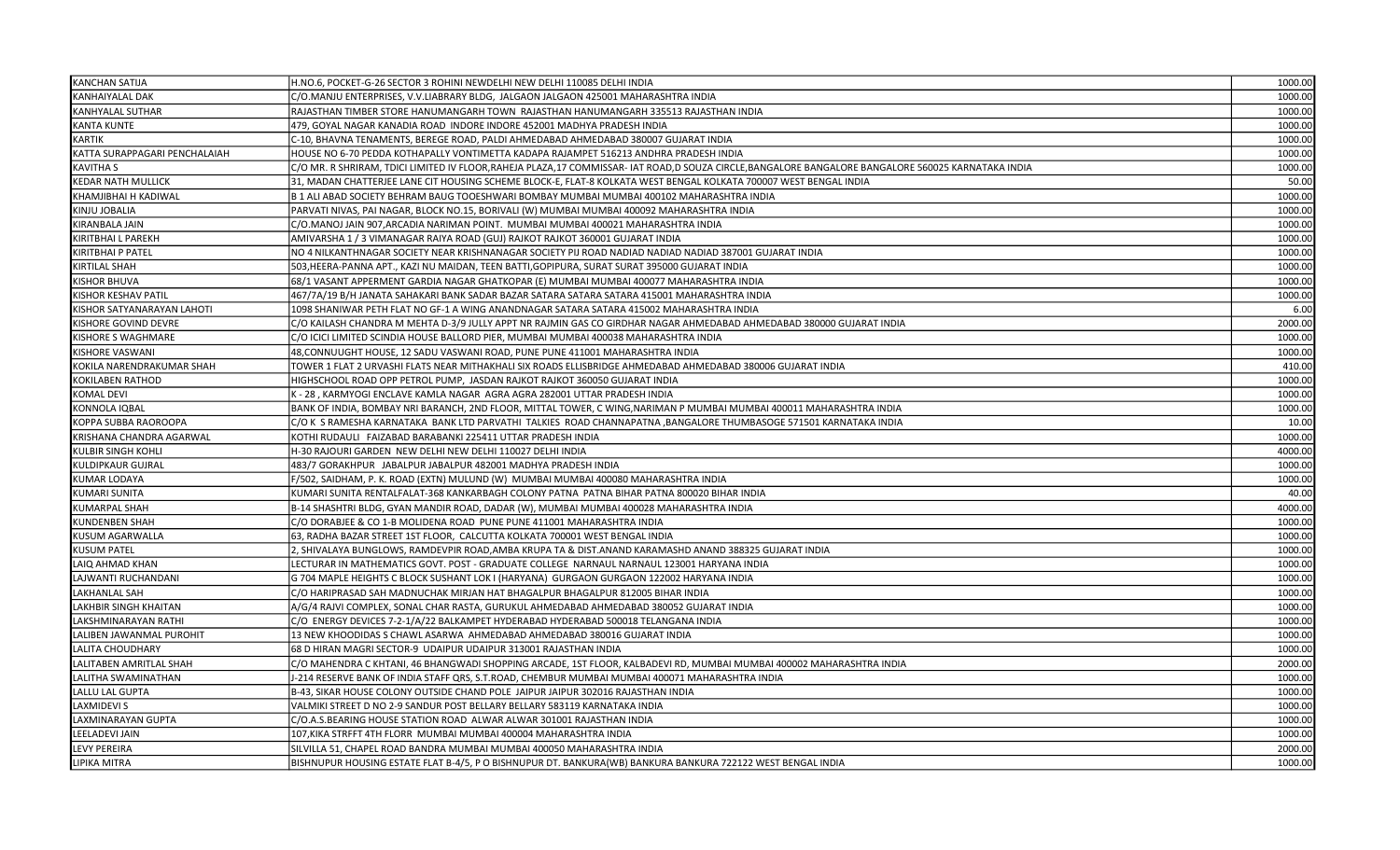| LT GL DSSANDHU               | C/O SH NIRMAL SINGH DHILLON HOUSE NO. XX B-1307, KRISHNA NAGAR CIVIL LINES, LUDHIANA LUDHIANA 141001 PUNJAB INDIA         | 1000.00 |
|------------------------------|---------------------------------------------------------------------------------------------------------------------------|---------|
| M K JAIN                     | 152 M S KOIL STREET ROYAPURAM CHENNAI CHENNAI 600013 TAMIL NADU INDIA                                                     | 1000.00 |
| M K RAVISHANKAR              | SRI SHANKARESHWARA NILAYA XTH CROSS SWAMIJI NAGAR,TALUR ROAD BELLARY BELLARY BELLARY 583102 KARNATAKA INDIA               | 1000.00 |
| M S ABDULLATIF               | VILL NO.8, STAR ENCLAVE CHAMBAKADAVU ROAD EDAPALLY -TOLL, COCHIN COCHIN 683024 KERALA INDIA                               | 2000.00 |
| M SEENAPPA                   | C/O.CANARA BANK, ETT SECTION NO.51, J CROSS JC ROAD, BANGALORE BANGALORE 560000 KARNATAKA INDIA                           | 2000.00 |
| MADAN MOHAN SRIVASTAVA       | 67 A, CHANKYA PURI, ACHARYA NARENDRA DEV NAGAR FAIZABAD Uttar Pradesh FAIZABAD 224001 UTTAR PRADESH INDIA                 | 1000.00 |
| MADAVI KRISHNA PRASADUS      | M/S SUJATA ARMS MFG CO. 38 BANGALORE ROAD BELLARY BELLARY 583101 KARNATAKA INDIA                                          | 1000.00 |
| MADHAUBHAI NAND DESAI        | VALLABHBHAI PATEL ROAD, SWEEKAR BLDG, 2ND FLR., BLK-7, VILE PARLE (W) MUMBAI MUMBAI 400056 MAHARASHTRA INDIA              | 1000.00 |
| MADHAVDAS GOKULDAS PAREKH    | GULAB GODAWARI CO.OP.HSG.SOCIETY COLLEGE ROAD NASHIK NASIK 422005 MAHARASHTRA INDIA                                       | 1000.00 |
| MADHAVJI TBHINDI             | 2/20 MOTI PACHAN M.G.ROAD MULUND (W) MUMBAI MUMBAI 400030 MAHARASHTRA INDIA                                               | 1000.00 |
| MADHUWANTI GANGADHAR OGALE   | VAKRATUND YASHODHAN SOCIETY CHINTAMANI NAGAR FLAT NO 5 BIBWEWADI PUNE BIBWEWADI MAHARASHTRA PUNE 411037 MAHARASHTRA INDIA | 4.00    |
| <b>MAHAJAN GIRIRAJ</b>       | HOUSE NO:24/379 INDRAPURI COLONY INDORE MADHYA PRADESH INDORE 452001 MADHYA PRADESH INDIA                                 | 1000.00 |
| MAHAJAN GOPIKISHAN           | C/O.MANOJ CHANDAK J-162, H.I.G.COLONY  INDORE INDORE 452008 MADHYA PRADESH INDIA                                          | 1000.00 |
| MAHAJAN HARIKISHAN           | HOUSE NO:379 INDRAPURI COLONY INDORE MADHYA PRADESH INDORE 452001 MADHYA PRADESH INDIA                                    | 1000.00 |
| <b>MAHAJAN JYOTI</b>         | C/O.MANOJ CHANDAK J-162, H.I.G.COLONY  INDORE INDORE 452008 MADHYA PRADESH INDIA                                          | 1000.00 |
| <b>MAHAJAN KRISHAN</b>       | H NO 24/379 INDRAPURI COLONY INDORE INDORE 452001 MADHYA PRADESH INDIA                                                    | 1000.00 |
| MAHAJAN NIRMALA              | HOUSE NO:379 INDRAPURI COLONY INDORE MADHYA PRADESH INDORE 452001 MADHYA PRADESH INDIA                                    | 1000.00 |
| MAHAJAN PRAVEEN              | C\O VIKAS SINGHI 210,CHETAK VIHAR 7  DR.R.S.BHANDARI MARG INDORE INDORE 452001 MADHYA PRADESH INDIA                       | 1000.00 |
| MAHAJAN RAKESH               | HOUSE NO:379 INDRAPURI COLONY INDORE MADHYA PRADESH INDORE 452001 MADHYA PRADESH INDIA                                    | 1000.00 |
| MAHAJAN SUSHILA              | HOUSE NO:24/379 INDRAPURI COLONY INDORE MADHYA PRADESH INDORE 452001 MADHYA PRADESH INDIA                                 | 1000.00 |
| <b>MAHENDER PAL</b>          | MAHENDER PAL J-11, PATEL NAGAR - I  GHAZIABAD GHAZIABAD 201001 UTTAR PRADESH INDIA                                        | 1000.00 |
| MAHENDRA AMBALAL PARIKH      | 9,KALADARSHAN FLAT, 1ST FLOOR, SARDARGANJ ROAD, PATAN N GUJ MEHSANA 384265 GUJARAT INDIA                                  | 1000.00 |
| <b>MAHENDRA DSHAH</b>        | 702,ADHAR SILA APT., GHOD DOD ROAD, NR.MOHAN PARK, SURAT SURAT 395001 GUJARAT INDIA                                       | 1000.00 |
| MAHENDRA GAGLANI             | M 128 HOUSING BOARD OPP MAHILA COLLEGE KALAVAD ROAD RAJKOT RAJKOT 360001 GUJARAT INDIA                                    | 1000.00 |
| MAHENDRA KHANDELWAL          | 5-JAWAHAR MARG, SHARMA CHEMBERS ROOM NO-4, 1ST FLOOR INDORE INDORE 452007 MADHYA PRADESH INDIA                            | 1000.00 |
| MAHENDRA KUMAR JAIN          | SAMIR MAL COMPOUND P R MARG RAJASTHAN AJMER AJMER 305001 RAJASTHAN INDIA                                                  | 1000.00 |
| MAHENDRA MAGANBHAI PATEL     | C/O MAHENDRA C KHETANI, 46, BHANGWADI SHOIPPING ARCADE, 1ST FLOOR, KALBADEVI RD, MUMBAI MUMBAI 400002 MAHARASHTRA INDIA   | 2000.00 |
| MAHENDRAKUMAR JIVABHAI PATEL | C/O MAHENDRA C KHETANI, 46 BHANGWADI SHOPPING ARCADE, 1ST FLOOR, KALBADEVI RD, MUMBAI MUMBAI 400002 MAHARASHTRA INDIA     | 2000.00 |
| <b>MAHESH AGGARWAL</b>       | 71 RADHA KRISHNA PARK OPP AKOTA GARDEN PRODUCTIVITY ROAD VADODARA VADODARA 390020 GUJARAT INDIA                           | 1000.00 |
| <b>MAHESH KUMAR</b>          | VISHWANATH ALANKAR MANDIR HARLALKA ROAD, RIZIVI KHAN JAUNPUR (U P) JAUNPUR JAUNPUR 222001 UTTAR PRADESH INDIA             | 1000.00 |
| MAHESH KUMAR JAIN            | B C AUTOMOBILES A T ROAD  GUWAHATI GUWAHATI 781001 ASSAM INDIA                                                            | 1000.00 |
| <b>MAHESH PATEL</b>          | 129 SECTOR 4 OSLO SOCIETY KUTCH GANDHIDHAM BHUJ 370201 GUJARAT INDIA                                                      | 1000.00 |
| <b>MAHIPAL JAIN</b>          | STATE BANK OF INDIA MAIN BRANCH MORADABAD MORADABAD 244001 UTTARAKHAND INDIA                                              | 1000.00 |
| <b>MAMTA ARORA</b>           | 555/KHA/2/5 BHOLA KHERA ALAMBAGH  LUKHNOW LUCKNOW 226005 UTTAR PRADESH INDIA                                              | 1000.00 |
| <b>MANEK GOYAL</b>           | RAMNIWAS & CO 88 SANT SAVATA MARG BYCULLA MUMBAI MUMBAI 400010 MAHARASHTRA INDIA                                          | 1000.00 |
| MANGAL JANARDAN KARGUTKAR    | B-14 KRUPA GAVDEVI COMPLEX CO-OP HSG SOC DOMBIVLI [EAST] MAHARASHTRA DOMBIVALI 421201 MAHARASHTRA INDIA                   | 20.00   |
| MANGALA GAURAV MUKESH        | NO:1203,HARMONY PRESTIGE GARDEN ALMEDA ROAD, NEAR NITIN COMPANY PANCHPAKHADI, THANE (WEST) THANE 400601 MAHARASHTRA INDIA | 1000.00 |
| MANGAT RAM MITTAL            | MITTAL NIWAS,H NO S-51 OPPOSIT RAILWAY STATION NANGALDAM ROPAR 140124 PUNJAB INDIA                                        | 1000.00 |
| MANGIRAM SARDA               | J T CORPORATION 64, GODOWN ST. CHENNAI CHENNAI 600001 TAMIL NADU INDIA                                                    | 1000.00 |
| <b>MANGLA GORI</b>           | 54 DIG PLOT GOPAL NIVAS B/H VISRAM VADI JAMNAGAR JAMNAGAR 361005 GUJARAT INDIA                                            | 1000.00 |
| MANGUJA K VEGAD              | SHREEJI KRUPA WAO CHOKSHI DAMAN WAPI ROAD DAMAN VALSAD VALSAD 396210 GUJARAT INDIA                                        | 1000.00 |
| <b>MANISH KABRA</b>          | C S TRADING COMPANY KUCHAMAN RAJ MAKRANA 341508 RAJASTHAN INDIA                                                           | 1000.00 |
| <b>MANISH SARDA</b>          | 11 GEETANJALI 73 VP ROAD SANTACRUZ WEST MUMBAI MUMBAI 400054 MAHARASHTRA INDIA                                            | 1000.00 |
| MANISH SRIVASTAVA            | C/O DR. SANJAY KUMAR SRIVASTAVA ANUPAM NAGAR, G F Z SAYA APARTMENT  GWALIOR GWALIOR 474011 MADHYA PRADESH INDIA           | 1000.00 |
| MANISHA PARIKH               | 401/3 CHANDRA COLONY, C.G ROAD., AHMEDABAD AHMEDABAD AHMEDABAD 380006 GUJARAT INDIA                                       | 1000.00 |
| MANISHA RAMESH KALARIA       | 7-NILAKANTH SOCIETY, TA.DHORAJI, DIST.RAJKOT, MOTI MARAD MOTI MARAD GONDAL 360421 GUJARAT INDIA                           | 1000.00 |
| MANISHA SHARMA               | H. NO. 87, VAID COLONY GANGAPUR CITY SAWAI MADHOPUR - DISTT GANGAPUR R S 322201 RAJASTHAN INDIA                           | 1000.00 |
| MANJU DEVI PAGARIA           | M K SALES INDIA 279 CHICKPET MAIN ROAD 2ND FLOOR BANGALORE BANGALORE 560053 KARNATAKA INDIA                               | 1000.00 |
| <b>MANJU SAHAY</b>           | C/O SRI L K SAHAY. EDWARD HOUSE. HARI JI KA HATA ARA BIHAR ARRAH 802301 BIHAR INDIA                                       | 1000.00 |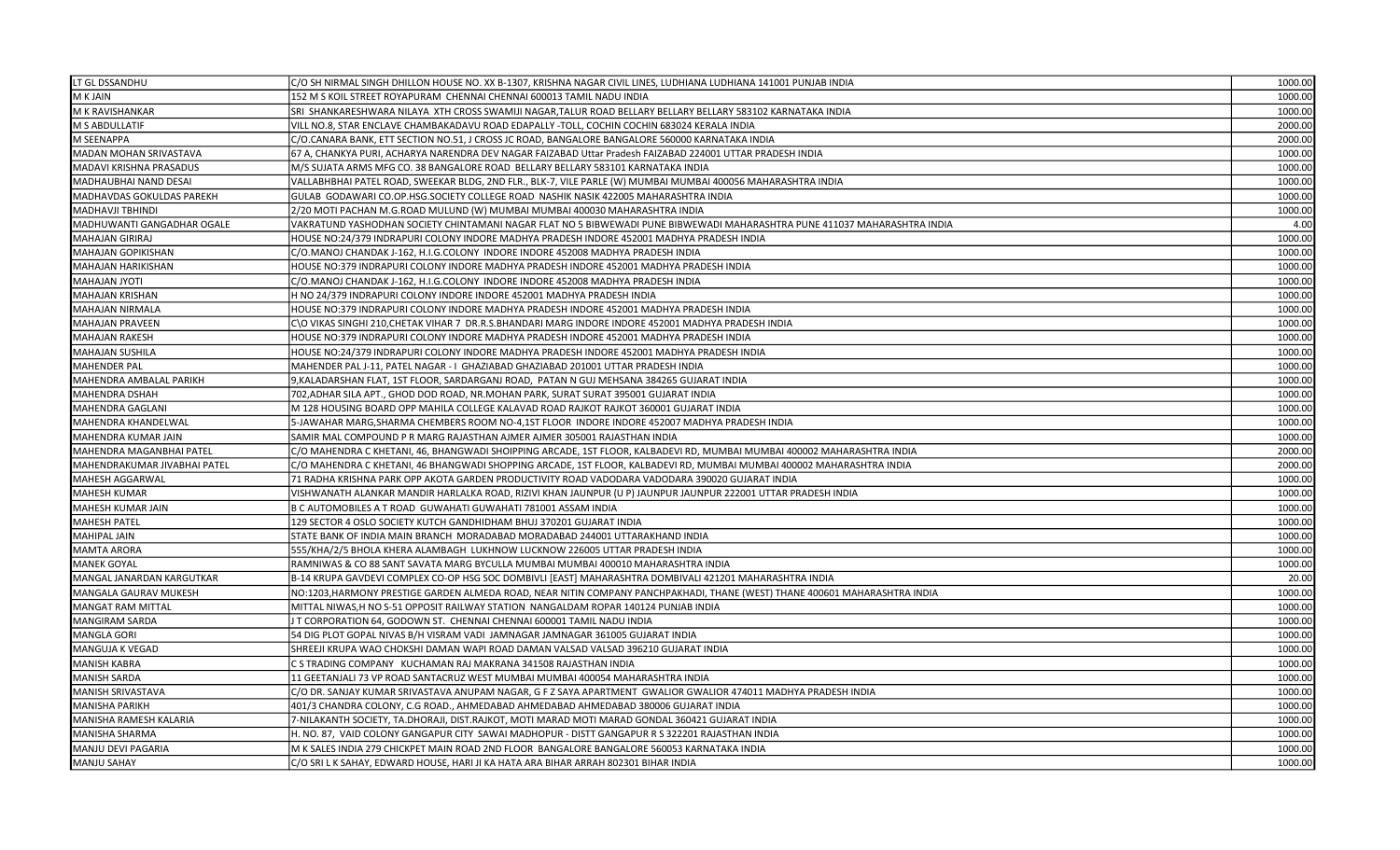| MANJUDEVI MUTHA                 | C/OMANGAL TRADING CO 68NEW MONDHA plot no 82 vyankatesh nagar jalna JALNA 431203 MAHARASHTRA INDIA                                        | 1000.00  |
|---------------------------------|-------------------------------------------------------------------------------------------------------------------------------------------|----------|
| <b>MANMEET JINDAL</b>           | NO 107 JEMINY RESIDENCY BASHARATPUR SHAHPUR GORAKHPUR GORAKHPUR 273004 UTTAR PRADESH INDIA                                                | 1000.00  |
| MANOJ AGARWAL                   | 145-C, TYPE-B, BHEL COLONY SECTOR-17, NOIDA NOIDA(UP) GHAZIABAD NOIDA 201301 UTTAR PRADESH INDIA                                          | 1000.00  |
| <b>MANOJ GUPTA</b>              | C/O SATISH CHANDRA GUPTA H-3 A, NISHAT COLONY 74-BUNGLOWS BHOPAL BHOPAL 462003 MADHYA PRADESH INDIA                                       | 2000.00  |
| MANOJ KHANDEWALA                | B-38 UGANDA PARK MANI NAGAR AHMEDABAD AHMEDABAD 380008 GUJARAT INDIA                                                                      | 2000.00  |
| MANOJ KISHORE NARAYAN           | C/O MR. B.K.NARAYAN HESAG,ROAD NO.2,VIKAS NAGAR RANCHI RANCHI 834003 JHARKHAND INDIA                                                      | 1000.00  |
| MANOJ KUMAR                     | C/O RAM EKBAL SINGH PO.RAMNAGAR BAGAHI VIA-ATHARI, DIST SITAMARHI AT-SARAIY ATHARI SITAMARHI 843311 BIHAR INDIA                           | 1000.00  |
| MANOJ KUMAR JANGID              | W.NO. 5, MOHALLA KHATIYAN OPP. OF POLICE LINE SIKAR RAJASTHAN SIKAR 332001 RAJASTHAN INDIA                                                | 1000.00  |
| MANOJ N BHANSHALI               | A B 22-23 HIRA MOTI NAGAR 2ND FLOOR MUMBAI THANE 400604 MAHARASHTRA INDIA                                                                 | 1000.00  |
| MANOJ PRASAD SINGH              | C/O STATE BANK OF INDIA BRANCH WARISALIGANJ, DIST NAWADA BIHAR NAWADAH 805130 BIHAR INDIA                                                 | 1000.00  |
| MANOJ SUREKHA                   | MOHANLAL KHUSHAL SOLANKI 848, HABIB MANSION SHED NO.14/B B.J.MARG BHYCALLA MUMBAI MUMBAI 400011 MAHARASHTRA INDIA                         | 1000.00  |
| <b>MANORAM SURYAKANT MULAY</b>  | VALLABHBHAI ROAD, SWEEKAR BLDG, 2ND FLR, BLK-7, VILE PARLE (W) MUMBAI MUMBAI 400056 MAHARASHTRA INDIA                                     | 1000.00  |
| MANORAMA MAHAJAN                | C/O JEEVRAJ SINGHI,210 CHETAK VIHAR 7-DR.R.S.BHANDARI MARG INDORE INDORE 452001 MADHYA PRADESH INDIA                                      | 1000.00  |
| <b>MANUBHAI PATEL</b>           | KAPASIA ENTERPRISE 105 MANZIL 18NAGIRSHA SUKHIYA STREET FORT MUMBAI MUMBAI 400001 MAHARASHTRA INDIA                                       | 1000.00  |
| MANUR VENKATESH PAI             | POBOX U A E DUBAI U A E DUBAI NA NA UNITED ARAB EMIRATES                                                                                  | 1000.00  |
| MANVI SURENDER RAO              | FLAT NO 62 4TH FLR VIDYA SAGAR APTT PLOT NO 34 SECTOR 6 DWARKA NEW DELHI DELHI NEW DELHI 110075 DELHI INDIA                               | 50.00    |
| <b>MARATH VENUGOPAL</b>         | C-48 HATHI BHAI NAGAR DIVALIPURA OLD PADRA ROAD VADODARA VADODARA 390015 GUJARAT INDIA                                                    | 2000.00  |
| <b>MARTAM A SAYED</b>           | BELLA VISTA FLAT 19 S.V. ROAD, BANDRA MUMBAI MUMBAI 400050 MAHARASHTRA INDIA                                                              | 1000.00  |
| MAYA KEWALRAMANI                | 501 - B, BLOCK RANKA PLAZA, WHEELER ROAD BANGALORE BANGALORE 560001 KARNATAKA INDIA                                                       | 2000.00  |
| <b>MAYUR PANDYA</b>             | DILIP SHETH, 23 GULMANDR OPP TELE BHUVAN COLABA MUMBAI MUMBAI 400005 MAHARASHTRA INDIA                                                    | 2000.00  |
| <b>MAYUR V SHAH</b>             | 2317, NANO PATEL VADO KHEDA TA.KHEDA NADIAD, GUJARAT KHEDA 387411 GUJARAT INDIA                                                           | 1000.00  |
| <b>MAYURI MEHTA</b>             | 1, BHAGWATI PARK SOCIETY OPP KRISHNA APPARTMENT MANINAGAR AHMEDABAD AHMEDABAD 380008 GUJARAT INDIA                                        | 1000.00  |
| <b>MEDHA PRAKASH BHAVE</b>      | C-34, HYDRABAD ESTATE, NEREAN SEA ROAD, MUMBAI MUMBAI 400036 MAHARASHTRA INDIA                                                            | 1000.00  |
| <b>MEENA BANSAL</b>             | 1/D-80 EKATMTA NAGAR NEAR JAIN TEMPLE JBNAGAR, ANDHERI (E) MUMBAI MUMBAI 400059 MAHARASHTRA INDIA                                         | 1000.00  |
| MEENA BANSILAL LOHIA            | KRISHNARPAN CLONY DASERA MAIDAN ROAD AMRAVATI, AMRAVATI AMRAVATHI 444601 MAHARASHTRA INDIA                                                | 5000.00  |
| <b>MEENA DEVI</b>               | D-729 SARASWATI VIHAR NEWDELHI NEW DELHI 110034 DELHI INDIA                                                                               | 1000.00  |
| MEENA MAHENDRA SANGHRAIAK       | 9 WAVARE APARTMENTS, 4TH FLR, SION, MUMBAI MUMBAI 400022 MAHARASHTRA INDIA                                                                | 1000.00  |
| MEETABEN P PATEL                | AMRUT BHUVAN MAHVIR SHARI DAHOD GODHRA 389151 GUJARAT INDIA                                                                               | 1000.00  |
| MEHBOODBHAI A CHHIPA            | JILANI CHEMICLES PRODUCT S NEAR HOTEL SAGAR HIGHWAY AHMEDABAD PALANPUR 385002 GUJARAT INDIA                                               | 1000.00  |
| MICHAEL PEREIRA                 | C/O SUMITRA PEREIRA COMPUTER CENTER PO BOX 9758 AHMADI 61008 KUWAIT KUWAIT NA NA KUWAIT                                                   | 1000.00  |
| MILIND R SHAH                   | 1202, SIDHI VINAYAK TOWERS VIRNDAVAN CHOWK CHUNABHATTI, SION MUMBAI MUMBAI 400022 MAHARASHTRA INDIA                                       | 1000.00  |
| MINESH DAVE                     | C/o. YOGESH A DAVE F-9, VRAJ VIHAR SOCIETY OPP.AIR PORT,HARNI ROAD VADODARA VADODARA 390022 GUJARAT INDIA                                 | 1000.00  |
| <b>MITESH K BAROT</b>           | 54 RAJNAGAR SOCIETY B/H AMBICA COLONY VATVA AHMEDABAD GANDHI NAGAR 382445 GUJARAT INDIA                                                   | 1000.00  |
| MITESH M PATEL                  | HARROVIAN VIEW 28A SADBURY COURT HARROW HA130 MIDDLESEX UK NA NA UNITED KINGDOM                                                           | 4000.00  |
| MITESH VINOD SHAH               | 47 PREMRAS SOCIETY NEAR SABAR HOTEL KHANPUR AHMEDABAD AHMEDABAD 380001 GUJARAT INDIA                                                      | 1000.00  |
| MOHAMEDHANIF ABDULBHAI SHAIKH   | TALAV DARWAJA OPP.SHAIKH JAMATKHANA JUNARAJMAHEL ROAD BALASINOR ANAND 388255 GUJARAT INDIA                                                | 200.00   |
| MOHAMEED JAMIL SHABANDRYPATEL   | MEHDI STORE LLC, P.O.BOX 98 MUSCAT, POST CODE -113, OMAN OMAN OMAN OMAN NA NA OMAN                                                        | 1000.00  |
| <b>MOHAN KUMAR GUPTA</b>        | RAJASTHAN KHANIJ UDYOG TRANSPORT NAGAR, JAIPUR JAIPUR 302003 RAJASTHAN INDIA                                                              | 1000.00  |
| <b>MOHAN LAL KHATRI</b>         | 209, ASHAPURNA ENCLAVE PAL BY PASS ROAD JODHPUR JODHPUR (RAJ) JODHPUR 342001 RAJASTHAN INDIA                                              | 600.00   |
| MOHANLAL LOONKER                | RAJUMANI TRANSPORT CO., BHERU BAL JAIN MANDIR JODHPUR JODHPUR 342001 RAJASTHAN INDIA                                                      | 1000.00  |
| MOHD ABDUL KHADEER              | ABB ELECTRICAL INDUSTRISE LTD P O BOX 8796 SAUDI ARABIA RIYADH SAUDI ARABIA NA NA SAUDI ARABIA                                            | 1000.00  |
| <b>MOHD JALIL</b>               | C/O MANSOOR ALI ADVOCATE 106, PAHAR PUR AZAMGARH U P AZAMGARH 276001 UTTAR PRADESH INDIA                                                  | 1000.00  |
| MOHINDER KOUR MUCHHAL           | 392 AMITESH NAGAR SCHEME NO 59, A B ROAD INDORE INDORE 452001 MADHYA PRADESH INDIA                                                        | 1000.00  |
| <b>MONIKA AMEDA</b>             | SRI MARUTHI OIL & RICE MERCHANTS NEAR BUS STAND NIRMAL ADILABAD 504106 TELANGANA INDIA                                                    | 1000.00  |
| <b>MONIKA R SHAH</b>            | 25, FANCY CHEMBERS 3RD FLOOR SURAT STREET CARNAC BUNDER MUMBAI MUMBAI 400009 MAHARASHTRA INDIA                                            | 1000.00  |
| MORGAN STANL ASSETMANAGEMENTINC | STOCK HOLDING CORPORATION OF INDIA LTD. 224, MITTAL COURT, B WING, 2ND FLOOR, NARIMAN POINT,BOMBAY MUMBAI MUMBAI 400021 MAHARASHTRA INDIA | 6000.00  |
| <b>MRIDULA TANEJA</b>           | H.NO : 52A, VILL NANGAL KALAN BLOCK NO12 AND INDRA AREA TEH HAROLI UNA HIMACHALPRADESH UNA 174301 HIMACHAL PRADESH INDIA                  | 1000.00  |
| <b>MRUDULA J SHAH</b>           | GOLDMINE HOUSE " 4 NIRANJAN NIRAKAR SOCIETY NEAR SHREYAS RLY. CROSSING AHMEDABAD AHMEDABAD 380007 GUJARAT INDIA                           | 15000.00 |
| <b>MUKESH AGRAWAL</b>           | 14/B WHOLE SALE CLOTH MARKET GANDHIBAGH NAGPUR NAGPUR 440002 MAHARASHTRA INDIA                                                            | 3000.00  |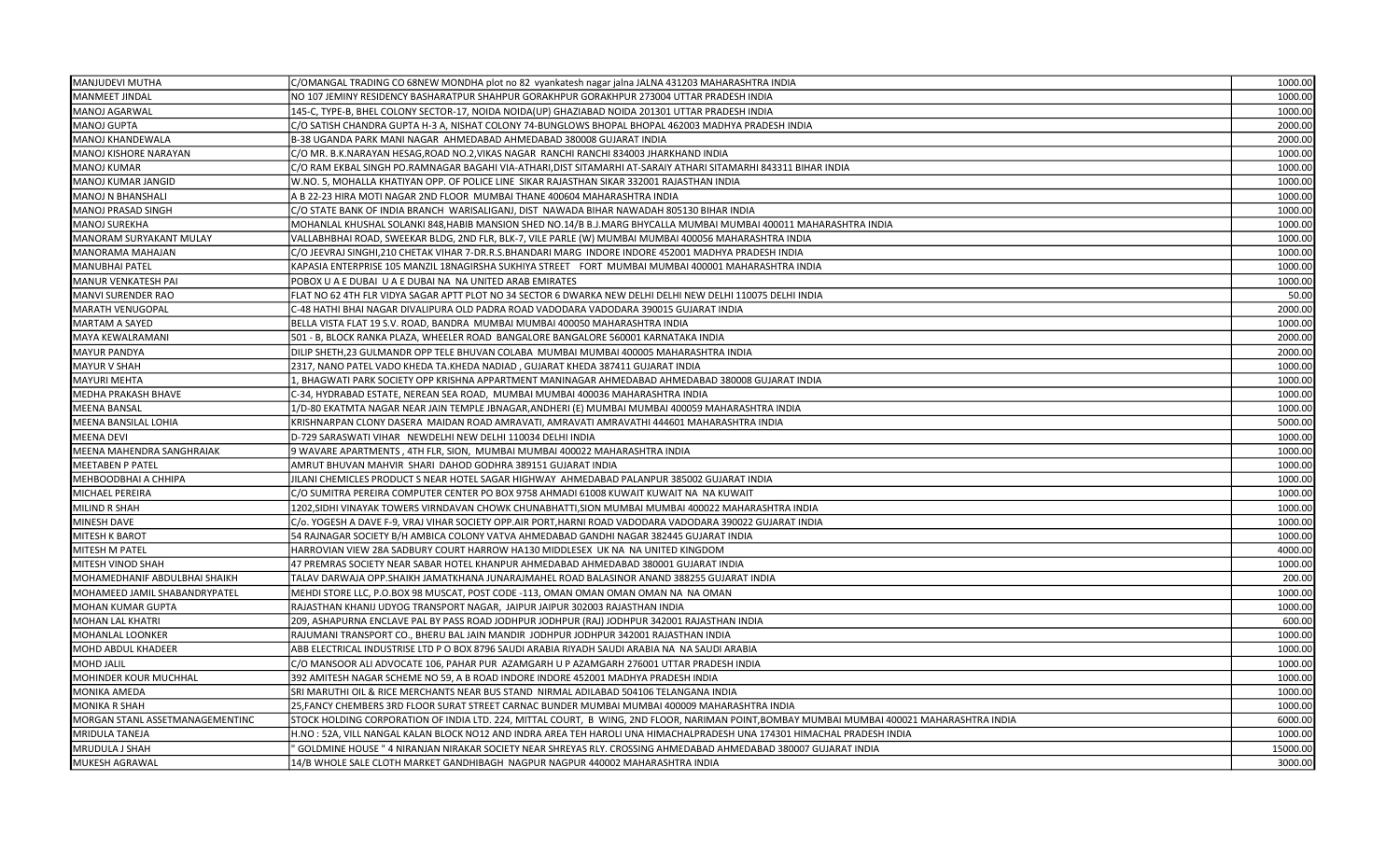| MUKESH JHUNJHUNWALA             | H NO 160 JHUNJHUNWALA BHAWAN GOSAI BAGH TEKARI ROAD GAYA GAYA GAYA BIHAR GAYA 823001 BIHAR INDIA                                                | 1000.00  |
|---------------------------------|-------------------------------------------------------------------------------------------------------------------------------------------------|----------|
| MUKESH KUMAR JAIN               | C/O NIHAL CHAND BAZRA JANANA HOSPITAL P O JUNAGARH P O JUNAGARH RATANGARH 331507 RAJASTHAN INDIA                                                | 1000.00  |
| MUKESH PATEL                    | KAPASIA ENTERPRISE 9/15 VELJI BLAK 1ST FLOOR DR. M.B. VELKAR STREET LABADEVI ROAD MUMBAI MUMBAI 400002 MAHARASHTRA INDIA                        | 1000.00  |
| MUKUND CHANDRA SHAH             | 14/15, VIVEKANAND ROAD DURGAPUR BURDWAN 713204 WEST BENGAL INDIA                                                                                | 1000.00  |
| MUKUND CHANDRA SHAH             | 14/15 VIVEKANAND ROAD DURGAPUR BURDWAN 713204 WEST BENGAL INDIA                                                                                 | 1000.00  |
| MUKUND SANTOKI                  | C/O DHAVAL 204 JIGDISH MANDIR CHAL, OPP FIRE STATION JAMALPUR AHMEDABAD AHMEDABAD 380022 GUJARAT INDIA                                          | 1000.00  |
| MUNNA SINGH                     | VILL KAURA PO KAURA BHOJPUR ARRAH 802162 ARRAH BUXAR 802162 BIHAR INDIA                                                                         | 12.00    |
| N N SREENIVASULU                | ALCAZAR, FLAT NO 303, 3RD FLOOR, 11/1 INFANTRY ROAD CROSS BANGALORE BANGALORE 560001 KARNATAKA INDIA                                            | 1000.00  |
| N R DALALHUF                    | 7/34 JOOTHICA 22 SLEATER ROAD MUMBAI MUMBAI 400007 MAHARASHTRA INDIA                                                                            | 1000.00  |
| N R VCHANDRAMOULI               | D-24,E.C.L, URJANAGAR, PO.MAHAGAMA, DIST.GODDA (JARKHAND) JHARKHAND DUMKA 814154 JHARKHAND INDIA                                                | 1000.00  |
| N SUBRAMANIAM                   | 9 ENGINE BEEDI BUILDING THILLAINAGAR TIRUCHIRAPALLI TIRUCHIRAPALLI TIRUCHIRAPPALLI 620018 TAMIL NADU INDIA                                      | 1000.00  |
| N VENKAT RAMAN                  | 750 4TH MAIN 4TH BLOCK RAJAJINAGAR BANGALORE BANGALORE 560010 KARNATAKA INDIA                                                                   | 1000.00  |
| NADUBETTU SUKUMARA PRADEEPKUMAR | OSI LABS 2 FLOOR MARGIN FREE MKT BLDG POOMANA ANNEX PALARIVATTOM ERNAKULAM KERALA COCHIN 682025 KERALA INDIA                                    | 12.00    |
| NAGENDRA CHOUDHARY              | 124, MOHAMMADPUR VILLAGE R.K PURAM (MAIN) SOUTH WEST DELHI NEW DELHI 110066 DELHI INDIA                                                         | 1000.00  |
| NAGESWARA RAO CHINTALA          | COFFEE INSPECTOR CHURCH ROAD SARADA NAGAR NARASIPATNAM NARSIPATNAM VIZIANAGARAM 531116 ANDHRA PRADESH INDIA                                     | 1000.00  |
| NAHEED FATIMA                   | 164/75 HATA FAQEER MOHD KHAN GOLAGANJ LUKHNOW LUCKNOW 226001 UTTAR PRADESH INDIA                                                                | 1000.00  |
| NALINI SREE V                   | 2-2-78, GANDHI CHOWK, KHAMMAM A P KHAMMAM 507003 TELANGANA INDIA                                                                                | 1000.00  |
| NALINI SUKHABHAI MAJIGAONKAR    | PLATING MATERILS MEF.CO PARTH COMPD.2ND FLOOR 167 C.S.T.ROAD KALINA MUMBAI MUMBAI 400098 MAHARASHTRA INDIA                                      | 1000.00  |
| NANDAKUMARAN DRU NAIR           | DEPT OF PHYSIOTHERAPY KING FAISAL HOSPITAL PB 2275 TAF, KSA PB 2275 TAF KSA NA NA SAUDI ARABIA                                                  | 1000.00  |
| NANDINI VERMA                   | NANDAN KRISHNA NIWAS JAI PRABHA NAGAR MAJHULIA ROAD MUZAFFARPUR BIHAR MUZAFFARPUR 842001 BIHAR INDIA                                            | 20.00    |
| NANDITA RANI                    | B - 1350 INDIRA NAGAR LUKHNOW LUCKNOW 226016 UTTAR PRADESH INDIA                                                                                | 1000.00  |
| NARAMADABEN SONEJI              | SHAREPRO SERVICES (INDIA) PVT. LTD 416-420, DEVNANDAN MALL, OPP.SANYAS ASHRAM, ASHRAM RD, ELLISBRIDGE, AHMEDABAD AHMEDABAD 380006 GUJARAT INDIA | 1000.00  |
| NARAYAN PRASAD                  | DIWAN MOHALLA BAGH PATO GOWAL TOLI PATNA CITY, BIHAR PATNA PATNA 800008 BIHAR INDIA                                                             | 1000.00  |
| NARENDRA KUMAR BHIMJAYANI       | D-71, SWATI PARK SOCIETY KOTHARIA RAJKOT RAJKOT 360002 GUJARAT INDIA                                                                            | 1000.00  |
| <b>NARESH BHAN</b>              | 44 ANAND VIHAR PITAMPURA NEWDELHI NEW DELHI 110034 DELHI INDIA                                                                                  | 1000.00  |
| NARESH CHANDRA SHARMA           | C/O RAJA RAM SHARMA GAMI TOLA KATIHAR KATIHAR 854105 BIHAR INDIA                                                                                | 1000.00  |
| NARESH KUMAR GOYAL              | 3/1 KALKA JI EXTENSION NEWDELHI NEW DELHI 110019 DELHI INDIA                                                                                    | 1000.00  |
| NARESHKUMAR AMRATLAL RAMJISHAH  | C/O MAHENDRA C KHETANI, 46,BHANGWADI SHOPPING ARCADE, 1ST FLOOR, KALBADEVI RD, MUMBAI MUMBAI 400002 MAHARASHTRA INDIA                           | 2000.00  |
| NARNEDRA MEHTA                  | 12 STAR SHOPPING CENTRE 1ST FLOOR 20 NEW JAGNATH RAJKOT RAJKOT 360001 GUJARAT INDIA                                                             | 1000.00  |
| NAROTAM KOCHAR                  | 337/189 PRITAMNAGAR-2 SHAHIBAUG AHMEDABAD AHMEDABAD 380004 GUJARAT INDIA                                                                        | 1000.00  |
| NARYANDAS H BOOB                | C/O MAHESHWARI INVESTMENTS SERVICES AU-50,FIRST FLOOR SATIDAM MARKET AMRAVATI AMRAVATHI 444601 MAHARASHTRA INDIA                                | 1000.00  |
| NASRIN AMIN PALSANIA            | 12 GURUJIT NIWASH BHARDA VADI ROAD ANDHERI WEST MUMBAI MUMBAI 400058 MAHARASHTRA INDIA                                                          | 1000.00  |
| <b>NAVEEN BANSAL</b>            | 65 ANAJMANDI PUNDERI KAITHAL HARYANA KARNAL 132026 HARYANA INDIA                                                                                | 1000.00  |
| NAVEEN CHOPRA                   | C/O NEERAJ & CO GRAINS MARKET SULTANPURA, DIST:-KAPURTHALA LODHI KAPURTHALA 144626 PUNJAB INDIA                                                 | 2000.00  |
| NAVNIT DESAI                    | C/O.J S DESAI 13 SHANKAR MAYA RB MEHTA RD, GHATKOPAR MUMBAI MUMBAI 400071 MAHARASHTRA INDIA                                                     | 1000.00  |
| NAVNITA PATANGAY                | SHAREPRO SER.(I) PVT LTD. 416, DEVNANDAN MALL OPP.SANYAS ASHRAM,ELLISBRIDGE AHMEDABAD AHMEDABAD 380006 GUJARAT INDIA                            | 1000.00  |
| <b>NEELAM MALIK</b>             | A 58/3, SFS FLATS SAKET NEW DELHI NEW DELHI 110017 DELHI INDIA                                                                                  | 10000.00 |
| NEELAM SOLANKI                  | WARD NO 23, NARSINGARH PURWA NEELAM TENT HOUSE, SHANKAR JI MANDIR CHHATARPUR MADHYA PRADESH CHHATARPUR 471001 MADHYA PRADESH INDIA              | 1000.00  |
| NEEMA KAMLA                     | C/O.MANOJ CHANDAK J-162, H.I.G.COLONY INDORE INDORE 452008 MADHYA PRADESH INDIA                                                                 | 1000.00  |
| NEERAJ SHARMA KUMAR             | C/O.MRS SUREKHA Y GOHIL BLDG NO 3/FLAT NO 54, SECTOR 7, ANTOP HILL, MUMBAI MUMBAI 400037 MAHARASHTRA INDIA                                      | 1000.00  |
| NEETA AGARWAL                   | HOTEL NAKKI VIHAR MOUNT ABU MOUNT ABU SIROHI 307501 RAJASTHAN INDIA                                                                             | 100.00   |
| <b>NEETU MITTAL</b>             | 37 A/28/1, MADHU NAGAR AGRA AGRA 282001 UTTAR PRADESH INDIA                                                                                     | 1000.00  |
| NEHA VIPUL SHAH                 | E/803, VEENA SARGAM PANCHASHIL CHS. MAHAVIR NAGAR KANDIVALI (W) MUMBAI MAHARASHTRA MUMBAI 400067 MAHARASHTRA INDIA                              | 480.00   |
| <b>NEMICHAND MEHTA</b>          | D.NO.12-11-8 1ST FLOOR R R APPARAO STREET ONE TOWN VIJAYAWADA ANDHRA PRADESH VIJAYAWADA 520001 ANDHRA PRADESH INDIA                             | 26.00    |
| NILESH A MANOHAR                | 104/B VINAY NAGAR I S SADAN HYDERABAD HYDERABAD 500659 TELANGANA INDIA                                                                          | 1000.00  |
| NILESH BABULAL SHAH             | C/O.BABULAL L SHAH, 601, SUKH SAGAR, ATHWA LINES, LOURD S CONVENT SCHOOL, SURAT SURAT 395007 GUJARAT INDIA                                      | 1000.00  |
| NIMISH JAIN                     | C/O MANOJ CHANDAK J-162, H.I.G.COLONY, INDORE INDORE 452008 MADHYA PRADESH INDIA                                                                | 1000.00  |
| NIMMI MEHROTRA                  | 181, FEROZE GANDHI COLONY BARELI BARELI RAE BARELI 229001 UTTAR PRADESH INDIA                                                                   | 1000.00  |
| NIPUL JITENDRAKUMAR SHAH        | 15 SATYAVADI SOCIETY NEAR BANK OF BARODA USMANPURA AHMEDABAD AHMEDABAD 380013 GUJARAT INDIA                                                     | 1000.00  |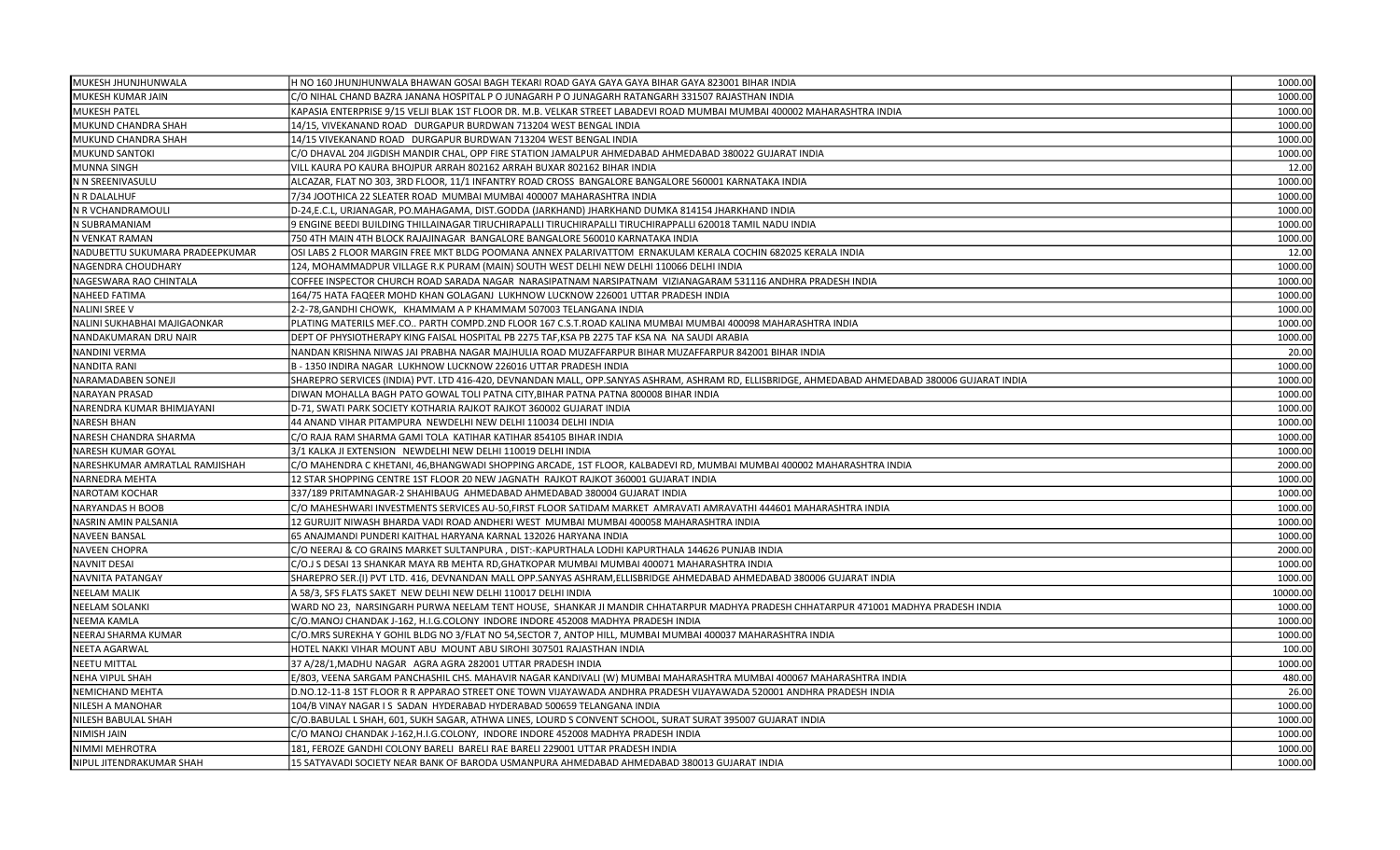| <b>NIRAJ KUMAR</b>            | L-1303 RATNAGIRI APARTMENTS KAUSHAMBI GAZIABAD UP GHAZIABAD 201010 UTTAR PRADESH INDIA                                              | 1000.00 |
|-------------------------------|-------------------------------------------------------------------------------------------------------------------------------------|---------|
| NIRAMLABEN PATEL              | 14, PRUTHVI APARTMENT, 20, JAIN SOCIETY ELLIS BRIDGE AHMEDABAD AHMEDABAD 380006 GUJARAT INDIA                                       | 1000.00 |
| NIRMAL SINGH SALUJA           | B/12, SUPARNA FLATS NR COMMERCE SIXWAYS NAVRANGPURA AHMEDABAD AHMEDABAD AHMEDABAD 380009 GUJARAT INDIA                              | 1000.00 |
| NIRMALA BAKLIWAL              | C-62 SETHI COLONY JAIPUR RAJASTHAN JAIPUR 302004 RAJASTHAN INDIA                                                                    | 30.00   |
| NISHI RAJESHKUMAR RAJA        | C/O MAHENDRA C KHETANI, 46,BHANGWADI SHOPPING ARCADE, 1ST FLOOR, KALBADEVI RD, MUMBAI MUMBAI 400002 MAHARASHTRA INDIA               | 2000.00 |
| <b>NISHISH R SHORRFF</b>      | 25, FANCY CHAMBERS 3RD FLOOR, SURAT STREET CARNAC BUNDAR MUMBAI MUMBAI 400009 MAHARASHTRA INDIA                                     | 1000.00 |
| NITA JETHALAL SHAH            | 5, JAYSHREE NIKETAN, NAVGHAR ROAD, FIRST LANE, MULUND (E) MUMBAI MUMBAI 400081 MAHARASHTRA INDIA                                    | 1000.00 |
| NITESH AJAY JAIN              | 14/1, SHANTI SADAN, SNEHLATAGANJ, INDORE INDORE 452003 MADHYA PRADESH INDIA                                                         | 1000.00 |
| NITESH M SHAH                 | 1/B, LAXMINARAYAN SOCIETY OPP.SHANTINAGAR DERASAR USHMANPURA AHMEDABAD AHMEDABAD 380013 GUJARAT INDIA                               | 1000.00 |
| NITIN JAYANT PATIL            | 7 AAKAR APARTMENT NEAR AKASHWANI MKR RD VADODARA VADODARA 390009 GUJARAT INDIA                                                      | 1000.00 |
| OM PARKASH GULERIA            | ROOPKOSH NEXT D-57, SAINIK COLONY, BYPASS, JAMMU TAWI JAMMU 180011 JAMMU AND KASHMIR INDIA                                          | 1000.00 |
| OMANA UNNIKRISHNAN            | 17-A, BLUE DIAMOND APARTMENT KARNIK ROAD KALYAN WEST KALYAN 421301 MAHARASHTRA INDIA                                                | 1000.00 |
| P K MISRA                     | B 78 GOVINDPUR TELIYARGANJ ALLAHABAD CIVIL LINES ES ALLAHABAD CAVELLARY LINES ALLAHABAD 211004 UTTAR PRADESH INDIA                  | 1000.00 |
| P K SWAMINATHAN               | J 214 RESERVE BANK OF INDIA, STAFF ORS, S.T. ROAD, CHEMBUR MUMBAI MUMBAI 400071 MAHARASHTRA INDIA                                   | 2000.00 |
| P KONDAL REDDY                | 6-3-39/A/2 PREM NAGAR KHAIRATABAD HYDERABAD HYDERABAD 500004 TELANGANA INDIA                                                        | 1000.00 |
| P S ALAHARSAMY                | 18 B AZAD STREET GANDHI NAGAR TAMIL NADU MADURAI MADURAI 625020 TAMIL NADU INDIA                                                    | 1000.00 |
| PALANISAMY RAVICHANDRAN       | NO 90/8G2 CHINNAMMAL STREET VENGAMEDU 1 POTTHANUR ERODE 638182 TAMIL NADU INDIA                                                     | 1000.00 |
| PALLAVI CHETAN SANGHRAJAKA    | C/O MAHENDRA C KHETANI, 46 BAHNGWADI SHOPPING ARCADE, 1ST FLOOR, KALBADEVI RD, MUMBAI MUMBAI 400002 MAHARASHTRA INDIA               | 2000.00 |
| PALLVI HITENDKUMAR RAJA       | C/O MAHENDRA C KHETANI, 46 BHANGWADI SHOPPING ARCADE, 1ST FLOOR), KALBADEVI RD, MUMBAI MUMBAI 400002 MAHARASHTRA INDIA              | 2000.00 |
| PANKAJ AMRITLAL RAMJISHAH     | C/O MAHENDRA C KHETANI, 46,BHANGWADI SHOPPING ARCADE, 1ST FLOOR , KALBADEVI RD , MUMBAI MUMBAI 400002 MAHARASHTRA INDIA             | 2000.00 |
| PANKAJ ANAND AGARWAL          | 5, NISHANT BUNGLOW, B/H SHYAMAL ROW HOUSE, NR.BILESHWAR MAHADEV, SATELITE AHMEDABAD AHMEDABAD 380015 GUJARAT INDIA                  | 1000.00 |
| PANKAJ JAIN                   | NANDA KAHOORA KA GHEAN RAILWAY ROAD ROHTAK HARYANA ROHTAK 124001 HARYANA INDIA                                                      | 800.00  |
| PANKAJ SURATWALA              | 158/60, NARAYAN DHURU STREET HAJI BULIODING. 3RD FLOOR ROOM NO.11 MUMBAI MUMBAI 400008 MAHARASHTRA INDIA                            | 1000.00 |
| PANNALAL GUPTA                | HOUSE NO:24/379 INDRAPURI COLONY INDORE (M P) INDORE 452001 MADHYA PRADESH INDIA                                                    | 1000.00 |
| PARAMJIT KAUR CHUGH           | THIRD, F-3, GROUND FLOOR, LAJPAT NAGAR, NEWDELHI NEW DELHI 110024 DELHI INDIA                                                       | 1000.00 |
| PARAS JAIN                    | C/O DHARAMCHAND JAIN G.S.ROAD, GOVT CONTRACTOR DIMAPUR KOHIMA 797112 NAGALAND INDIA                                                 | 1000.00 |
| PARASKUMAR JAIN               | CO MANOJ SHASTRI, 139, SUBHASH MARG, INDORE INDORE 452006 MADHYA PRADESH INDIA                                                      | 1000.00 |
| PARESH SHAH                   | 2/9 JYOTI PARK NAVA WADAJ AHMEDABAD AHMEDABAD 380013 GUJARAT INDIA                                                                  | 1000.00 |
| PARINAZ CYRUS DRIVER          | SHIVDARSHAN SOCIETY FLAT NO. 4, 153/3, INFANTRY ROAD KARNATAKA BANGALORE BANGALORE 560001 KARNATAKA INDIA                           | 1000.00 |
| PARITOSH KUMAR TRIPATHI       | CENTRAL GROUND WATER BOARD CHITRAGUPTA NAGAR K.BAGH, BIHAR PATNA PATNA 800020 BIHAR INDIA                                           | 1000.00 |
| PARTHA BHATTACHARYA           | B C SEN ROAD, NOETH TARAPUKUR WEST OF LALKUTHIR, P.O. AGARPARA DT. 24,PARAGANAS(N) WEST BENGAL BARRACKPORE 743177 WEST BENGAL INDIA | 1000.00 |
| PARTHASARATHY V               | NO-9 19TH STREET THILLAI GANGANAGAR CHENNAI CHENNAI 600061 TAMIL NADU INDIA                                                         | 1000.00 |
| PARVEEN PARMAR                | B-87, G T KARNAL ROAD INDUSTRIAL AREA NEWDELHI NEW DELHI 110033 DELHI INDIA                                                         | 1000.00 |
| PATEL NATHUBHAI               | NO:37, DHAR KOTHI RESIDENCY AREA INDORE MADHYA PRADESH INDORE 452001 MADHYA PRADESH INDIA                                           | 1000.00 |
| PATEL NIMISH C                | C/O MAHENDRA C KHETANI, 46,BHANGWADI SHOPPING ARCADE, 1ST FLOOR, KALBADEVI RD, MUMBAI MUMBAI 400002 MAHARASHTRA INDIA               | 2000.00 |
| PATRAWALEY DEVKI BHIMASHANKAR | ANNAPURNA BUILDING SHIVNAGAR LATUR LATUR LATUR 413531 MAHARASHTRA INDIA                                                             | 1000.00 |
| PHOOL CHAND BANTHIA           | C/O SURAJ MAL CHAND MAL BANTHIA BANTHIA CHOWK BIKANER BIKANER 334005 RAJASTHAN INDIA                                                | 1000.00 |
| PINKI CHANDGOTHIA             | STEEL UDYOG, SATIJOYMATI ROAD ATHGOAN GUWAHATI GUWAHATI 781001 ASSAM INDIA                                                          | 1000.00 |
| PIYUSH JOSHI                  | 21 PANCHAL ROAD NO.2 KANDIWALI-EAST MUMBAI MUMBAI 400101 MAHARASHTRA INDIA                                                          | 1000.00 |
| PIYUSH N JOSHI                | C/O J P SHAH B-6,202 KAMALA NAGER, M.G.RD, KANDIVALI (W) MUMBAI MUMBAI 400067 MAHARASHTRA INDIA                                     | 1000.00 |
| PIYUSH S SHAH                 | 604/B MAMTA APARTMENTS, M G ROAD,L T ROAD #3, GOREGAON - WEST MUMBAI MUMBAI 400062 MAHARASHTRA INDIA                                | 1000.0  |
| PLAMOTTIL VARGHESE CHACKO     | GENERAL POSTAL AUTHORITY PO.BOX NO 8888 DUBAI U.A.E DUBAI U A E DUBAI NA NA UNITED ARAB EMIRATES                                    | 1000.00 |
| PRABHA RANI DERIA             | POST BABAI-93 NEHRU WARD 7 BABAI THASIL BABAI DIST HOSHANGABAD HOSHANGABAD 461661 MADHYA PRADESH INDIA                              | 1000.0  |
| PRABHABEN M MAKADIA           | 109-MADHAV COMPLEX DR. YAGNIK ROAD NEAR JANAKPURI HALL RAJKOT RAJKOT 360001 GUJARAT INDIA                                           | 1000.00 |
| PRABHALAMUKHI DEVI BAYANAGARI | VIJAYANIVAS H L C COLONY ROAD PATEL NAGAR BELLARY BELLARY BELLARY 583101 KARNATAKA INDIA                                            | 1000.0  |
| PRADEEP SETHIA                | NO 13 RAMANAN ROAD SOWCARPET, 1ST FLOOR CHENNAI CHENNAI 600079 TAMIL NADU INDIA                                                     | 1000.00 |
| PRADEEP V PAREKH              | C/O HIMMATLAL MANORDAS METAL MERCHANT TAJNA PETH AKOLA AKOLA 444001 MAHARASHTRA INDIA                                               | 1000.00 |
| PRAFUL N SHAH                 | B 1PATHIK APPARTMENT MANINAGAR NEAR GOPAL TROWER GANESH GALI AHMEDABAD AHMEDABAD 380008 GUJARAT INDIA                               | 1000.00 |
| <b>PRAFULLABEN PATEL</b>      | 7/38 PRABHUNAGAR SOCIETY ASARWA AHMEDABAD AHMEDABAD 380016 GUJARAT INDIA                                                            | 1000.00 |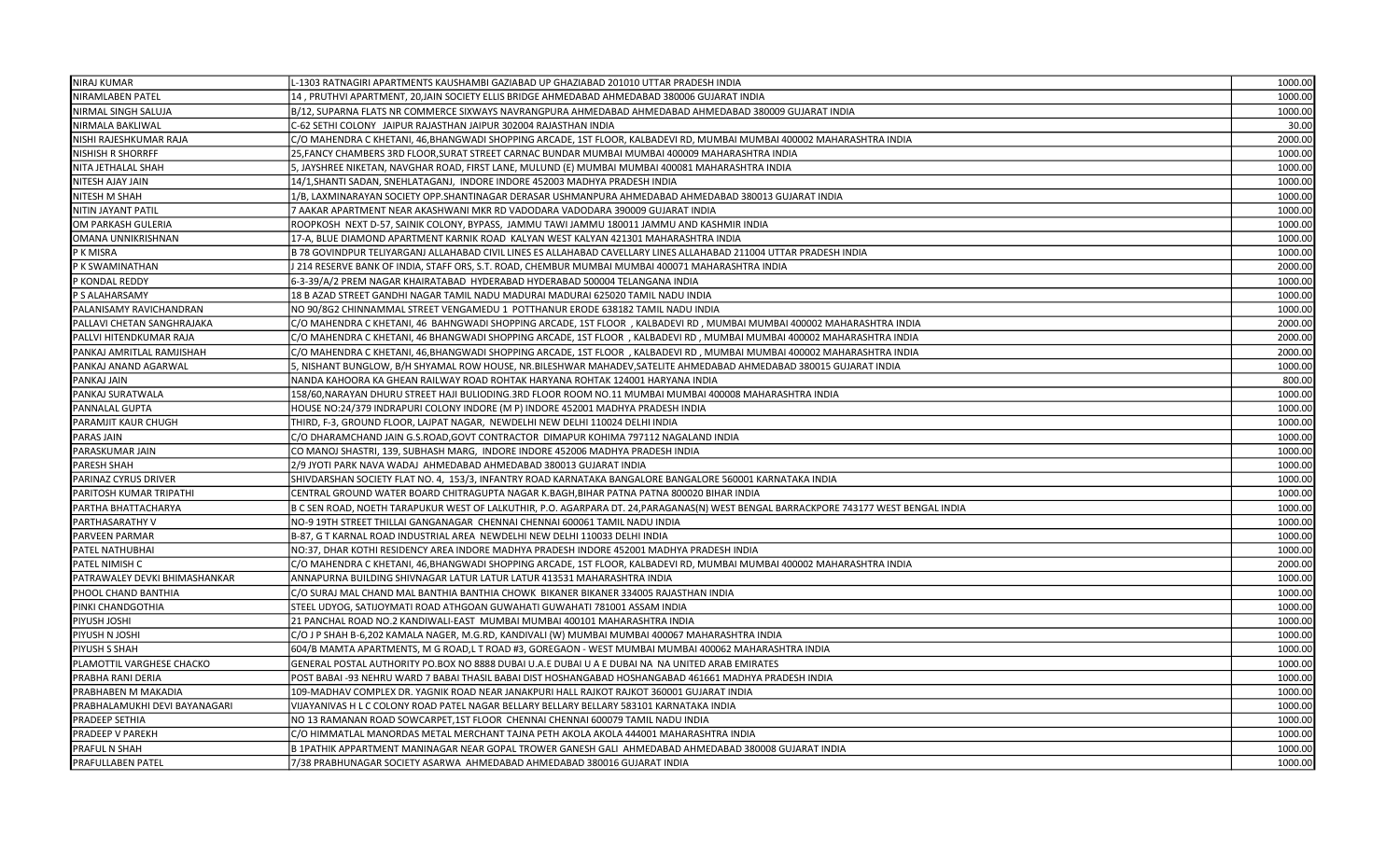| <b>PRAKASH BSHAH</b>        | C/203, SIVIDHI APARTMENT OPP.GYANDA BUS STOP JIVRAJ PARK, VEJALPUR AHMEDABAD AHMEDABAD 380051 GUJARAT INDIA             | 1000.00 |
|-----------------------------|-------------------------------------------------------------------------------------------------------------------------|---------|
| PRAKASH RAO PATANGAY        | SHAREPRO SER.(I)PVT LTD 416-420 DEVNANDAN MALL OPP SANYAS ASHRAM, ELLIS BRIDGE AHMEDABAD AHMEDABAD 380006 GUJARAT INDIA | 1000.00 |
| PRANAY RAJ                  | C/O SHRI N.K.VERMA SARDAR PATEL MARG, BELBANWA MOTIHARI MOTIHARI BAGAHA 845401 BIHAR INDIA                              | 1000.00 |
| PRASANNAKUMAR M             | I/1 LAKEVIEW APPT VASTRAPUR AHMEDABAD AHMEDABAD 380015 GUJARAT INDIA                                                    | 2000.00 |
| PRATIMA BAL                 | D-61 EAST OF KAILASH NEW DELHI NEW DELHI DELHI INDIA                                                                    | 1000.00 |
| PRAVEEN KUMAR               | C/O JINDATHI JEWELLERS MAIN ROAD NARSAPUR W G DIST A P ELURU 534275 ANDHRA PRADESH INDIA                                | 1000.00 |
| PREMA B JAIN                | 1ST FANASWADI X LANE 63-AMBICA NIWAS 2ND FLOOR R.NO.16 SITARAM POWER MARG BOMBAY MUMBAI MUMBAI 400002 MAHARASHTRA INDIA | 1000.00 |
| PRITHVIRAJ JAIN             | 107, KIKA STRFFT 4TH FLORR MUMBAI MUMBAI 400004 MAHARASHTRA INDIA                                                       | 1000.00 |
| PRITI AGGRAWAL              | C/O SAREE LOK GANDHI PATH GHAZIPUR GHAZIPUR 233001 UTTAR PRADESH INDIA                                                  | 1000.00 |
| PRITI JITENDRAKUMAR SHAH    | 15 SATYAVADI SOCIETY NEAR BANK OF BARODA USMANPURA AHMEDABAD AHMEDABAD 380013 GUJARAT INDIA                             | 1000.00 |
| PRITI PAREKH                | 16, PARVATI NIVAS, PAI NAGAR, BORIVLI (W), MUMBAI MUMBAI 400092 MAHARASHTRA INDIA                                       | 1000.00 |
| PRIYA ARUN DHRUVA           | A/17 IRLA CO OP HSG SOCIETY LTD SOCIETY RD VILE PARLE (W) MUMBAI MUMBAI 400056 MAHARASHTRA INDIA                        | 1000.00 |
| PRIYANJALI PANDEY           | 24 MIGH HANUMAN NAGAR KANKARBAGH PATNA PATNA 800020 BIHAR INDIA                                                         | 1000.00 |
| PURNIMA MODI                | 23 S U P MARKET HATHIKHANA FATEHPURA VADODARA VADODARA 390006 GUJARAT INDIA                                             | 1000.00 |
| PURUSOTTAM SAHOO            | C/O B K COMMUNICATIONS MAIN ROAD JAJPUR ROAD DIST JAJPUR ORISSA JAJPUR 755019 ORISSA INDIA                              | 5000.00 |
| PUSHPA BAI                  | GRANDHI VARI STEREET MUMMIDIVARAM MUMMIDIVARAM AMALAPURAM 533216 ANDHRA PRADESH INDIA                                   | 1000.00 |
| PUSHPA DEVI GANDHI          | 89/1 J C ROAD BANGALORE BANGALORE 560002 KARNATAKA INDIA                                                                | 1000.00 |
| PUSHPA KUMARI JAIN          | C/O MANOJ SHASTRI, 139 SUBHASH MARG, INDORE INDORE 452006 MADHYA PRADESH INDIA                                          | 1000.00 |
| PUSHPA PATEL                | 203 SANGEETA APT NO 3 GOLE COMPIUNE NR RAJA SOWA FACTORY KALYAN KALYAN 421301 MAHARASHTRA INDIA                         | 1000.00 |
| <b>QUDSIA ANJUM</b>         | YAHIYASHAH PUCCA BAGH SAHARANPUR SAHARANPUR 247001 UTTARAKHAND INDIA                                                    | 1000.00 |
| R BRAGHADA                  | PLOT NO 24 DOOR NO19 SRINIVASAPURAM; 2ND STREET TIRUVANMIYUR; CHENNAI CHENNAI 600041 TAMIL NADU INDIA                   | 1000.00 |
| R K SINGWI                  | 89/1 J C ROAD BANGALORE BANGALORE 560002 KARNATAKA INDIA                                                                | 1000.00 |
| R KUPPAMMAL                 | NO-6 TULASI NAGAR BRAMANI ST. WASHERMAN PET CHENNAI CHENNAI 600021 TAMIL NADU INDIA                                     | 1000.00 |
| R RAJASEKARAN               | 1-A-1, KAVARAI STREET, PO-RASIPURAM TA-SALEM, DIS-T. NADU RASIPURAM SALEM TIRUCHENGODU 637408 TAMIL NADU INDIA          | 1000.00 |
| R SUBRAMANIAM               | SECTOR 4, 160 R K PURAM NEWDELHI NEW DELHI 110022 DELHI INDIA                                                           | 1000.00 |
| RACHANA KESWANI             | 13-A, NEW PALASIA INDORE INDORE 452001 MADHYA PRADESH INDIA                                                             | 1000.00 |
| <b>RADHIKA SINGH</b>        | NATHWALA KAITWATH BALLIA 277202 UTTAR PRADESH INDIA                                                                     | 1000.00 |
| RADIAAT AMRATLAL RAMJISHAH  | C/O MAHENDRA C KHETANI, 46 BHANGWADI SHOPPING ARCADE, 1ST FLOOR, KALBADEVI RD, MUMBAI MUMBAI 400002 MAHARASHTRA INDIA   | 2000.00 |
| RAFI MANZAR HASAN           | POST BOX NO 2113 TAIF SAUDIA ARABIA SAUDIA ARABIA SAUDIA ARABIA NA NA SAUDI ARABIA                                      | 1000.00 |
| <b>RAGHBIR SINGH</b>        | BHTIA HOUSE, RANI BAZAR, BIKANER BIKANER 334001 RAJASTHAN INDIA                                                         | 1000.00 |
| <b>RAGHUBIR SINGH CHUGH</b> | BUILD. NO. 36, FLAT NO. 34 MANISH NAGAR, J.P.ROAD,FOUR BUNG. ANDHERI (W) MUMBAI MUMBAI 400058 MAHARASHTRA INDIA         | 1000.00 |
| RAGHUNATH MALLYA B          | A-10 VIKRAMPURI HYDERABAD HYDERABAD 500009 TELANGANA INDIA                                                              | 1000.00 |
| RAGINI SHAH                 | HORIZON MAINT CO, PO.BOX NO 8027 DUBAI U.A.E. DUBAI DUBAI NA NA UNITED ARAB EMIRATES                                    | 1000.00 |
| RAHUL JAIN                  | C/O MANOJ CHANDAK J-162 H I G COLONY INDORE INDORE 452008 MADHYA PRADESH INDIA                                          | 1000.00 |
| RAHUL KUMAR JAIN            | CO MANOJ SHASTRI, 139, SUBHASH MARG, INDORE INDORE 452006 MADHYA PRADESH INDIA                                          | 1000.00 |
| RAHUL RAGHUWANSHI           | 37 DHAR KOTHI RESIDENCY AREA INDORE INDORE 452001 MADHYA PRADESH INDIA                                                  | 1000.00 |
| RAJ KUMAR SAVARA            | D-11, MAHARANI BAGH NEW DELHI NEWDELHI NEW DELHI 110065 DELHI INDIA                                                     | 1000.00 |
| RAJ NARAYAN MISHRA          | NAMKUM ROAD DORANDA P O HINDOO RANCHI RANCHI 834002 JHARKHAND INDIA                                                     | 1000.00 |
| RAJAN CHETHIKATTU           | C/O MAHENDRA C KHETANI, 46 BHANGWADI SHOPPING ARCADE, 1ST FLOOR , KALBADEVI RD, MUMBAI MUMBAI 400002 MAHARASHTRA INDIA  | 2000.00 |
| RAJEEV SHRIVASTAVA          | 16, STATE BANK COLONY, M.P.NAGAR, ZONE II, BHOPAL BHOPAL 462011 MADHYA PRADESH INDIA                                    | 1000.00 |
| RAJENDRA AGARWAL            | 1/D-80 EKATMTA NAGAR NEAR JAIN TEMPLE JB NAGAR, ANDHERI (E) MUMBAI MUMBAI 400059 MAHARASHTRA INDIA                      | 1000.00 |
| RAJENDRA DESAI              | BLOCK NO.2, SHIV SOCIETY -1 T.B.ROAD MEHSANA MEHSANA 384002 GUJARAT INDIA                                               | 1000.00 |
| RAJENDRA GUPTA              | C/O MANOJ JAIN, 201-KRISHNA KUNJ, S.B.MARG, MATUNGA-W, MUMBAI MUMBAI 400016 MAHARASHTRA INDIA                           | 1000.00 |
| <b>RAJENDRA NADAR SS</b>    | 80-31-3, JAWAHARLAL NEHRU ROAD, RAJAHMUNDRY RAJAHMUNDRY 533103 ANDHRA PRADESH INDIA                                     | 1000.00 |
| RAJENDRA PRASAD             | SANSIT CLOTH SH, MAIN RD, AT PO WARISALIGANJ, DIST NAWADAH STATE - BIHAR NAWADAH 805130 BIHAR INDIA                     | 1000.00 |
| RAJENDRA SAVAILAL SHAH      | 633/A/2 DHARMANATH FLAT KRISHNA NAGAR GETA CHOWK BHAVNAGAR BHAVNAGAR 364001 GUJARAT INDIA                               | 1000.00 |
| RAJENDRA SETHIYA            | C/O M.P.TEXTILE AGENCIES, 59-M.T.CLOTH MARKET, 2ND FLOOR INDORE INDORE 452002 MADHYA PRADESH INDIA                      | 1000.00 |
| <b>RAJESH GUPTA</b>         | C/O MANOJ JAIN,201-KRISHNA KUNJ S.B.MARG, MATUNGA -W, MUMBAI MUMBAI 400016 MAHARASHTRA INDIA                            | 1000.00 |
| <b>RAJESH KUMAR</b>         | HNO-318, SHEKHUPURA COLONY ALIGANJ LUCKNOW LUCKNOW 226022 UTTAR PRADESH INDIA                                           | 1000.00 |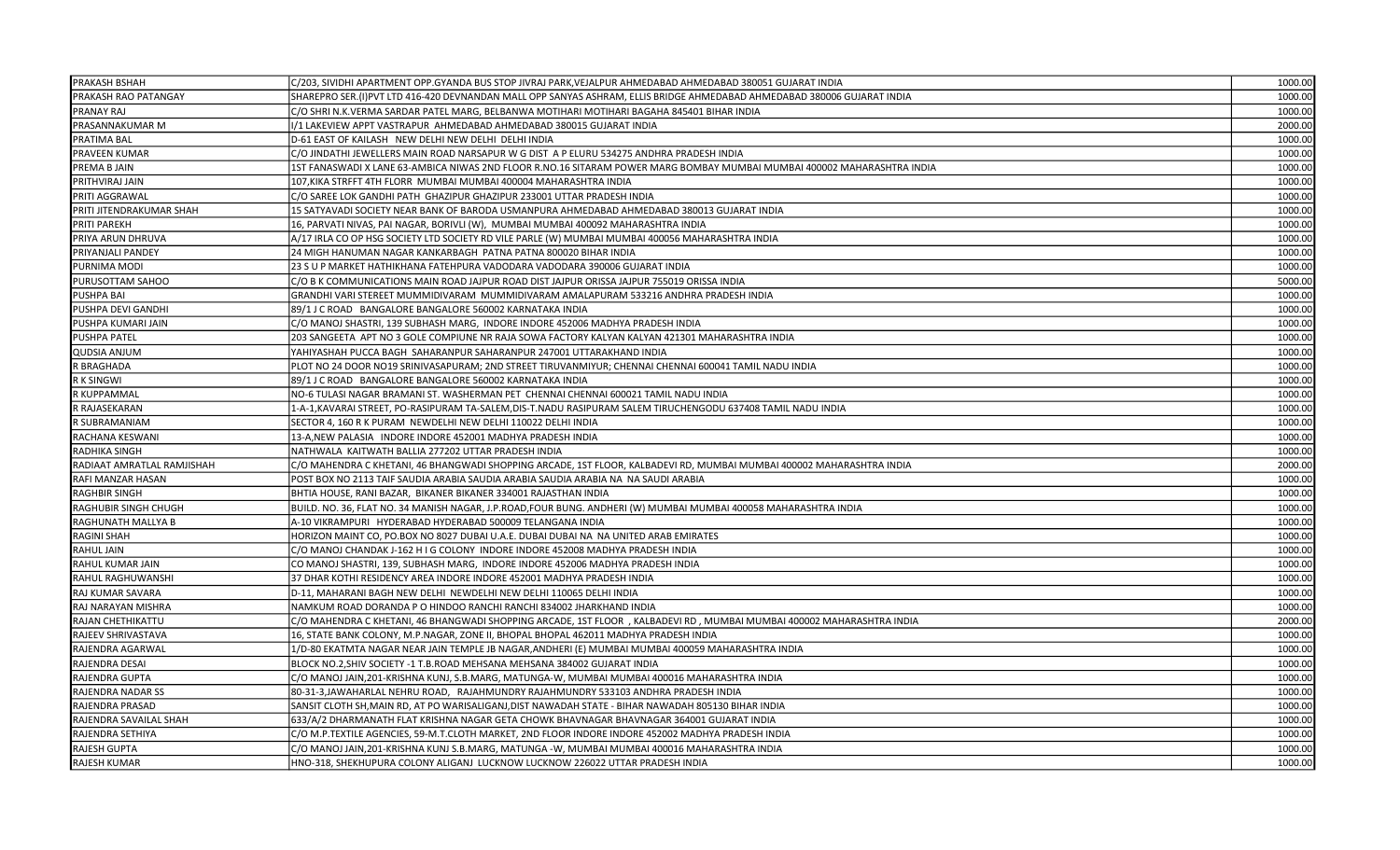| RAJESH L MAJETHIA          | H NO 4-2-941 RAMKOTE HYDERABAD HYDERABAD 500001 TELANGANA INDIA                                                               | 1000.00 |
|----------------------------|-------------------------------------------------------------------------------------------------------------------------------|---------|
| RAJESH MOTWANI             | C/O.DR RAM BHOJWANI, NAWAB HOUSE, NAYA BAZAR, KAMPOO, GWALIOR GWALIOR 474009 MADHYA PRADESH INDIA                             | 1000.00 |
| RAJESH VHORA               | 27, YOGI RAJENDRA SOCIETY MASHAL VASTI BIJAPUR SOLAPUR SOLAPUR SOLAPUR 413004 MAHARASHTRA INDIA                               | 1000.00 |
| RAJESHKUMAR KANTILAL SHAH  | C/O MAHENDRA C KHATANI, 46, BHANGWADI SHOPPING ARCADE, 1ST FLOOR, KALBADEVI RD, MUMBAI MUMBAI 400002 MAHARASHTRA INDIA        | 2000.00 |
| RAJESHKUMAR TAKORBHAIPATEL | JAVAHAR SHERI AT & PO MEHLAV TA-PETLAD TA PETLAD ANAND 388440 GUJARAT INDIA                                                   | 1000.00 |
| RAJESHWARI DEVI            | C/O.A.C.SHARMA, A-14,SINCHAI COLONY, PALLAVPURAM,PHASE-1, MEERUT (U.P.) PALLAVPURAM PHASE 1 MEERUT 250110 UTTAR PRADESH INDIA | 1000.00 |
| RAJIT NANDADAUNG           | NO:F-224, MOTI BAGH NEW DELHI NEW DELHI 110021 DELHI INDIA                                                                    | 1000.00 |
| <b>RAJIV KUMAR</b>         | C/O.FAIRDEAL SALES CORP. APSARA ROAD JAMMU JAMMU 180000 JAMMU AND KASHMIR INDIA                                               | 6000.00 |
| RAJIV RANJAN SINHA         | CHAMKILI KOTHI K G ROAD NEAR CHAMKILI KOTHI ARA BIHAR ARRAH 802301 BIHAR INDIA                                                | 20.00   |
| RAJIV SETHI                | C/O DR K D MAHAJAN HARDOL BABA DIST - HOSHANGABAD HARDA [M P] HARDA HOSHANGABAD 461331 MADHYA PRADESH INDIA                   | 1000.00 |
| RAJKUMAR MAKAM             | C/O.KASI VI SWANATH, NO.11, I A CROSS BHAVANI HOUSING SOCIETY B S K-III BANGALORE BANGALORE 560089 KARNATAKA INDIA            | 1000.00 |
| RAJKUMARI                  | C/O SRI M K TRIPATHY ADVOCATE 252 CIVIL LINES EATWAH ETAWAH 206001 UTTAR PRADESH INDIA                                        | 1000.00 |
| RAJNEESH KUMAR TIWARI      | RAJNEESH KUMAR TIWARI C/O G C TIWARI S V I COLLEGE SAHAR ETAWAH ETAWAH 206248 UTTAR PRADESH INDIA                             | 1000.00 |
| RAJNIKANT JOSHI            | C/O.PRAYAS SINGHI,210 CHETAK VIHAR NEW PALASIA INDORE INDORE 452001 MADHYA PRADESH INDIA                                      | 1000.00 |
| RAJNIKANT PATEL            | 2, SHIVALAYA BUNGLOWS, RAMDEVPIR ROAD, AMBA KRUPA, TA. & DIST. ANAND KARAMASHD ANAND 388325 GUJARAT INDIA                     | 1000.00 |
| RAJVBAI VIJAYKUMAR GANDHI  | JAWANMAL AND CO YADGIR MAIN ROAD YADGIR SHAHAPUR 585201 KARNATAKA INDIA                                                       | 1000.00 |
| RAKESH AGRAWAL             | C/O.PRAYAS SINGHI,210 CHETAK VIHAR NEW PALASIA INDORE INDORE 452001 MADHYA PRADESH INDIA                                      | 1000.00 |
| RAKESH CHOPRA              | GREEN FIELD NO 1, GANDA SINGH WALA, P.O KHANNA NAGAR, MAJITHA ROAD AMRITSAR(PB) AMRITSAR 143001 PUNJAB INDIA                  | 1000.00 |
| RAKESH KHETAN              | CENTURY RAYON COLONY C-11-168 P.O.SHAHAD DIST. THANE , M.S. THANE ULHASNAGAR 421103 MAHARASHTRA INDIA                         | 2000.00 |
| RAKESH KUMAR BEGWANIJAIN   | C/O MAHALAKSHMI JWELLERY 12 / 13 RANGELI ROAD BIRATNAGAR (NEPAL), JOGBANI, ARARIA NEPAL NA NA NEPAL                           | 1000.00 |
| RAKESH KUMAR SHUKLA        | C-60 WORLD BANK COLONY BARRA, BARRA KANPUR NAGAR U P KANPUR 208027 UTTAR PRADESH INDIA                                        | 1000.00 |
| <b>RAKESH MOHAN</b>        | HOUSE NO.1847, SECTOR 34D, CHANDIGARH CHANDIGARH 160000 CHANDIGARH INDIA                                                      | 2000.00 |
| <b>RAKESH VERMA</b>        | C/O MANOJ JAIN 201 KRISHNA KUNJ S B MARG MATUNGA WEST MUMBAI MUMBAI 400016 MAHARASHTRA INDIA                                  | 1000.00 |
| RAM AWADH JAISWAL          | C/O. THE ASSOCIATED CABLE CORPORATION M G ROAD, THAKURPUKUR SRIJANI CALCUTTA PARGANAS KOLKATA 700104 WEST BENGAL INDIA        | 1000.00 |
| RAM GOPAL AGRAWAL          | R/O NEAR BAD PEEPLI OSWALI MOHALLA, MADANGUNJ KISHANGARH AJMER MADANGANJ 305801 RAJASTHAN INDIA                               | 1000.00 |
| RAM GOPAL JAIN             | DAUDPUR KOTHI LAXMI CHOWK BRAHMPURA MUZAFFARPUR MUZAFFARPUR 842003 BIHAR INDIA                                                | 1000.00 |
| <b>RAM GUPTA</b>           | H NO 379 INDRAPURI COLONY INDORE INDORE 452001 MADHYA PRADESH INDIA                                                           | 1000.00 |
| RAM LAL SETH               | 17/2 R B C ROAD KOLKATA WEST BENGAL KOLKATA 700028 WEST BENGAL INDIA                                                          | 1000.00 |
| RAM LAL THIRANI            | WARD NO-11 203 KHA NOHAR HANUMANGARH 335523 RAJASTHAN INDIA                                                                   | 100.00  |
| RAM NAGINA RANJAN          | BLOCK NO C 5710 TELECOM HOUSING COMPLEX ICHAPUR HOWRAH HOWRAH 711101 WEST BENGAL INDIA                                        | 1000.00 |
| RAM NARAYAN KABRA          | KUCHMAN IRON TRADERS 11TH PAL ROAD, JODHPUR JODHPUR 342003 RAJASTHAN INDIA                                                    | 1000.00 |
| <b>RAM PRAKASH</b>         | S/O SRI JAGDISH NARAYAN SINHA ADVOCATE COURT ROAD,BARH PATNA BIHARSHARIF 803213 BIHAR INDIA                                   | 1000.00 |
| RAM RATAN DAGA             | 40/1, Shibtolla Street, 2nd Floor, Kolkata KOLKATA 700007 WEST BENGAL INDIA                                                   | 400.00  |
| RAM UJAGIR                 | B/56, LAJPAT NAGAR SECT. 4, SAHIBABAD GHAZIABAD U P GHAZIABAD 201000 UTTAR PRADESH INDIA                                      | 1000.00 |
| RAMA SHANKAR               | Q.NO-106 CD,NEW RAILWAY COLONY RAJENDRA PATH PATNA PATNA 800001 BIHAR INDIA                                                   | 1000.00 |
| RAMAGAORI JANI             | SHRI HARIKRAPA OP. QR. NO-C-1 KRANTI NAGAR EXTENSION BILASPUR (C.G.) BILASPUR MP 495004 CHHATTISGARH INDIA                    | 400.00  |
| RAMANBHAI M PATEL          | C/O DARJI & LAKDAWALA S-403 KAVITA SHOPPING CENTRE OPP G P O ANAND ANAND ANAND 388000 GUJARAT INDIA                           | 1000.00 |
| RAMANLAL BHAILALBHAI PATEL | G-4, PRADHAN ENCLAVE NO. 3, BEHIND DINESH MILL, AKOTA, VADODARA GUJARAT VADODARA 390020 GUJARAT INDIA                         | 100.00  |
| RAMCHARAN MEENA            | 405, TAKSHILA CO-OP.HSG.SOCIETY DAMAN ROAD CHALA, PARDI, VAPI (GUJ) VALSAD 396191 GUJARAT INDIA                               | 1000.00 |
| RAMESH KUMAR PARMAR        | 8, 5TH LANE, WOOD WHARF WALLTAX ROAD CHENNAI CHENNAI 600079 TAMIL NADU INDIA                                                  | 1000.00 |
| RAMESH KUMAR VERMA         | 9, NANI CHOHATI P.O. RAMPURA (M.P.) DIST : MANDSAUR MANDSAUR 458118 MADHYA PRADESH INDIA                                      | 1000.00 |
| RAMESH MOHAN KALARIA       | 7-NILAKANTH SOCIETY, TA.DHORAJI, DIST.RAJKOT, MOTI MARAD MOTI MARAD GONDAL 360421 GUJARAT INDIA                               | 1000.00 |
| RAMESHCHANDRA RASTOGI      | 1/1/81 MALAVIYA NAGAR JAIPUR JAIPUR 302017 RAJASTHAN INDIA                                                                    | 1000.00 |
| RAMGOPAL SINGH             | SAI HARMONY FLAT NO 304 PATLIPUTRA COLONY BESIDE ALPANA MKT PATNA PATNA 800013 BIHAR INDIA                                    | 1000.00 |
| RAMKUMAR GOBBURU           | H.No 3-1-628, Lakshmipuram Stone House Pet Nellore, Andhra Pradesh NELLORE 524002 ANDHRA PRADESH INDIA                        | 2.00    |
| <b>RAMMY SAHAI</b>         | W/O AKHIL KUMAR SINHA RB-3/129/2, WENDED AVENUE CENTRAL RAILWAY COLONY, MATUNGA, MUMBAI MUMBAI 400019 MAHARASHTRA INDIA       | 1000.00 |
| RAMNATH S                  | D/805, JASMINE BUILDING NEELKANTH GARDENS GOVANDI-EAST MUMBAI MUMBAI 400088 MAHARASHTRA INDIA                                 | 1000.00 |
| RAMZAN ALI PARBATANI       | 2C, YAWAN APARTMENT, HYDERABAD HYDERABAD 500001 TELANGANA INDIA                                                               | 1000.00 |
| RANGASWAMI GUDHAL          | 8-3-228/R/01,FLAT NO-1,RUKMINI APPTS YOUSUFGUDA CHECK POST YOUSUFGUDA, HYDERABAD HYDERABAD 500045 TELANGANA INDIA             | 1000.00 |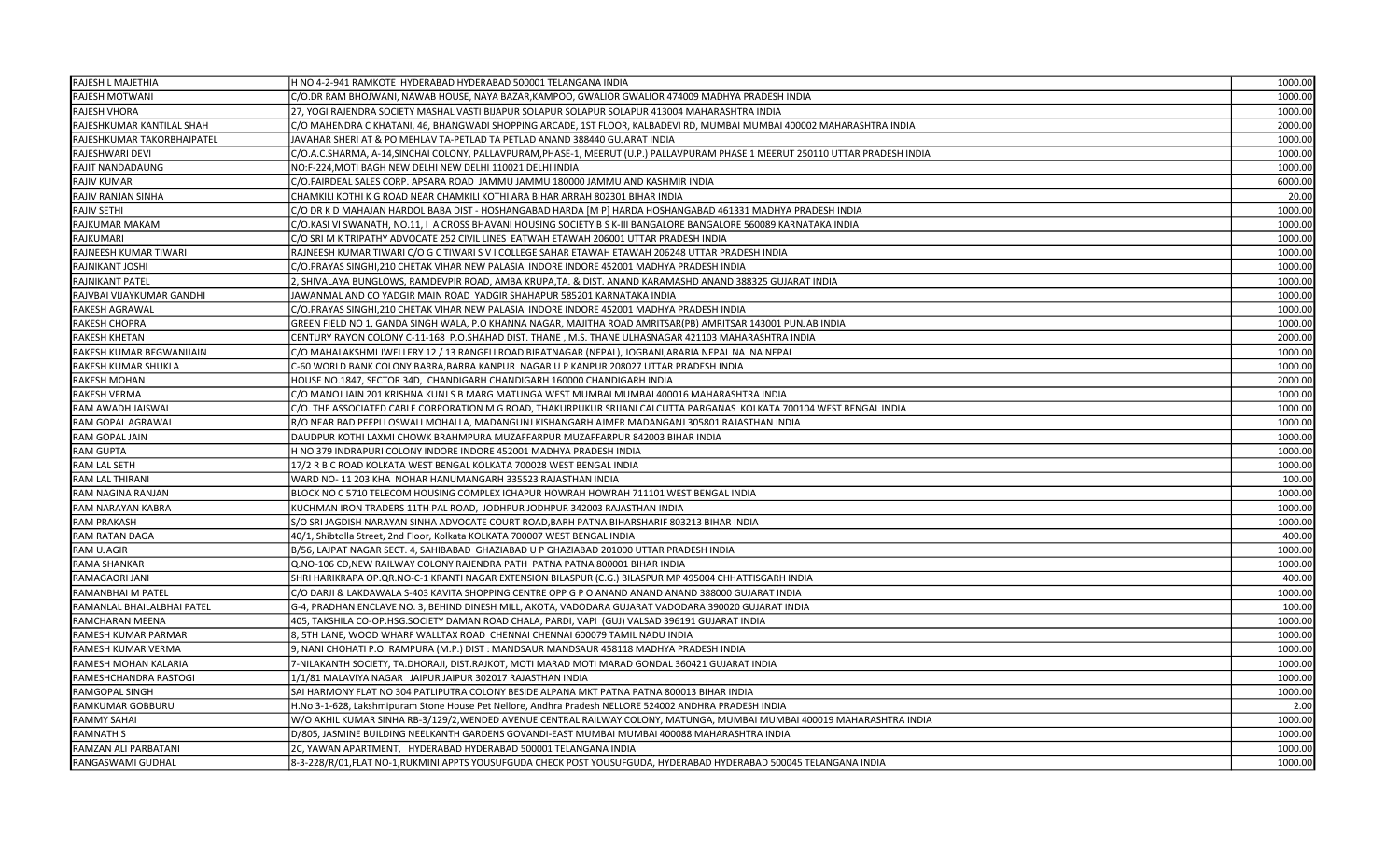| RANJANA JHA                      | AT-ASHA TOLA FULKIA PO-BARIARPUR BIHAR DIST MUNGER MUNGER MUNGER 811211 BIHAR INDIA                                                  | 1000.00 |
|----------------------------------|--------------------------------------------------------------------------------------------------------------------------------------|---------|
| RANJEET PANDYA                   | C/O G.C.PAREEK & CO. A.T.ROAD GUWAHATI GUWAHATI 781001 ASSAM INDIA                                                                   | 1000.00 |
| RANJITKUMAR SHYAMSUKHA           | C/O SIMRAN TRADE CENTRE 100 THAMBUCHETTY STREET CHENNAI CHENNAI 600001 TAMIL NADU INDIA                                              | 1000.00 |
| RANJU SINGH                      | 16/A SECTOR 11 RAJAJI PURAM . LUCKNOW LUCKNOW 226017 UTTAR PRADESH INDIA                                                             | 200.00  |
| RASHMI AGGARWAL                  | 71 RADHA KRISHNA PARK OPP AKOTA GARDEN PRODUSCTIVITY ROAD VADODARA VADODARA 390020 GUJARAT INDIA                                     | 1000.00 |
| RASHMIKA RAJNIKANT CHOKSEY       | 37/38, NAV - PALLAV BUNGLOWS OPP. S V R COLLEGE UMRA ROAD SURAT SURAT 395009 GUJARAT INDIA                                           | 1000.00 |
| RATAN DEVE AGARWAL               | RAJASTHAN PAPER TRADERS 214 TRIPOLIA BAZAR JAIPUR JAIPUR 302002 RAJASTHAN INDIA                                                      | 1000.0  |
| <b>RATAN VALVANI</b>             | 1-B PREM NAGAR COLONY INDORE INDORE 452004 MADHYA PRADESH INDIA                                                                      | 1000.00 |
| RATANCHAND                       | 601, SALASAR POOJA BUILDING VENKATESH PARK, 60 FT ROAD OPP MTNL BUILDING, NEAR FATAK BHAYANDER WEST THANE 401101 MAHARASHTRA INDIA   | 1000.00 |
| RAVI KUMAR JAIN                  | K 3713 SORA KUAN VARANASI (U.P.)  VARANASI VARANASI 221001 UTTAR PRADESH INDIA                                                       | 1000.00 |
| RAVI RAMARATNAM                  | 30, SUBRAMANIAM ROAD, R. S. PURAM TAMILNADU COIMBATORE COIMBATORE COIMBATORE 641002 TAMIL NADU INDIA                                 | 1000.00 |
| RAVI SHANKAR MISHRA              | CENTURY ROAD LINES, ROOM NO. 20, KALIKA SINGH, KATRA, G T ROAD CHANDHASI MUGHALSARAI VARANASI MOGHALSARAI 232101 UTTAR PRADESH INDIA | 1000.00 |
| <b>RAVI SHETTY</b>               | EVERSMILE C-54-55 SANKAR NAGAR DHAKE COLONY, ANDHERI (W) MUMBAI MUMBAI 400058 MAHARASHTRA INDIA                                      | 1000.00 |
| RAVI VALVANI                     | 1-B PREM NAGAR COLONY INDORE INDORE 452004 MADHYA PRADESH INDIA                                                                      | 1000.00 |
| <b>RAVIKUMAR R</b>               | 1029, V, BLOCK, RAJATINAGAR, BANGALORE BANGALORE 560010 KARNATAKA INDIA                                                              | 1000.00 |
| RAVIKUMAR SHENI SHETTY           | C/O G NARAYAYANA H.NO 4-57 SUBHASH ROAD NIZAMABAD KAMAREDDY 503101 TELANGANA INDIA                                                   | 1000.00 |
| RAVINDER K CHOWDHRY              | E-103 GROUND FLOOR EAST OF KAILASH NEW DELHI DELHI NEW DELHI 110065 DELHI INDIA                                                      | 1000.00 |
| RAVINDRANATH CHOUDARY CHENNUPATI | S.N.C.STREET, DIST.GUNTUR (A.P.),  NIDUBROLU GUNTUR 522124 ANDHRA PRADESH INDIA                                                      | 1000.00 |
| RAZZBERRY RHINOCEROUS HOTELSPLTD | JUHU HOTEL JUHU TARA ROAD MUMBAI MUMBAI 400049 MAHARASHTRA INDIA                                                                     | 2000.00 |
| <b>REKH RAJ PAREEK</b>           | SCICI LTD. 141, MAKER TOWER F , CUFFE PARADE, MUMBAI MUMBAI 400005 MAHARASHTRA INDIA                                                 | 2000.0  |
| <b>REKHA</b>                     | C/O R P SRIVASTAVA BEHIND RAJDHANI APARTMENT MAHESHNAGAR PATNA PATNA 800024 BIHAR INDIA                                              | 1000.00 |
| REKHA A JAIN                     | 1ST FABASWADI X LANE 63A AMBILA NIWAS 2ND FLOOE RNO 16 SITARAM POHA MARG MUMBAI MUMBAI 400002 MAHARASHTRA INDIA                      | 1000.00 |
| <b>REKHA DHARIWAL</b>            | MAHAVEER POLE JUNI DHAN MANDI JODHPUR RAJ JODHPUR 342001 RAJASTHAN INDIA                                                             | 500.00  |
| <b>RENU MITTAL</b>               | 37 A/28/1, MADHU NAGAR AGRA AGRA 282001 UTTAR PRADESH INDIA                                                                          | 1000.00 |
| RESHMA VINOD SHAH                | C/O.BABULAL L SHAH, 601, SUKH SAGAR, ATHWA LINES, B/H.LOURD S CONVENT SCHOOL, SURAT SURAT 395007 GUJARAT INDIA                       | 1000.00 |
| RICHAL KUMARI JAIN               | 642 USHA NAGAR NARENDRA TIWARI MARG INDORE INDORE 452009 MADHYA PRADESH INDIA                                                        | 1000.00 |
| <b>RIFAT JAHAN</b>               | C/O MANSOOR ALI ADVOCATE 106 PAHARPUR  AZAMGARH U P AZAMGARH 276001 UTTAR PRADESH INDIA                                              | 1000.0  |
| <b>RIKAB JAIN</b>                | B-302 SEETA MAHAL CORTER ROAD NO 5 BORIVALI (E) MUMBAI MUMBAI 400066 MAHARASHTRA INDIA                                               | 1000.00 |
| <b>RISHI RAM</b>                 | C-733 VIKAS PURI NEWDELHI NEW DELHI 110018 DELHI INDIA                                                                               | 1000.00 |
| RITA KIRTI PAREKH                | NO:101/A, RIDDHI APARTMENT S V ROAD, OPP:CINEMAX JAWAHAR NAGAR GOREGAON (W), MUMBAI MUMBAI 400062 MAHARASHTRA INDIA                  | 1000.00 |
| <b>RITA SINGH</b>                | 8. RAJENDRA NAGAR PATNA PATNA 800016 BIHAR INDIA                                                                                     | 2000.00 |
| RMR KAMALKUMAR CHANDULALSHAH     | C/O MAHENDRA C KHETANI, 46,BHANGWADI SHOPPING ARCADE, 1ST FLOOR, KALBADEVI RD, MUMBAI MUMBAI 400002 MAHARASHTRA INDIA                | 2000.00 |
| <b>RUBIL JAIN</b>                | C/O.MANOJ JAIN 907,ARCADIA NARIMAN POINT.  MUMBAI MUMBAI 400021 MAHARASHTRA INDIA                                                    | 1000.00 |
| RUCHI SETHIYA                    | C/O VIKAS SINGHI 209 CHETAK VIHAR 7 DR. R.S. BHANDARI MARG INDORE INDORE 452001 MADHYA PRADESH INDIA                                 | 1000.00 |
| <b>RUCHIT MEHTA</b>              | 7-KALYAN PATH NARAIN SINGH ROAD JAIPUR JAIPUR 302004 RAJASTHAN INDIA                                                                 | 1000.00 |
| RUMPA BHADRESH SHAH              | 5-A,SHUBHAM SOCIETY NR VIJAY RESTAURANT NAVRANGPURA AHMEDABAD AHMEDABAD 380009 GUJARAT INDIA                                         | 1000.00 |
| <b>RUPA DASOT</b>                | 89/1 J C ROAD BANGALORE BANGALORE 560002 KARNATAKA INDIA                                                                             | 1000.00 |
| <b>RUPAL PARMAR</b>              | 83,SHIVDAS CHAMPSHI MARG 1ST FLOOR ROOM NO1 MAZAAON MUMBAI MUMBAI 400010 MAHARASHTRA INDIA                                           | 1000.00 |
| <b>RUPALI SAHA</b>               | C/O JAGESHWER SAHA BANK OF BARODA BHAGALPUR (BIHAR) BHAGALPUR BHAGALPUR 812002 BIHAR INDIA                                           | 1000.00 |
| RUSHABH DILIP SHAH               | 302,SAMARTH SARTHI APPT., PARLE POINT, ATHWA LINES, SURAT SURAT 395000 GUJARAT INDIA                                                 | 1000.00 |
| RUSHABH DSHAH                    | 102,GOPINATH CHEMBERS, OPP.DALGIYA STREET, MAHIDHARPURA, SURAT SURAT 395003 GUJARAT INDIA                                            | 1000.00 |
| S DILIP KUMAR                    | 6/6 MAHANTHA LAY OUT BULL TEMPLE ROAD  BANGALORE BANGALORE 560019 KARNATAKA INDIA                                                    | 3000.00 |
| S K GANDHI                       | 89/1 J C ROAD BANGALORE BANGALORE 560002 KARNATAKA INDIA                                                                             | 1000.00 |
| S K JAIN                         | 89/1 J C ROAD BANGALORE BANGALORE 560002 KARNATAKA INDIA                                                                             | 1000.00 |
| S NAGARATHNAMMA                  | NO 530 12TH MAIN 3RD CROSS BSK 1ST STREET IIND BLOCK BANGALORE BANGALORE 560050 KARNATAKA INDIA                                      | 1000.0  |
| <b>SP SEEMAN</b>                 | 25 C GOHALE HALL STREET SIVAGANGA P T T DISTRICT TAMILNADU SIVAGANGA RAMPURAM 623560 TAMIL NADU INDIA                                | 1000.00 |
| S RAJASEKARAN                    | D82 HAPPY HOME RAM NAGAR 7TH CROSS THILLAI NAGAR TRICHY TIRUCHIRAPPALLI 620018 TAMIL NADU INDIA                                      | 2.00    |
| S RAJESWARI                      | 21 A, SWAMY NAGAR 80 FEET ROAD OPP OLD RTO OFFICE SALEM MAIN ROAD NAMAKKAL NAMAKKAL 637001 TAMIL NADU INDIA                          | 8.00    |
| S V ADHIA                        | SANGANWA CHOWK OPP.CHHOTALAL & BROS. RAJKOT RAJKOT 360001 GUJARAT INDIA                                                              | 1000.00 |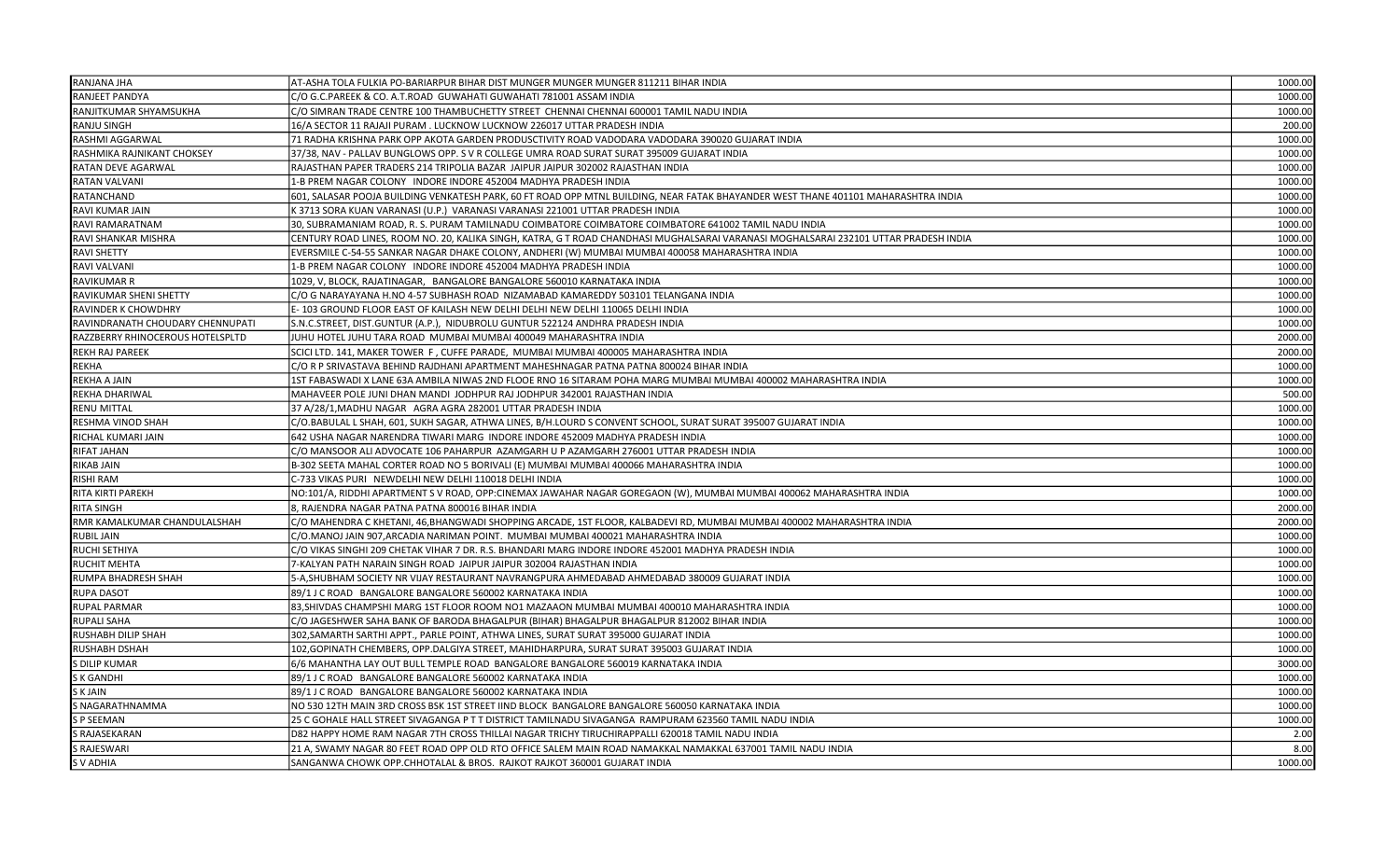| S V SUBBARAOVEMULA           | 28-99, SRI RAMARAO STREET, DIST.W.G. (A.P.) TANUKU TANUKU ELURU 534211 ANDHRA PRADESH INDIA                                      | 1000.00  |
|------------------------------|----------------------------------------------------------------------------------------------------------------------------------|----------|
| <b>S ZABAIR SHAH</b>         | 501, SHAH JAHAN APARTENTS, KHAIRATABAD, HYDERABAD HYDERABAD 500004 TELANGANA INDIA                                               | 2000.00  |
| SAANJAY DAGLIYA              | BLDG.NO.3,SHOP NO.22, GANESH MARKET SOCIETY, GANGADHAM CHOWK, MARKET YARD PUNE PUNE 411037 MAHARASHTRA INDIA                     | 1000.00  |
| <b>SACHIN KASERA</b>         | 2105 BLDGN NO 6A WHISPERING PALMS LOKHANDWALA, KANDIVALI EAST MUMBAI MAHARASHTRA MUMBAI 400101 MAHARASHTRA INDIA                 | 4000.00  |
| SADASHIVAYYA D               | D.NO. 2/189, BADAJA HOUSE, IDKIDU VILLAGE, MITTUR P.O. BANTWAL TO D.K. DIST KARKALA DAKSHINA KAN 574220 KARNATAKA INDIA          | 20.00    |
| SAIFEE JASDANWALA            | BASHIR BAUG, OPP. NUTAN MILL SARASPUR AHMEDABAD AHMEDABAD 380018 GUJARAT INDIA                                                   | 1000.00  |
| SAJAL SHAH                   | C/O MAHENDRA C KHETANI, 46, BHANGWADI SHOPPING ARCADE, 1ST FLOOR, KALBADEVI RD, MUMBAI MUMBAI 400002 MAHARASHTRA INDIA           | 2000.00  |
| <b>SAKSHI TALWAR</b>         | 323 SANGAM APARTMENT NEAR POLICE LINE PITAMPURA NEW DLEHI DELHI NEW DELHI 110034 DELHI INDIA                                     | 142.00   |
| SAKUNTALA JAYSWAL            | AT. HARIHAR GANJ DIS. PALAMU BIHAR PO.HARIHARGANJ BIHAR AURANGABAD H O 824119 BIHAR INDIA                                        | 1000.00  |
| SAMEEKSHA JAIN               | HOUSE NO 7 STREET NO 2 GANDHI NAGAR FIROZABAD UTTAR PRADESH AGRA 283203 UTTAR PRADESH INDIA                                      | 10.00    |
| SAMIR P SHAH                 | NO:502,MAHAVIR DARSHAN MAHAVIR NAGAR KANDIWALI (W) MAHARASHTRA MUMBAI 400067 MAHARASHTRA INDIA                                   | 1000.00  |
| SAMPAT MAL SETHIA            | C/O SAMPAT MAL SETHIA S/O NEM CHAND SETHIA JAIN MARG SARDARSHAHR RAJASTHAN RATANGARH 331403 RAJASTHAN INDIA                      | 800.00   |
| SANDEEP JAIN                 | C/O MANOJ KUMAR J-162 H I G COLONY INDORE INDORE 452008 MADHYA PRADESH INDIA                                                     | 1000.00  |
| SANDEEP KUMAR KEJRIWAL       | C/O SRI D P LOHIA P-11, CHITPUR SPUR CALCUTTA KOLKATA 700007 WEST BENGAL INDIA                                                   | 1000.00  |
| SANGEETA GUPTA               | C/O NITESH JAIN 202 KRISHNA KUNJ S B MARG MATUNGA WEST MUMBAI MUMBAI 400016 MAHARASHTRA INDIA                                    | 1000.00  |
| SANGEETA JHA                 | N 449 TARAPORE TOWERS OFF NEW LINK ROAD OSHIWARA ANDHERI (W) MUMBAI MUMBAI 400053 MAHARASHTRA INDIA                              | 1000.00  |
| <b>SANJAY DAVE</b>           | C/O RAJENDRA JAIN 907 ARCADIA NARIMAN POINT MUMBAI MUMBAI 400021 MAHARASHTRA INDIA                                               | 1000.00  |
| <b>SANJAY K SHAH</b>         | B/401SURAJ PLAZA CHANDULAL PARKSTATION ROAD OPP DENA BANKBHAYANDAR WEST THANE THANE 401101 MAHARASHTRA INDIA                     | 1000.00  |
| SANJEEV KUMAR AGARWAL        | 41, MANDI KOHNA MUZAFFAR NAGAR MUZAFFARNAGAR 251002 UTTAR PRADESH INDIA                                                          | 1000.00  |
| SANJU J SABOO                | 604 AMARDEEP APARTMENT BHATTAR ROAD SURAT SURAT 395001 GUJARAT INDIA                                                             | 1000.00  |
| SANKAMMA G SANKANNAVAR       | TEACHERS COLONY NISARGA NAGAR BYADGI HAVERI 581106 KARNATAKA INDIA                                                               | 10.00    |
| SANTOKBEN RAMJIBHAI PATEL    | C/O RANCHHOD RAMJIBHAI UPLETA GONDAL 360490 GUJARAT INDIA                                                                        | 1000.00  |
| <b>SANTOSH GUPTA</b>         | 78 A AGGAR NAGAR LUDHIANA LUDHIANA 141001 PUNJAB INDIA                                                                           | 1000.00  |
| SANTOSH JAIN                 | SURAJ KARAN SHANTI KUMAR 3MULLICK STREET CALCUTTA KOLKATA 700007 WEST BENGAL INDIA                                               | 1000.00  |
| <b>SANTOSH MAHESHWARI</b>    | C/O B.M.MAHESHWARI SHEEP 2 WOOL DEPT. KANKROLI UDAIPUR 313324 RAJASTHAN INDIA                                                    | 1000.00  |
| <b>SANTOSH NAIR</b>          | 27 NEW ASHIYANA SOCIETY PO JIVRAJ PARK AHMEDABAD AHMEDABAD 380051 GUJARAT INDIA                                                  | 1000.00  |
| SANTOSH PRABHAKAR BORGAONKAR | SHREEPAD CHALIS BIGHA BEHIND BESANMILL MALKAPUR DIST BULDANA (M S) BULDANA BULDANA BULDANA 443101 MAHARASHTRA INDIA              | 1000.00  |
| SANTOSHBEN SURANA            | CHOKSI BAZAR, ANKLESHWAR, ANKLESHWAR ANKLESHWAR ANKLESHWAR 393001 GUJARAT INDIA                                                  | 1000.00  |
| SANTOSHKUMAR SONTHALIA       | SONTHALIA BHAVAN, JUNILINE, BILASPUR BILASPUR MP 495001 CHHATTISGARH INDIA                                                       | 1000.00  |
| SAPNA JAIN                   | , SARASWATI BHAVAN WADI, GANJAWALA LANE, BORIVALI (W) MUMBAI MUMBAI 400092 MAHARASHTRA INDIA                                     | 1000.00  |
| <b>SARITA SINGH</b>          | C/O SRI THAKUR PRASAD SINGH VILLAGE - MANJHARIA, POST - GAGAHA  DIST  GORAKHPUR GORAKHPUR 273411 UTTAR PRADESH INDIA             | 1000.00  |
| SARJU KANTILAL SHAH          | C/O MAHENDRA C KHETANI, 46, BHANGWADI SHOPPING ARCADE, 1ST FLOOR, KALBADEVI RD, MUMBAI MUMBAI 400002 MAHARASHTRA INDIA           | 2000.00  |
| SAROJ GANDHI                 | 1702/17TH FLOOR, RUSHBHA APPARTMENT, PAREKH STREET,OPP H N HOSPITAL MUMBAI MUMBAI 400004 MAHARASHTRA INDIA                       | 1000.00  |
| SAROJ KUMAR VIRCHANDJIJAIN   | 13/314 SUBASH NAGAR GUJRAT HOUSING BOARD NEAR BOMBAY MARKET SURAT SURAT SURAT 395010 GUJARAT INDIA                               | 1000.00  |
| SAROJINI SRIVASTAVA          | L-1303 RATNAGIRI TOWER KAUSHAMBI GHAZIABAD GHAZIABAD 201001 UTTAR PRADESH INDIA                                                  | 1000.00  |
| SARTHAK DUBEY                | C/O RAJENDRA JAIN 907 ARCADIA NARIMAN POINT MUMBAI MUMBAI 400021 MAHARASHTRA INDIA                                               | 1000.00  |
| SAT PAL                      | B XV-326/1 INDIAN COLONY COLLEGE ROAD MALERKOTLA SANGRUR 148023 PUNJAB INDIA                                                     | 1000.00  |
| SATEESG KUNNI RAMAN          | KHAMES EAST SUR POST,SUR 411 SULTANATE OF OMAN POST BOX NO 343 SULTAN OF OMAN SULTANATE OF OMAN NA  NA OMAN                      | 1000.00  |
| SATVIR SINGH MINHAS          | 167/1, OUTRAM LINE G T B NAGAR, NEWDELHI NEW DELHI 110009 DELHI INDIA                                                            | 1000.00  |
| <b>SAURABH DUBEY</b>         | C/O RAJENDRA JAIN 907 ARCADIA NARIMAN POINT MUMBAI MUMBAI 400021 MAHARASHTRA INDIA                                               | 1000.00  |
| <b>SAVITABEN S PATEL</b>     | 13/70 VISHNUNAGAR SOCIETY, SARASPUR AHMEDABAD AHMEDABAD 380018 GUJARAT INDIA                                                     | 1000.00  |
| <b>SBI CAPITAL MARKETLTD</b> | STOCK HOLDING CORPORATION OF INDIA LTD, 224 MITTAL COURT, B WING 2ND FLOOR,NARIMAN POINT, MUMBAI MUMBAI 400001 MAHARASHTRA INDIA | 43000.00 |
| SEEMA GARG                   | 14 NIYA GANJ GHAZIABAD GHAZIABAD 201001 UTTAR PRADESH INDIA                                                                      | 1000.00  |
| <b>SEEMA JAIN</b>            | C/O.RAJENDRA JAIN,202 KRISHANA KUNJ.S.B.MARG MANTUNGA EAST MUMBAI MUMBAI 400016 MAHARASHTRA INDIA                                | 1000.00  |
| SETHIYA ANKIT                | C/O.KIRAN SINGHI 209, CHETAK VIHAR 7 DR.R.S.BHANDARI MARG INDORE INDORE 452001 MADHYA PRADESH INDIA                              | 1000.00  |
| SETHIYA JYOTI                | C/O.KIRAN SINGHI 209, CHETAK VIHAR 7  DR.R.S.BHANDARI MARG INDORE INDORE 452001 MADHYA PRADESH INDIA                             | 1000.00  |
| SETHIYA RAVI                 | C/O.KIRAN SINGHI 209, CHETAK VIHAR 7  DR.R.S.BHANDARI MARG INDORE INDORE 452001 MADHYA PRADESH INDIA                             | 1000.00  |
| SETHIYA URMILA               | C/O.KIRAN SINGHI 209, CHETAK VIHAR 7 DR.R.S.BHANDARI MARG INDORE INDORE 452001 MADHYA PRADESH INDIA                              | 1000.00  |
| <b>SETHURAM E R</b>          | 80 SHANKARA PARK SHANKAR MUTT PARALLEL ROAD BANGALORE BANGALORE 560004 KARNATAKA INDIA                                           | 1000.00  |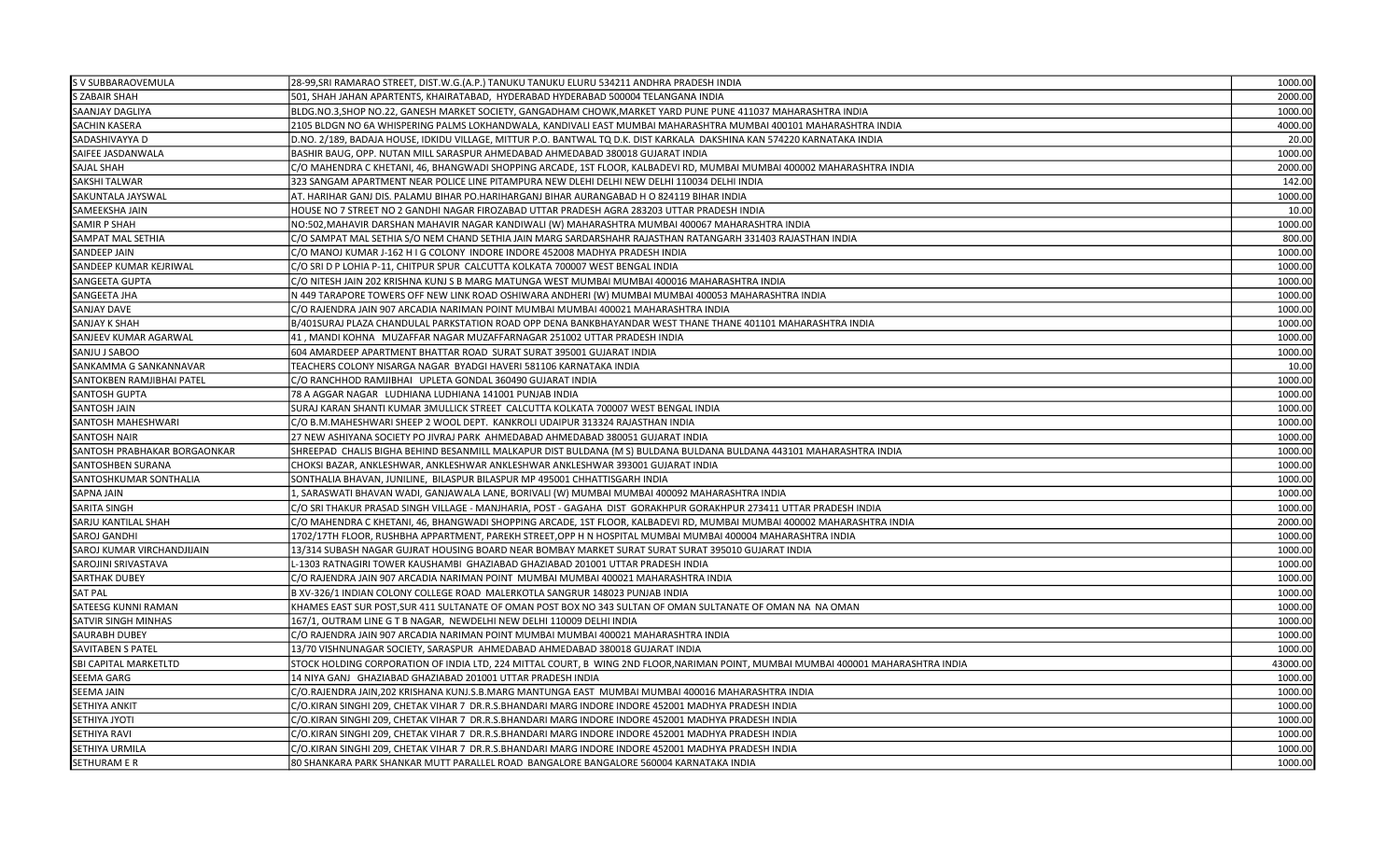| SHAH ANJANA AMRITLAL        | C/O MAHENDRA C KHETANI, 46, B HANGWADI SHOPPING ARCADE, 1ST FLOOR, KALBADEVI RD, MUMBAI MUMBAI 400002 MAHARASHTRA INDIA  | 2000.00 |
|-----------------------------|--------------------------------------------------------------------------------------------------------------------------|---------|
| SHAH MANUBEN KANTILAL       | C/O MAHENDRA C KHETANI, 46,BHANGWADI SHOPPING ARCADE, 1ST FLOOR, KALBADEVI RD, MUMBAI MUMBAI 400002 MAHARASHTRA INDIA    | 2000.00 |
| SHAHEDA SHAKIL SURVE        | C/O.SHAKIL AHMED SURVE, P.O.BOX.300 ETISALAT SALES, ABU DHABI NA NA UNITED ARAB EMIRATES                                 | 1000.00 |
| SHAILA J SHAH               | 47 PREMRAS SOCIETY NEAR SABAR HOTEL KHANPUR AHMEDABAD AHMEDABAD 380001 GUJARAT INDIA                                     | 1000.00 |
| SHAILESH A SOMANI           | 41 HARISIDDH KRIPA SOCIETY OPP JAIN TEMPLE NARANPURA AHMEDABAD AHMEDABAD 380013 GUJARAT INDIA                            | 1000.00 |
| SHAILESH M GAGLANI          | C/603, VRAJNIDHI BUILDING IRANIWADI, ROAD  NO.2, NR.ASIAN BAKERY KANDIVALI-W MUMBAI 400067 MAHARASHTRA INDIA             | 1000.00 |
| <b>SHAKUNTALA GAUR</b>      | 53-B GARIAHAT ROAD BSF, HQ CALCUTTA KOLKATA 700019 WEST BENGAL INDIA                                                     | 1000.00 |
| SHAKUNTLADEVI RANA          | 7/B MADHUVAN SOCIETY NEAR RAJKAMAL PETROL PUMP MEHSANA MEHSANA 384002 GUJARAT INDIA                                      | 250.00  |
| SHALINI D MADHURKAR         | C/O GANESH TRADE LINKS EUREKA TOWERS HUBLI HUBLI 580029 KARNATAKA INDIA                                                  | 6000.00 |
| SHAMBHOO NATH AGRAHARI      | KUSHAURA BAZAR POST KUSHAURA DIST BASTI UP DIST BASTI UP BASTI 272001 UTTAR PRADESH INDIA                                | 1000.00 |
| SHAMKANT GOPSLRAO DESHPANDE | CHARTTERED ACCOUNTANT 157 SHANI PATH JALGAON JALGAON 425001 MAHARASHTRA INDIA                                            | 1000.00 |
| SHANKAR LAL MALPANI         | NAKARI, WARD NO.-1, P.O.- NORTH LAKHIMPUR, DIST- LAKHIMPUR, ASSAM NORTH LAKHIMPUR 787001 ASSAM INDIA                     | 100.00  |
| SHANKUNTALA AGRAWAL         | CII/29 TILAK LANE NEWDELHI NEW DELHI 110001 DELHI INDIA                                                                  | 1000.00 |
| SHANKUNTALA RAMESH SOMANI   | Deorankar Nagar Amravati Maharashtra AMRAVATHI 444601 MAHARASHTRA INDIA                                                  | 20.00   |
| SHANTABAI NEEMA             | 76-BADA SARAFA INDORE INDORE 452002 MADHYA PRADESH INDIA                                                                 | 1000.00 |
| <b>SHANTHI S SHIYAL</b>     | NO 107/A 5TH MAIN K G NAGAR BULL TEMPLE ROAD BANGALORE BANGALORE 560019 KARNATAKA INDIA                                  | 1000.00 |
| SHANTI DEVI                 | HUKMICHAND JAGDISHCHAND MAL GODAM ROAD BARMER BARMER 344001 RAJASTHAN INDIA                                              | 1000.00 |
| SHANTI DEVI JAIN            | B-10 C TAJPUR ROAD DELHI NEW DELHI 110044 DELHI INDIA                                                                    | 1000.00 |
| SHANTI KUMAR MODI           | 238, LOWER GROUND FLOOR KAILSH HOUSE EAST OF KAILSH NEWDELHI NEW DELHI 110065 DELHI INDIA                                | 1000.00 |
| SHANTILAL DURLABHDAS SHAH   | DT NO 2 BHANU SADAN 1ST FLOOR TRIVEDI ROAD MULUND W MUMBAI MUMBAI 400000 MAHARASHTRA INDIA                               | 1000.00 |
| SHARADAMMA G                | C/O PADMALAYA AUTO FINANCE GANDHI CHOWK  GADWAL WANAPARTHY 509125 TELANGANA INDIA                                        | 1000.00 |
| SHARMISTHA SHETH            | A-004, DARSHAN APARTMENT, GR. FL. SHANKER LANE, KANDIVALI (W)  MUMBAI MUMBAI 400067 MAHARASHTRA INDIA                    | 1000.00 |
| SHASHI BHUSAN MOHANTY       | MARUTI VILLA DUPLEX 2 MAGNETIX ROAD BHUBANESWAR BHUBANESHWAR 751024 ORISSA INDIA                                         | 2000.00 |
| SHILABEN JAYANTKUMAR        | 794-3 NEW JAGNATH PLOT RAJKOT RAJKOT RAJKOT 360100 GUJARAT INDIA                                                         | 1000.00 |
| SHISHIR SANGAL              | C/O COMMERCIAL AUTOMOBILES 124 NAPIER JOWN JABALPUR JABALPUR 482007 MADHYA PRADESH INDIA                                 | 1000.00 |
| <b>SHIV DAYAL GAUR</b>      | POST & VILL-BIJOWA, VIA-RANI PALI PALI 306601 RAJASTHAN INDIA                                                            | 1000.00 |
| SHMBHUDEB CHANDRA           | 112, TYPE - IV NORTH WEST MOTI BAUGH NEWDELHI NEW DELHI 110021 DELHI INDIA                                               | 1000.00 |
| SHOBHA DAVE                 | E/5 ALOK APTS. NR. H L COMMERCE COLLEGE NAVRANGPURA AHMEDABAD AHMEDABAD 380009 GUJARAT INDIA                             | 1000.00 |
| <b>SHRIMANI JAIN</b>        | C/O.MANOJ JAIN 907,ARCADIA NARIMAN POINT. MUMBAI MUMBAI 400021 MAHARASHTRA INDIA                                         | 1000.00 |
| SHRINATH VYAS               | C/O MANOJ JAIN 201 KRISHNA JAIN  S B MARG MATUNGA WEST MUMBAI MUMBAI 400016 MAHARASHTRA INDIA                            | 1000.00 |
| SHRIWASTAWA DEEPAK          | C\O MADHYA PRADESH TEXTILE AGENCIES 59,M.T CLOTH MARKET IIND FLOOR INDORE INDORE 452002 MADHYA PRADESH INDIA             | 1000.00 |
| SHYAM MOHAN VERMA           | FLAT NO 50 RAGHUNATHPURI I A OPP VIJAY SANITARY STORE SHEOPUR RD SANGANER JAIPUR JAIPUR 302001 RAJASTHAN INDIA           | 1000.00 |
| SHYAM SUNDER BINANI         | C/O RADHRANI BHANDAR 44B KALI KRISHNA TAGORE STREET CALCUTTA KOLKATA 700007 WEST BENGAL INDIA                            | 9000.00 |
| SHYAM SUNDER GUPTA          | OLAND GANJ JAUNPUR, UTTAR PRADESH JAUNPUR 222002 UTTAR PRADESH INDIA                                                     | 1000.00 |
| SHYAMDEVI GUPTA             | C\O VIKAS SINGHI, 210,CHETAK VIHAR 7  DR.R.S.BHANDARI MARG INDORE INDORE 452001 MADHYA PRADESH INDIA                     | 1000.00 |
| SIDDHAVARAM ELANGO PILLAI   | VIRAJ PARK ROAD,PANJARI WARD-3 PANJARI FARM,B/H SUN N SAND HOTEL NAGPUR M S NAGPUR 441108 MAHARASHTRA INDIA              | 1000.00 |
| SINETA DAVE                 | E/17, STHAPTYA APPARTMENT, NR.STERLING HOSPITAL GURUKUL ROAD,MEMNAGAR AHMEDABAD AHMEDABAD 380052 GUJARAT INDIA           | 1000.00 |
| SITA BANG                   | C/O INDUSTRIAL TRADECENTRE 89 N S ROAD 3RD FLOOR R N 364 CALCUTTA KOLKATA 700001 WEST BENGAL INDIA                       | 1000.00 |
| SITARAMBHAI A PATEL         | H-204, MARUTI AMRAKUNJ SURYA ROAD, OPP DEVSARNAM GUDA.T.P.9, UNVARSAD GANDHINAGAR GANDHI NAGAR 382422 GUJARAT INDIA      | 20.00   |
| SMITA AJIT SHAH             | P/4, ADHYAPAK KUTIR BEHIND ROSARY SCHOOL BARODA. VADODARA 390002 GUJARAT INDIA                                           | 1000.00 |
| SMITA ANAND DELIWALA        | 2 MEHTA APARTMENTS L T ROAD PANJABI LANE BORIVALI (W) MUMBAI MUMBAI 400092 MAHARASHTRA INDIA                             | 1000.00 |
| SMITA KAMALKUMAR SHAH       | C/OP MAHENDRA C KHETANI, 46 BHANGWADI SHOPPING ARCADE, 1ST FLOOR), KALBADEVI RD , MUMBAI MUMBAI 400002 MAHARASHTRA INDIA | 2000.00 |
| SMITA PADHEE                | SF-1 VISWAKALA APARTMENT, DOCTORS COLONY, PEDAWALTAIR, VISAKHAPATNAM VISAKHAPATNAM 530017 ANDHRA PRADESH INDIA           | 1000.00 |
| <b>SNEHAL PATEL</b>         | OFFICE 9A,2ND FLOOR, OLD INSURANCE BLDG, 65,M.G. ROAD FOUNTAIN, MUMBAI MUMBAI 400001 MAHARASHTRA INDIA                   | 1000.00 |
| SNEHAPRABHA DEVI PRASAD     | MK DANPAT RAM NACHAN ROAD, BENACHITY DURGAPUR BURDWAN 713213 WEST BENGAL INDIA                                           | 1000.00 |
| SNEHLATA M PAREKH           | 23 SADSHIV LANE ,KHADILKAR ROAD, VORA BUILDING,4TH FLOOR, RNO 14, MUMBAI MUMBAI 400004 MAHARASHTRA INDIA                 | 1000.00 |
| SOHAN LAL AGARWAI           | BHARAT BANGLE STORE KADAM KOAN PATNA PATNA 800003 BIHAR INDIA                                                            | 1000.00 |
| SOHAN PJAIN                 | ROOM NO 192/ 3RD FLOOR BADRIKA ASHRAM BLDG., 20/1ST KHETWADI LANE MUMBAI MUMBAI 400004 MAHARASHTRA INDIA                 | 1000.00 |
| <b>SOMA SUNDRAM</b>         | SYNDICATE BANK P.B. NO. 7843 CHICKPET. BANGALORE BANGALORE 560053 KARNATAKA INDIA                                        | 1000.00 |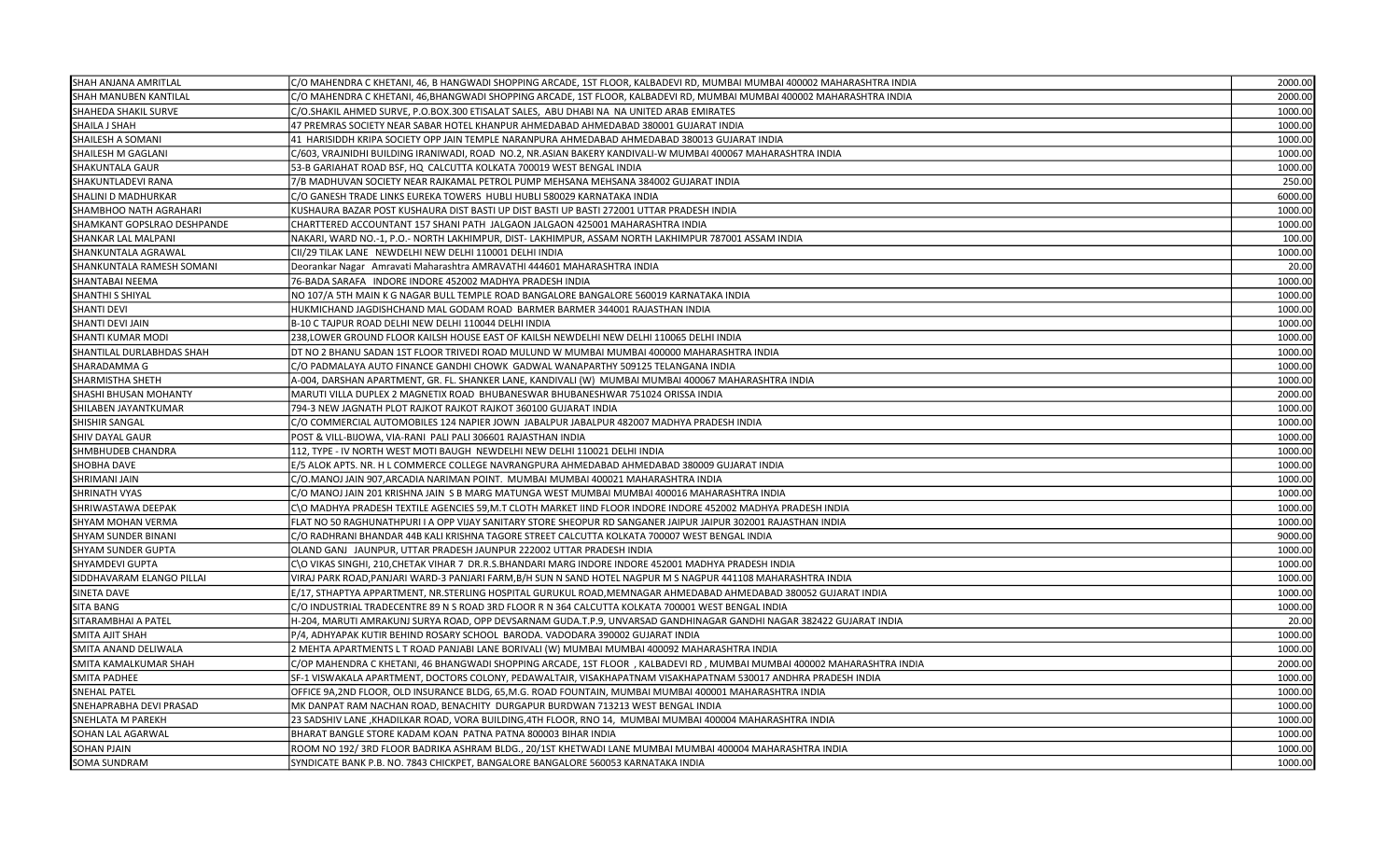| SOUTHERN INDIA DEPOSITORYSERVICESLTD | CENTURY CENTRE, GROUND FLOOR 39, TTK ROAD, ALWARPET, CHENNAI CHENNAI 600018 TAMIL NADU INDIA                                | 1000.00 |
|--------------------------------------|-----------------------------------------------------------------------------------------------------------------------------|---------|
| SOVINA SOOD                          | C/O ANIL ARORA 3502 /CHANDIGARH  CHANDIGARH CHANDIGARH 160000 CHANDIGARH INDIA                                              | 1000.00 |
| SRINIVAS GOWRI SHETTY                | H.NO 4-144 [NEAR OLD POST OFFICE] POST BHIKNOOR,A.P  NIZAMABAD KAMAREDDY 503101 TELANGANA INDIA                             | 1000.00 |
| <b>SRIRAM KAINKARYAM</b>             | 1, HEMLOCK ROAD, HOWELL, NEW JERSEY-07731 U.S.A. U S A NA  NA UNITED STATES OF AMERICA                                      | 1000.00 |
| SRISESHA RATNAM T                    | SRIRAM DIST.W.G. (A.P.) VELPUR ELURU 534222 ANDHRA PRADESH INDIA                                                            | 1000.00 |
| SUBBA RAO MASABATHULA                | 115, T T D EMPLOYEES COLONY M R PALLE TIRUPATI TIRUPATI TIRUPATI 517502 ANDHRA PRADESH INDIA                                | 1000.00 |
| SUBHA MENON                          | FLAT NO. 14, MANASI APARTMENT KARNIK ROAD, KALYAN (W) KALYAN W KALYAN 421301 MAHARASHTRA INDIA                              | 1000.00 |
| SUBHASHCHANDRA K CHOUMAL             | 1/11 SHIVAJI NAGAR WORLI MUMBAI MUMBAI 400025 MAHARASHTRA INDIA                                                             | 1000.00 |
| UBHATRA NARAYANAN NADAR              | 69/6 JAYDFEEP , GARODIA NAGAR, GHATKOPAR (E) MUMBAI MUMBAI 400077 MAHARASHTRA INDIA                                         | 1000.00 |
| SUBRAHMANYA BHAT                     | READER IN KANNAP MANGALORE UNIVERSITY MANGALAGANGOTRI MANGALORE KARKALA  DAKSHINA KAN 574199 KARNATAKA INDIA                | 1000.00 |
| SUBRAMANYAM GUPTA BOGGARAPU          | 3/248, POTTI SREERAMULU STREET   RAJANPET RAJAMPET 516115 ANDHRA PRADESH INDIA                                              | 1000.00 |
| SUDARSHAN K GADIA                    | NO 87 1ST FLOOR CHOWDESHWARI TEMPLE STREET BANGALORE BANGALORE 560002 KARNATAKA INDIA                                       | 1000.00 |
| SUDEEP KUMAR BAID                    | KOTHARI TEXTILE SHOP NO. 90 210 JAMUNALAL BAJAJ STREET LOHIA MARKET CALCUTTA KOLKATA 700007 WEST BENGAL INDIA               | 1000.00 |
| SUDESH PAL ARORA                     | 898 HOUSING BOARD COLONY AMBALA CANTT AMBALA CANTT 133001 HARYANA INDIA                                                     | 1000.00 |
| SUDESH SOOD                          | GROUND FLOOR 104\P KARAYA ROAD CALCUTTA KOLKATA 700017 WEST BENGAL INDIA                                                    | 1000.00 |
| SUDHA CHOTIA                         | III/2 BISAL PUR COLONY RAJMAHAL VIA DEOLI TONK TONK TONK 304001 RAJASTHAN INDIA                                             | 1000.00 |
| SUDHA GUPTA                          | 64 HUKUMCHAND COLONY NEAR RAMCHANDRA NAGAR INDORE INDORE 452002 MADHYA PRADESH INDIA                                        | 1000.00 |
| SUDHA SHARMA                         | C/O MR. J P SHARMA E-2/43 ARERA COLONY BHOPAL BHOPAL 462016 MADHYA PRADESH INDIA                                            | 1000.00 |
| SUDHAKAR NAMDEORAO KADAM             | SNEHAL AARTI APARTMENT BHIKAMCHAND JAIN NAGAR PIMPRALA ROA JALGAON JALGAON 425001 MAHARASHTRA INDIA                         | 1000.00 |
| SUDHAKAR NAMDEVRAO KADAM             | AARTI APARTMENT B M JAIN NAGAR  JALGAON JALGAON 425001 MAHARASHTRA INDIA                                                    | 3000.00 |
| SUDHAKAR SHINDE                      | C/O NATIONAL INSURANCE CO, FIRDOSH CHAMBERS,WARDHA ROAD,  NAGPUR NAGPUR 440012 MAHARASHTRA INDIA                            | 1000.00 |
| SUDHIR KANT                          | H NO.1892 SECTOR 17 HUDA JAGADHRI DIST.YAMUNA NAGAR, HARYANA YAMUNANAGAR 135003 HARYANA INDIA                               | 1000.00 |
| SUDHIR KUMAR GANDHAM                 | HNO 1-2-47 /4/43 PLOT NO43 FIRST FLOOR SRINIVAS COLONY KUKATPALLY NIZAMPET P.O., HYDERABAD HYDERABAD 500090 TELANGANA INDIA | 1000.00 |
| SUKHWINDER SINGH                     | T-3/193 RSD COLONY SHAHPURKAND,T/SHIP TEH-PATHANKOT DIST GURDAS PUR SHAHPURKANDI PATHANKOT 145029 PUNJAB INDIA              | 1000.00 |
| <b>SULABHA KANTI PATEL</b>           | C/O DARJI & LAKDAWALA S-403 KAVITA SHOPPING CENTRE OPP G P O ANAND ANAND ANAND 388000 GUJARAT INDIA                         | 1000.00 |
| SULEKHA SINHA                        | JAGDEO PATH BAILEY ROAD PATNA PATNA 800014 BIHAR INDIA                                                                      | 1000.00 |
| <b>SULOCHANA KAPATE</b>              | C/O L T COL. K RAJASHEKHAR STATION HEALTH ORGANISATION AGRA CANTT. U P AGRA AGRA 282001 UTTAR PRADESH INDIA                 | 1000.00 |
| <b>SUMAN JAIN</b>                    | C/O NIHAL CHAND BAZRA JANANA HOSPITAL P O JUNAGARH P O JUNAGARH RATANGARH 331507 RAJASTHAN INDIA                            | 1000.00 |
| <b>SUMERMAL MEHTA</b>                | ANIL S JEWELLERY GANGANAMMA STREET, GUDIVADA GUDIVADA 521301 ANDHRA PRADESH INDIA                                           | 1000.00 |
| SUNDAR RAMANNA                       | E/2VASUNDHRA TILAK ROAD GHOTLKAPAR  MUMBAI MUMBAI 400072 MAHARASHTRA INDIA                                                  | 1000.00 |
| <b>SUNDER SERVICE STATION</b>        | C/O SUNDER SERVICE STATION DATA CHOWK N.I.T.  FARIDABAD FARIDABAD 121001 HARYANA INDIA                                      | 1000.00 |
| SUNIL BAKSHI                         | C/O BAKSHI MOTORS B D O COMPLEX RED ROAD  KURUKSHETRA PANIPAT 132118 HARYANA INDIA                                          | 1000.00 |
| <b>SUNIL BHATIA</b>                  | 9/3 NORTH RAJMOHALLA INDORE INDORE 452002 MADHYA PRADESH INDIA                                                              | 40.00   |
| SUNIL JAISWAL                        | C/O DR K D MAHAJAN HARDOL BABA DIST - HOSHANGABAD HARDA [M P] HARDA HOSHANGABAD 461331 MADHYA PRADESH INDIA                 | 1000.00 |
| SUNIL KR KILLA                       | GREEN PARK COLONY MALIGAON GUWAHATI GUWAHATI 781011 ASSAM INDIA                                                             | 1000.00 |
| SUNIL KULWAL                         | 70, MAKER ARCADE, CUFFE PARADE, MUMBAI MUMBAI 400005 MAHARASHTRA INDIA                                                      | 1000.00 |
| <b>SUNIL MUTHA</b>                   | sunil anraj mutha plot no 82 vyankatesh nagar jalna ms JALNA 431203 MAHARASHTRA INDIA                                       | 1000.00 |
| SUNITA JAIN                          | C/O M P TEXTILE AGENCIES 59 M T CLOTH MARKET IIND FLOOR INDORE INDORE 452002 MADHYA PRADESH INDIA                           | 1000.00 |
| SUNITA JAIN                          | C/O PRAYAS SINGHI, 209-CHETAK VIHAR, NEW PALASIA INDORE INDORE 452001 MADHYA PRADESH INDIA                                  | 1000.00 |
| SUNITA NAGORI                        | SHA ANIL KUMAR MANOJ KUMAR MAIN ROAD, GUDIVADA GUDIVADA 521301 ANDHRA PRADESH INDIA                                         | 1000.00 |
| SURENDER KUMAR JAIN                  | A-97, SECTOR -36 NOIDA NOIDA 201303 UTTAR PRADESH INDIA                                                                     | 1000.00 |
| SURENDRA BANSAL                      | 'RADHA SWAMI" KB-75, KAVI NAGAR GHAZIABAD GHAZIABAD 201001 UTTAR PRADESH INDIA                                              | 1000.00 |
| SURENDRA BHOGILAL SHAH               | B/3, SANKET FLAT NARODA AHMEDABAD GANDHI NAGAR 382325 GUJARAT INDIA                                                         | 1000.00 |
| <b>SURENDRA K JAIN</b>               | C/O TAMBI & CO., 72, BADA SARAFA, INDORE INDORE 452002 MADHYA PRADESH INDIA                                                 | 1000.00 |
| SURESH CHAUHAN                       | 28, SILVER GOLD, S.V.P.ROAD, BORIVALI (W) MUMBAI MUMBAI 400092 MAHARASHTRA INDIA                                            | 2000.00 |
| <b>SURESH GUPTA</b>                  | N-8 PANCHSHILA PARK NEWDELHI NEW DELHI 110017 DELHI INDIA                                                                   | 2000.00 |
| SURESH JAIN                          | OSWAL ELECTRONICAS 66/3 SHABARI COMPLEX S P ROAD BANGALORE BANGALORE 560002 KARNATAKA INDIA                                 | 1000.00 |
| <b>SURESH KUAMR</b>                  | MUTHA ELECTRONICALS 339/40 K T STREET MYSORE MYSORE 570001 KARNATAKA INDIA                                                  | 1000.00 |
| <b>SURESH PARMAR</b>                 | 1/4,SAFLYA BLD.TARA BAHE CO. OP.HSG.SOCIETY LOVE LANE MAZGAON MUMBAI MUMBAI 400009 MAHARASHTRA INDIA                        | 1000.00 |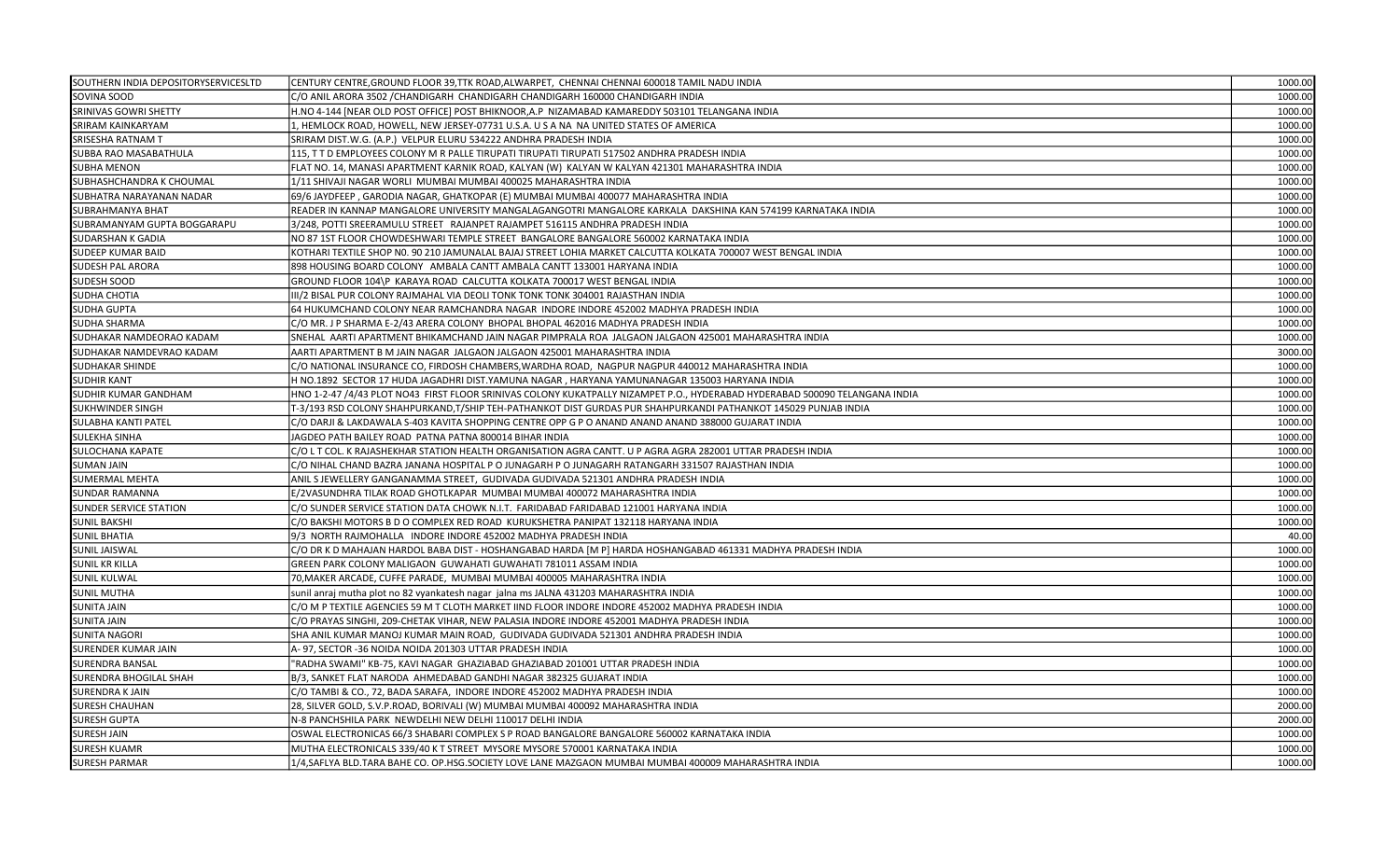| <b>SURESH PAUL BANSAL</b>   | Q.NO.599,SEECTTOR-4 R K PURAM NEWDELHI NEW DELHI 110022 DELHI INDIA                                                                                     | 1000.00 |
|-----------------------------|---------------------------------------------------------------------------------------------------------------------------------------------------------|---------|
| <b>SURJIT SALUJA</b>        | 262 PEE PEE COMPOUND RANCHI RANCHI 834001 JHARKHAND INDIA                                                                                               | 1000.00 |
| SURYA KANT JHA              | 90, BROJEN KUKHERJEE ROAD BEHALA CALCUTTA KOLKATA 700034 WEST BENGAL INDIA                                                                              | 1000.00 |
| <b>SUSEELA MOTAMARRY</b>    | H NO:34, H I G PHASE-3, ANNAMAYA ENCLAVE RAMACHANDRAPURAM, MUNCIPALITY RAMCHANDRAPURAM RAMACHANDRAPURAM HO MEDAK, A P SANGAREDDY 502032 TELANGANA INDIA | 1000.00 |
| SUSHIL KUMAR JAIN           | 210 JAMUNALAL BAJAJ STREET LOHIA MARKET CALCUTTA KOLKATA 700007 WEST BENGAL INDIA                                                                       | 1000.00 |
| <b>SUSHIL KUMAR MURTHIA</b> | B-301. SAVVY SOLARIS B/H D MART, NEAR BALAJI APARTMENT MOTERA AHMEDABAD AHMEDABAD 380005 GUJARAT INDIA                                                  | 1000.00 |
| SUSHILA CHANDULAL SHAH      | C/O MAHENDRA C KHETANI, 46, BHANGWADI SHOPING ARCADE, 1ST FLOOR , KALBADEVI RD, MUMBAI MUMBAI 400002 MAHARASHTRA INDIA                                  | 2000.00 |
| <b>SUSHILA D SHAH</b>       | 47 PREMRAS SOCIETY NEAR SABAR HOTEL KHANPUR AHMEDABAD AHMEDABAD 380001 GUJARAT INDIA                                                                    | 1000.00 |
| SUSHILA GUPTA               | C\O MADHYA PRADESH TEXTILE AGENCIES 59,M.T. CLOYH MARKET, IIND FLOOR INDORE INDORE 452002 MADHYA PRADESH INDIA                                          | 1000.00 |
| <b>SUSHMA RANI JAIN</b>     | A-97, SECTOR -36 NOIDA NOIDA 201303 UTTAR PRADESH INDIA                                                                                                 | 1000.00 |
| SWANDESH KUAMR              | M/S BHAGWAN MAL BRIJKUMAR CLOTH MARCHENT, BARA BAZAR SIKANDRABAD BULANDSHAHAR 203205 UTTAR PRADESH INDIA                                                | 1000.00 |
| <b>SWATI MITRA</b>          | A1/18 PANCHSHEEL ENCLAVE NEW DELHI NEW DELHI DELHI INDIA                                                                                                | 1000.00 |
| SYED AKBARUZZAMAN           | WADI BAYASIR HOSPITAL PO.BOX NO 69 WADI DAVASIR 11991 RIYADH SAUDI ARABIA RIYADH SAUDI ARABIA NA NA SAUDI ARABIA                                        | 1000.00 |
| <b>SYED SHAKKUR RAHMAN</b>  | FLAT NO. 302 MAQBOOL APT., EXHIBITION ROAD PATNA PATNA 800001 BIHAR INDIA                                                                               | 1000.00 |
| <b>TJJUTHANI</b>            | 12 STAR SHOPPING CENTRE 1ST FLOOR 20 NEW JAGNATH RAJKOT RAJKOT 360001 GUJARAT INDIA                                                                     | 1000.00 |
| T V RAJAN                   | B-11 STAFF COLONY M R ENGG. COLLEGE JAIPUR JAIPUR 302017 RAJASTHAN INDIA                                                                                | 2000.00 |
| T VENKETESH BABU            | PLOT NO.148, SECTOR NO.4 J.B.COLONY, SAROOR NAGAR HYDERABAD HYDERABAD 500035 TELANGANA INDIA                                                            | 1000.00 |
| TAJINDERPAL SINGH CHHATWAL  | AIR COMA. T S CHHATWAL AVSM SC VM, DEP.DIRE.GEN.,DEFA.PLANN. STAFF, ROOM NO.256-A,SOUTH BLOCK, NEWDELHI NEW DELHI 110011 DELHI INDIA                    | 1000.00 |
| <b>TARA GAGRANI</b>         | FLAT NO 304 KHUSHBOO APPARTMENT 14 GUMASHTA NAGAR INDORE MADHYA PRADESH INDORE 452009 MADHYA PRADESH INDIA                                              | 750.00  |
| THANKAPPA NADAR NARAYANAN   | 69/6 JAYDEEP, GARODIA NAGAR, GHATKOPAR (EAST) MUMBAI MUMBAI 400077 MAHARASHTRA INDIA                                                                    | 1000.00 |
| THIRTY POONAWALA            | C/O DORABJEE & CO 1-B MOLIDENA ROAD PUNE PUNE 411001 MAHARASHTRA INDIA                                                                                  | 1000.00 |
| THIRUVENKATESWARAN E P      | 1/46, ERUMAKKARAN PALAYAM, KADATHUR PO, GOBI TK, ERODE DISTRICT GOBICHETTIPALAYAM 638466 TAMIL NADU INDIA                                               | 4.00    |
| THOTTUPURA K PRABHAKARAN    | K PRABHAKARAN, P O BOX 102 U A E ABU DHABI U A E ABU DHABI NA NA UNITED ARAB EMIRATES                                                                   | 1000.00 |
| <b>TRUPTI PATEL</b>         | 40-KUNJ SOCIETY, ALKAPURI, VADODARA VADODARA 390005 GUJARAT INDIA                                                                                       | 2000.00 |
| <b>UMA SHANKAR GUPTA</b>    | D - 2 / 341, SECTOR D LDA COLONY KANPUR ROAD LUCKNOW LUCKNOW 226012 UTTAR PRADESH INDIA                                                                 | 100.00  |
| UMA SHANKAR TIWARI          | S T A SOIL SALINITY DEPT SOILS & AGRIL CHMISTRY C S A UNI OF AGRI & TECH KANPUR KANPUR 208002 UTTAR PRADESH INDIA                                       | 1000.00 |
| <b>UMA UNIYAL</b>           | MUNI CHAUDAH BIGHA MUNI KE RETI RISHIKESH HARDWAR U.P. HARDWAR TEHRI 249201 UTTARAKHAND INDIA                                                           | 1000.00 |
| UMADEVI GUDIPUDI            | 17/561 TILAK NAGAR GUNTAKAL GUNTAKAL 515801 ANDHRA PRADESH INDIA                                                                                        | 1000.00 |
| UMESH GUPTA                 | C/O GETWELL CLINIC & NURSING HOME NANGAL CHOUDHARY HARYANA NARNAUL 123023 HARYANA INDIA                                                                 | 1000.00 |
| UMESH KUMAR SINGH           | 104 - VASANT VIHAR COLONY JHUNSI ALLAHABAD ALLAHABAD 211019 UTTAR PRADESH INDIA                                                                         | 1000.00 |
| URMILA SHANTILAL JAIN       | A-56 HIGHWAY APARTMENTS SION EAST MUMBAI MUMBAI 400022 MAHARASHTRA INDIA                                                                                | 1000.00 |
| <b>USHA GUPTA</b>           | C/O NITESH JAIN 202 KRISHNA KUNJ S B MARG MATUNGA WEST MUMBAI MUMBAI 400016 MAHARASHTRA INDIA                                                           | 1000.00 |
| <b>USHA SETHIYA</b>         | C/O.KIRAN SINGHI,209 CHETAK VIHAR 7 DR.R.S.BHANDARI MARG INDORE INDORE 452001 MADHYA PRADESH INDIA                                                      | 1000.00 |
| USHABEN NITINCHANDRA SHETH  | 5B/MEGHANGGAR, 7/2, NEAR NALADA-1, WAGHODIA ROAD, VADODARA VADODARA 390019 GUJARAT INDIA                                                                | 1000.00 |
| V P SCHAKRAVARTHIARUMILLI   | BALLARPUR INDUSTRIES LTD JEGURUPADU EAST GODAVARI DISTRICT, ANDHRAPRADES VIA GODAVARI RAJAHMUNDRY 533132 ANDHRA PRADESH INDIA                           | 1000.00 |
| V PANGAJAM                  | W/O RVIJAYA KUMAR MANAGER SYNDICATE BANK, TIRUCHI MAIN ROAD GUGAI, SALEM SALEM 636006 TAMIL NADU INDIA                                                  | 1000.00 |
| <b>V RAJAMANI</b>           | SITE NO 110, SUVIDHA SHELTERS BINNY LAYOUT II STAGE 13TH MAIN ROAD, VIJAYNAGAR BANGALORE BANGALORE 560040 KARNATAKA INDIA                               | 1000.00 |
| V RAJESWARI                 | FLAT NO 6 27 III MAIN ROAD KASTURBANAGAR CHENNAI CHENNAI 600020 TAMIL NADU INDIA                                                                        | 1000.00 |
| V SHANKARANARAYANA UDUPA    | HANIYA POST HOSA NAGAR SHIMOGA KARNATAKA SAGAR 577418 KARNATAKA INDIA                                                                                   | 186.00  |
| VADNAGRA MT                 | GANDHIGRAM SHUSU MANGAL ROAD NR.DR.CHANDARANS HOUSE JUNAGADH JUNAGADH 362001 GUJARAT INDIA                                                              | 1000.00 |
| <b>VAISHALI N SHAH</b>      | 1/B. LAXMINARAYAN SOCIETY OPP.SHANTINAGAR DERASAR, USHMANPURA AHMEDABAD AHMEDABAD 380013 GUJARAT INDIA                                                  | 1000.00 |
| <b>VALLABHBHAI KHUNT</b>    | 66 K V SUB STATION GEB COLONY DHORAJI ROAD NAVAGAD GONDAL 360375 GUJARAT INDIA                                                                          | 1000.00 |
| <b>VANDANA SHEKHAR</b>      | C/O DR. R D MISHRA PROF.COLONY SHAHGANJ PATNA PATNA 800006 BIHAR INDIA                                                                                  | 1000.00 |
| <b>VANIRAO KONAKACHI</b>    | 1-4-879/75 SBI OFFICERS COLONY GANDHINAGAR HYDERABAD HYDERABAD 500380 TELANGANA INDIA                                                                   | 1000.00 |
| VARSHA CHABRIA              | FLAT NO 10-A FLOREANA 3RD FLOOR MIRAWAY HOUSING SOCIETY SITLADEVI TEMPLE ROAD MUMBAI MUMBAI 400016 MAHARASHTRA INDIA                                    | 1000.00 |
| <b>VARSHABEN U DESAI</b>    | STREET NO C-14,H.NO-14,G.N.F.C.TOWN SHIP,PO-NARMADANAGAR-392 DIS BHARUCH NARMADANAGAR BHARUCH BHARUCH 392015 GUJARAT INDIA                              | 1000.00 |
| VEENA NAGORI                | SHA ANIL KUMAR MANOJ KUMAR MAIN ROAD, GUDIVADA GUDIVADA 521301 ANDHRA PRADESH INDIA                                                                     | 1000.00 |
| <b>VEENADEVI JAIN</b>       | C/O KAMALKUMAR P.JAIN, SADAR BAZAR BHATAPARA SIMGA 493118 CHHATTISGARH INDIA                                                                            | 1000.00 |
| <b>VEERMATI L AGRAWAL</b>   | 12, SHIV SADAN, 3RD FLOOR,ROOM NO.48 NAVI WADI, DADI SHETH AGYARI LANE CHIRA BAZAR MUMBAI MUMBAI 400002 MAHARASHTRA INDIA                               | 1000.00 |